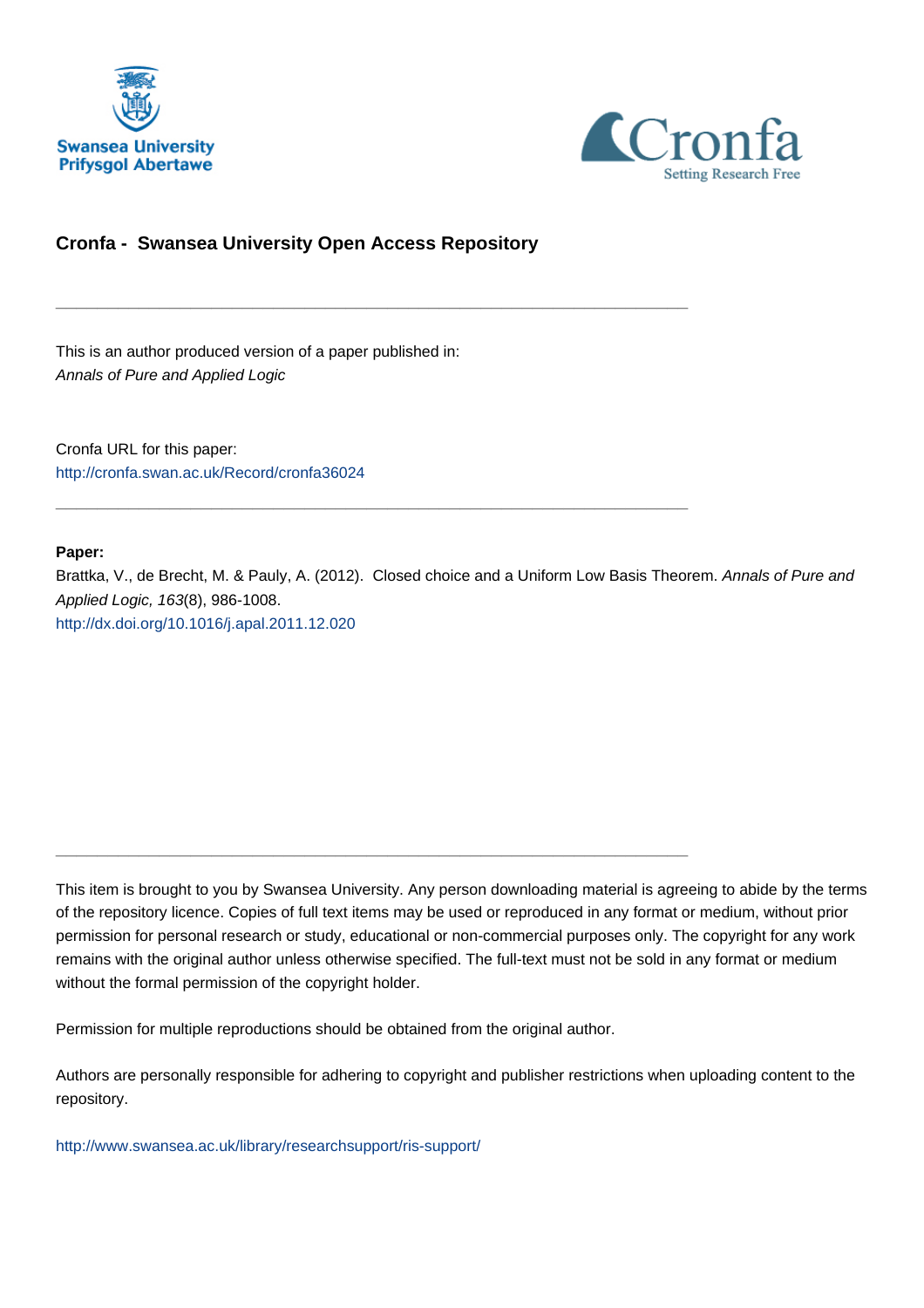# Closed Choice and a Uniform Low Basis Theorem<sup> $\star$ </sup>

Vasco Brattka

Laboratory of Foundational Aspects of Computer Science Department of Mathematics & Applied Mathematics University of Cape Town, South Africa Vasco.Brattka@uct.ac.za

Matthew de Brecht

Graduate School of Informatics Kyoto University, Japan matthew@iip.ist.i.kyoto-u.ac.jp

Arno Pauly

Computer Laboratory University of Cambridge, UK Arno.Pauly@cl.cam.ac.uk

#### Abstract

We study closed choice principles for different spaces. Given information about what does not constitute a solution, closed choice determines a solution. We show that with closed choice one can characterize several models of hypercomputation in a uniform framework using Weihrauch reducibility. The classes of functions which are reducible to closed choice of the singleton space, of the natural numbers, of Cantor space and of Baire space correspond to the class of computable functions, of functions computable with finitely many mind changes, of weakly computable functions and of effectively Borel measurable functions, respectively. We also prove that all these classes correspond to classes of non-deterministically computable functions with the respective spaces as advice spaces. The class of limit computable functions can be characterized with parallelized choice on natural numbers. On top of these results we provide further insights into algebraic properties of closed choice. In particular, we prove that closed choice on Euclidean space can be considered as "locally compact choice" and it is obtained as product of closed choice on the natural numbers and on Cantor space. We also prove a Quotient Theorem for compact choice which shows that single-valued functions can be "divided" by compact choice in a certain sense. Another result is the Independent Choice Theorem, which provides a uniform proof that many choice principles are closed under composition. Finally,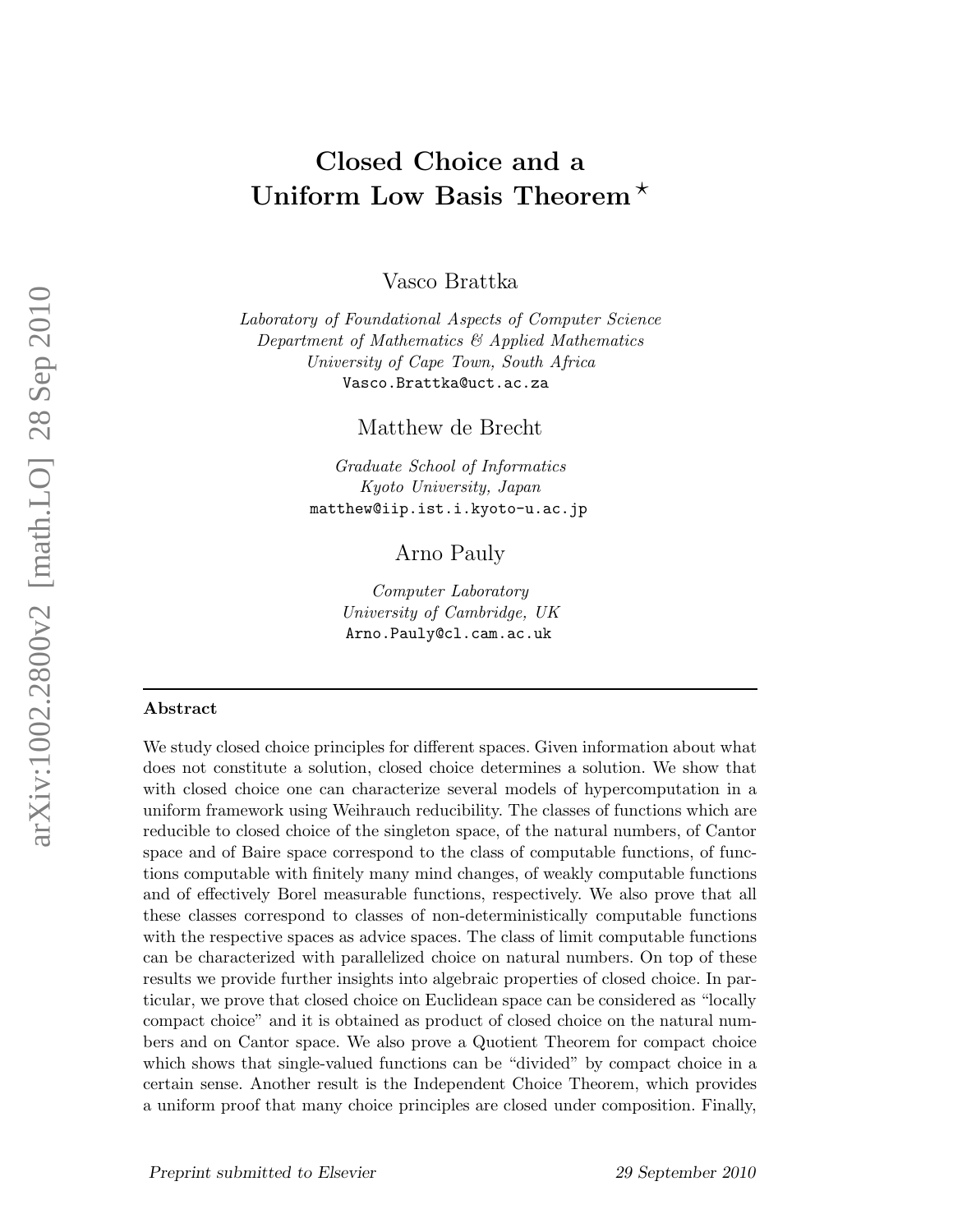we also study the related class of low computable functions, which contains the class of weakly computable functions as well as the class of functions computable with finitely many mind changes. As one main result we prove a uniform version of the Low Basis Theorem that states that closed choice on Cantor space (and the Euclidean space) is low computable. We close with some related observations on the Turing jump operation and its initial topology.

Key words: Computable analysis, Borel complexity, Weihrauch reducibility.

#### 1 Introduction

The basic task to be studied in the present paper is the following:

Given information about what does not constitute a solution, find a solution.

The difficulty of this task depends strongly on the structure of the set of potential solutions. In general, each represented space  $(X, \delta)$  induces a topology, where a set  $U \subseteq X$  is open, if its characteristic function

$$
\chi_U: X \to \mathbb{S}, x \mapsto \begin{cases} 1 \text{ if } x \in U \\ 0 \text{ otherwise} \end{cases}
$$

is continuous with respect to the representation  $\delta$  and a standard representation  $\delta_{\rm S}$  of Sierpinski space  $\mathbb{S} = \{0,1\}$  (which is equipped with the topology  $\{\emptyset, \{1\}, \{0, 1\}\}\$ . Such a standard representation of S can be defined by

$$
\delta_{\mathbb{S}}(p) = 1 : \iff (\exists n) \ p(n) = 0
$$

for all  $p \in \mathbb{N}^{\mathbb{N}}$ . Intuitively, the open sets are those for which membership can be continuously confirmed. Each represented space then comes naturally with a representation  $\delta^{\circ}$  of the open sets, defined by

$$
\delta^{\circ}(p) = U : \iff [\delta \to \delta_{\mathbb{S}}](p) = \chi_U
$$

for all  $p \in \mathbb{N}^{\mathbb{N}}$ . Here  $[\delta \to \delta_{\mathbb{S}}]$  denotes the canonical function space representation (see [36]) of  $\delta$  and  $\delta_{\mathbb{S}}$  (which is the exponential in the category of

 $\overline{\star}$  This work has been supported by the National Research Foundation of South Africa (NRF) and the Japanese Society for Promotion of Sciences (JSPS)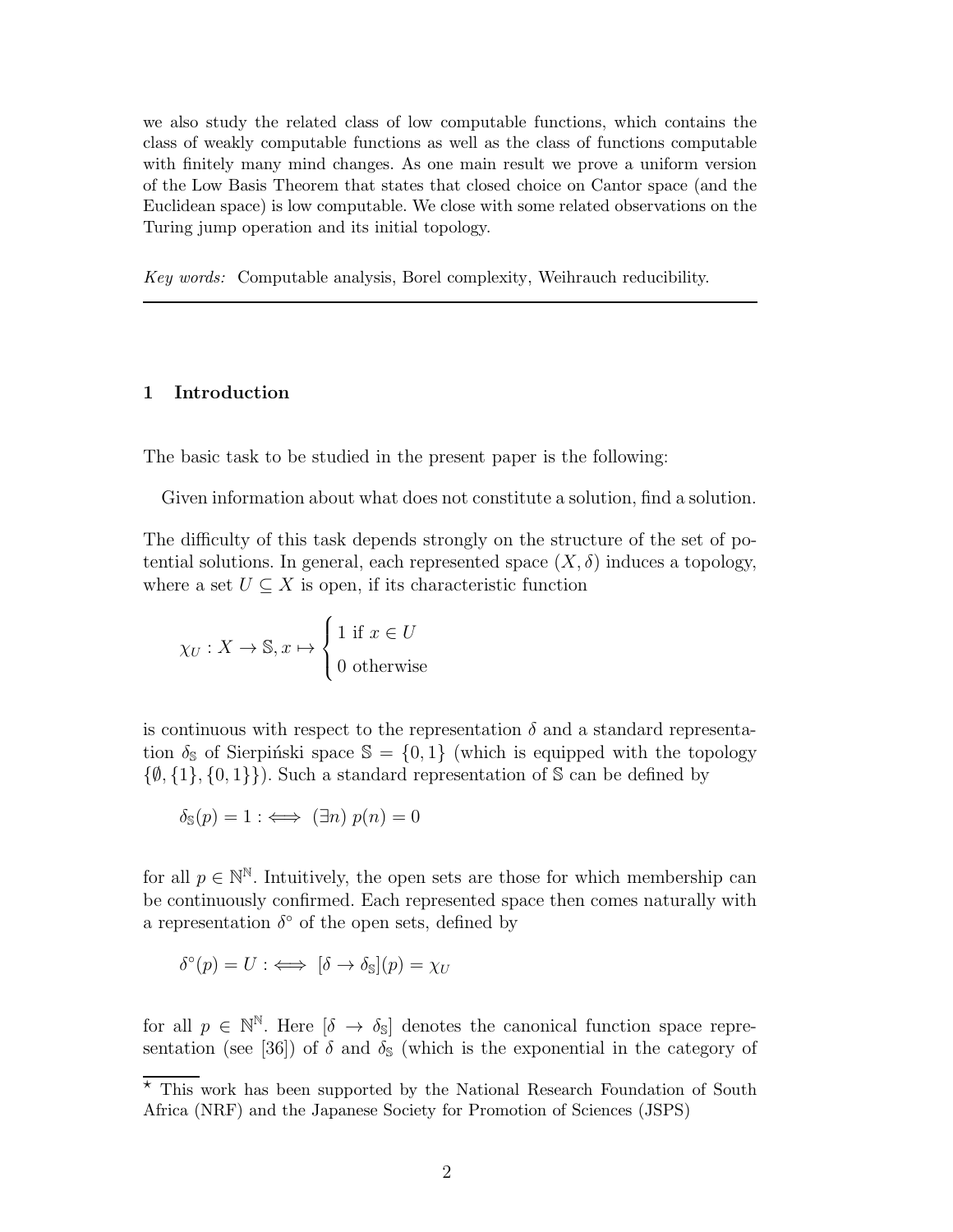represented spaces). The representation  $\delta^{\circ}$  in turn induces a representation  $\psi_-^X$  of the closed sets by  $\psi_-^X(p) = X \setminus \delta^{\circ}(p)$ . The restriction to closed sets as solution sets arises from the fact that they are exactly those sets for which one can continuously confirm membership in the complement.

We give some intuitive descriptions of equivalent versions of this very general representation for concrete spaces that we will consider.

- $\mathbb{N} = \{0, 1, 2, \ldots\}$ , the set of natural numbers: the standard representation is defined by  $\delta_{\mathbb{N}}(p) := p(0)$  and an equivalent way of defining  $\psi^{\mathbb{N}}$  is by  $\psi^{\mathbb{N}}_-(p) = \{n \in \mathbb{N} : n+1 \notin \text{range}(p)\}.$  That is  $\psi^{\mathbb{N}}_-(p) = A$ , if p is an enumeration of all points that are not in A.
- $\{0,1\}^{\mathbb{N}}$ , the Cantor space: the standard representation can be obtained by restricting the identity on Baire space to Cantor space  $\delta_{\{0,1\}^{\mathbb{N}}} := \mathrm{id}_{\mathbb{N}}|_{\{0,1\}^{\mathbb{N}}}$ . In this case one can think that  $\psi_{-}^{\{0,1\}^{N}}(p) = A$  if p is a (potentially empty) enumeration of words  $w_i \in \{0,1\}^*$  such that  $A = \{0,1\}^{\mathbb{N}} \setminus \bigcup_{i=0}^{\infty} w_i \{0,1\}^{\mathbb{N}}$ . That is  $p$  is a (potentially empty) enumeration of words  $w_i$  such that the corresponding balls exhaust the exterior of A.
- $\bullet$   $\mathbb{N}^{\mathbb{N}}$ , the Baire space: this case can be handled analogously to Cantor space, except that the representation  $\delta_{\mathbb{N}^N}$  is just the identity.
- $\mathbb{R}$ , the Euclidean real number line (and  $\mathbb{R}^n$  in general): for convenience we assume that we use some standard numbering  $\overline{\phantom{a}} : \mathbb{N} \to \mathbb{Q}$ . Then the Cauchy representation  $\rho : \subseteq \mathbb{N}^{\mathbb{N}} \to \mathbb{R}$  can be defined by  $\rho(p) := \lim_{n \to \infty} \overline{p(n)}$ , where the domain dom( $\rho$ ) contains only rapidly converging sequences, i.e. p with  $|\overline{p(i)} - \overline{p(j)}| < 2^{-j}$  for all  $i > j$ . Thus, a real number x is represented by a rapidly converging sequence of rational numbers. The representation  $\psi^{\mathbb{R}}_-$  can then be considered as follows: a name p of a set A is a sequence  $(\langle a_i, b_i \rangle)_{i \in \mathbb{N}}$ such that  $A = \mathbb{R} \setminus \bigcup_{i=0}^{\infty} (\overline{a_i}, \overline{b_i})$ . That is, intuitively, p is a list of rational intervals that exhaust the complement of A.
- $\mathbb{I}:=[0,1],$  the real unit interval (and  $\mathbb{I}^n$  in general): this can be treated by restricting the case of  $\mathbb{R}^n$ .

For most spaces, closed choice is not computable. Thus, our interest lies on classifying the degree of incomputability, that is the Weihrauch degree of closed choice, depending on the underlying space. Some of the arising Weihrauch degrees are associated with certain models of type-2 hypercomputation, giving an independent justification for our interest in closed choice. Additionally, as already demonstrated in [6], several important mathematical theorems share a Weihrauch degree with an appropriate version of closed choice.

In recursion theory, a question closely related to our notion of closed choice has been studied. Given a  $\Pi_1^0$ -class of Cantor space (which is a co-c.e. closed set in our terminology), what can we say about its elements? It is known that a co-c.e. closed set may contain no computable points, but always contains a low point [16]. We present a stronger result, which takes the form that closed choice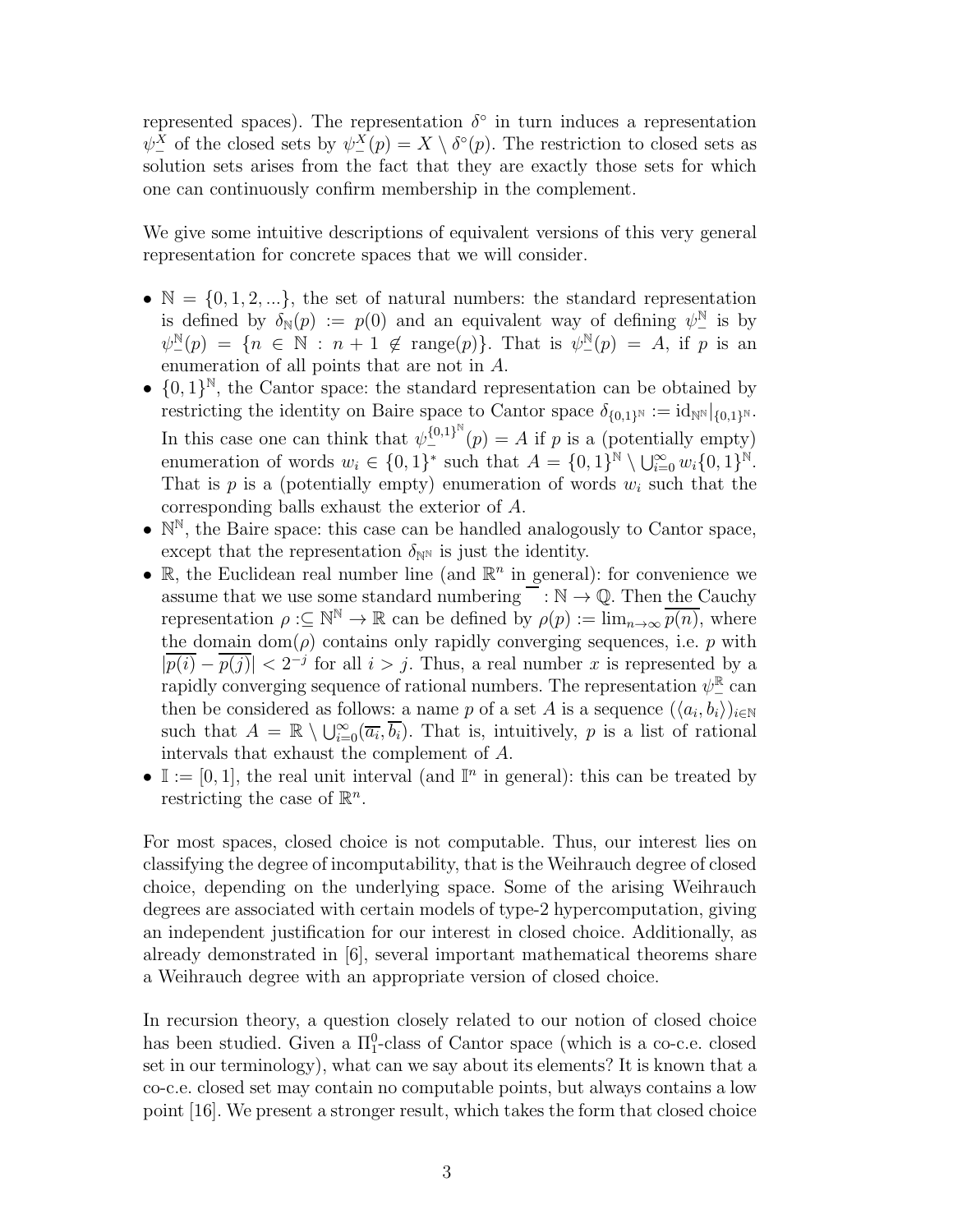for Cantor space is computable, if we replace the standard representation of the elements with another one, which just renders the low points computable. On the side, we present a few results on the initial topology of the Turing jump operator (called Π–topology by Joseph Miller, see [21]).

# 2 Weihrauch Reducibility

This section serves to give a brief introduction into represented spaces, realizers, Weihrauch reducibility and several associated operations. The basic reference for this section is [36]. While the study of (variants of) Weihrauchreducibility has commenced over a decade ago ([31], [34], [35], [15]), the relevant sources for this section are [7], [6] and [28].

A significant ingredient of the theory of represented spaces is Baire space  $\mathbb{N}^{\mathbb{N}}$ , i.e. the set of natural number sequences, equipped with the topology derived from the metric  $d_{\mathbb{N}^{\mathbb{N}}}$  which is defined by  $d_{\mathbb{N}^{\mathbb{N}}}(u, u) = 0$  and  $d_{\mathbb{N}^{\mathbb{N}}}(u, v) =$  $2^{-\min\{n|u_n\neq v_n\}}$  for  $u \neq v$ . A useful property of Baire space to be exploited frequently is the existence of an effective and bijective pairing function  $\langle , \rangle$ :  $\mathbb{N}^{\mathbb{N}} \times \mathbb{N}^{\mathbb{N}} \to \mathbb{N}^{\mathbb{N}}$ . In the following we will denote partial functions using the symbol  $\subseteq$  as prefix and multi-valued function using the double function arrow  $\Rightarrow$ . The term "function" or "map" might refer to any of those but often we will indicate totality or single-valuedness, if relevant.

**Definition 2.1 (Representation)** A representation  $\delta$  of a set X is a surjective single-valued (potentially partial) function  $\delta : \subseteq \mathbb{N}^{\mathbb{N}} \to X$ . A represented space  $(X, \delta)$  is a set X together with a representation  $\delta$  of it.

Using represented spaces we can define the concept of a realizer. We denote the composition of two (multi-valued) functions f and q either by  $f \circ q$  or by  $fg.$ 

**Definition 2.2 (Realizer)** Let  $f : \subseteq (X, \delta_X) \implies (Y, \delta_Y)$  be a multi-valued function between represented spaces. A *realizer* of  $f$  is a single-valued function  $F:\subseteq\mathbb{N}^{\mathbb{N}}\to\mathbb{N}^{\mathbb{N}}$  satisfying  $\delta_Y\circ F(p)\in f\circ\delta_X(p)$  for all  $p\in\text{dom}(f\delta_X)$ . We use the notation  $F \vdash f$  for expressing that F is a realizer of f.

As realizers are single-valued by definition, the statement that some function  $F$ is a realizer always implies its single-valuedness. Realizers allow us to transfer the notions of computability and continuity and other notions available for Baire space to any represented space; a function between represented spaces will be called *computable*, if it has a computable realizer, etc. Now we have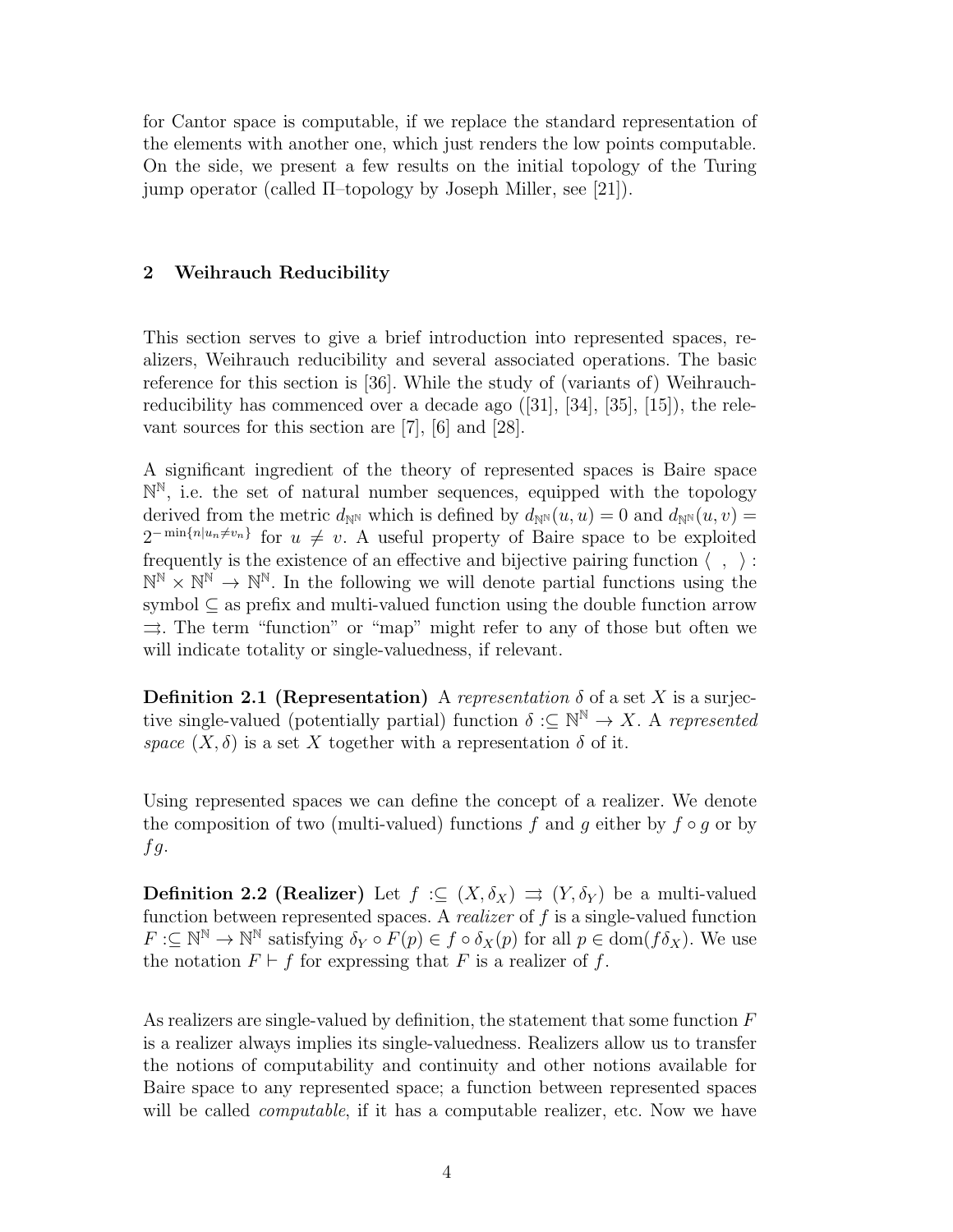gathered the necessary provision to define Weihrauch reducibility  $(\leq_W)$ :

**Definition 2.3 (Weihrauch reducibility)** Let  $f : \subseteq X \rightrightarrows Y$  and  $g : \subseteq U \rightrightarrows$ V be multi-valued functions between represented spaces. Define  $f \leq_{W} g$ , if there are computable single-valued functions  $K, H : \subseteq \mathbb{N}^{\mathbb{N}} \to \mathbb{N}^{\mathbb{N}}$  satisfying  $K \circ \langle id, G \circ H \rangle \vdash f$  for all  $G \vdash q$ .

We note that the relations  $\leq_W$  and ⊢ implicitly refer to the underlying representations, which we will only mention explicitly if necessary. The relation  $\leq_W$  is reflexive and transitive, thus it induces a partial order on the set of its equivalence classes (which we refer to as Weihrauch degrees). This partial order will be denoted by  $\leq_W$ , as well. In this sense,  $\leq_W$  is a distributive bounded lattice (for details see [28] and [7]). We use  $\equiv_W$  to denote equivalence regarding  $\leq_W$ ,  $\lt_W$  for strict reducibility and  $\vert_W$  for incomparability. There is a slightly stronger version of Weihrauch reducibility where the condition  $K \circ \langle id, G \circ H \rangle \vdash f$  is replaced by  $K \circ G \circ H \vdash f$ . This strong Weihrauch *reducibility* is denoted by  $f \leq_{\text{sw}} g$ .

We mention that the symbol  $\leq_W$  is also used to denote Wadge reducibility, which is in some sense a counterpart of Weihrauch reducibility for sets and has been studied since the early 1970s, see [32,33,29]. The double usage of  $\leq_W$ should not lead to confusion since Wadge reducibility is defined for sets and Weihrauch reducibility for functions. We mention that some further information on the history of Weihrauch reducibility is given in [7] and not repeated here.

We proceed to define a couple of useful operations. While all definitions are given in terms of functions between represented spaces, they transfer directly to the according Weihrauch degrees.

The first operation is the coproduct, which plays the role of the supremum in the Weihrauch lattice. By  $X \coprod Y := (\{0\} \times X) \cup (\{1\} \times Y)$  we denote the disjoint sum of two sets  $X$  and  $Y$  and if these spaces are represented spaces, then we assume that  $X \coprod Y$  is equipped with the canonical coproduct representation (see [28] for details).

**Definition 2.4 (Coproduct)** Let  $f : \subseteq X \implies Y$  and  $g : \subseteq W \implies Z$  be two multi-valued functions on represented spaces. Then we define  $f \coprod g : \subseteq$  $X \amalg W \rightrightarrows Y \amalg Z$  by  $(f \amalg g)(0, u) := \{0\} \times f(u)$  and  $(f \amalg g)(1, u) := \{1\} \times g(u)$ .

One obtains that  $H \vdash (f \sqcup g)$  holds for exactly those H satisfying  $H(0w) =$  $F(w)$  and  $H(1w) = G(w)$  for some realizers  $F \vdash f$  and  $G \vdash g$  (that can depend on w). We assume that the product  $X \times Y$  of represented spaces  $(X, \delta_X)$  and  $(Y, \delta_Y)$  is represented with the canonical product representation  $[\delta_X, \delta_Y]$  (see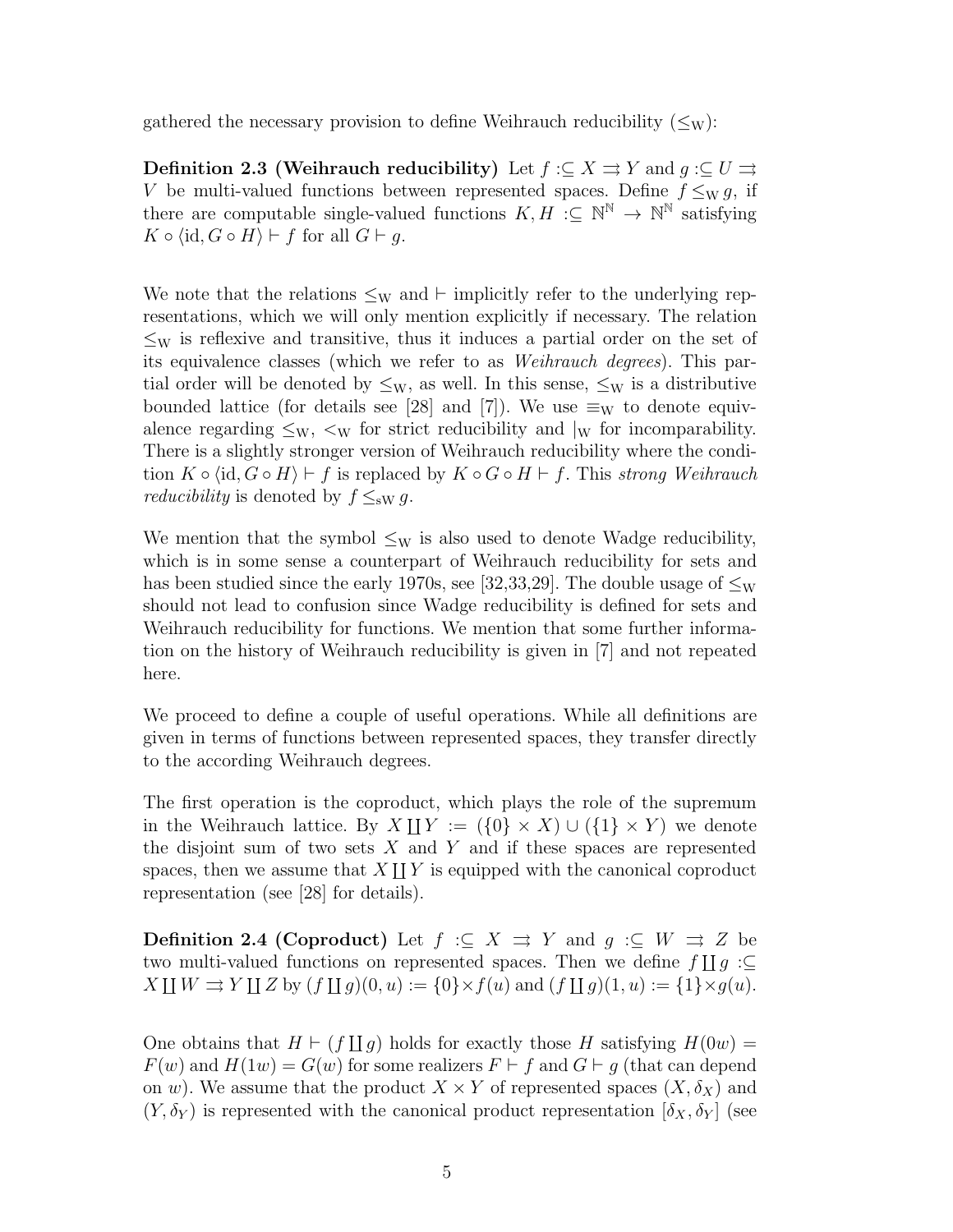[36] for details).

**Definition 2.5 (Products)** Let  $f : \subseteq X \implies Y$  and  $g : \subseteq W \implies Z$  be two multi-valued functions on represented spaces. Then we define  $f \times g : \subseteq X \times$  $W \rightrightarrows Y \times Z$  by  $(f \times g)(x, w) := f(x) \times g(w)$ .

One obtains that  $H \vdash (f \times q)$  holds for exactly those H satisfying  $H(\langle u, v \rangle) =$  $\langle F(u), G(v) \rangle$  for some realizers  $F \vdash f$  and  $G \vdash g$  (that might depend on u, v).

We say that a multi-valued map  $f$  on represented spaces is *pointed*, if it contains at least one computable point in its domain and we say that it is *idem*potent, if  $f \times f \equiv_{\text{W}} f$ . In some cases the product and the coproduct are closely related. If  $f \times g$  is pointed and  $f \coprod g$  is idempotent, then  $f \coprod g \equiv_{\mathrm{W}} f \times g$ , since

$$
f \amalg g \leq_{\mathrm{W}} f \times g \leq_{\mathrm{W}} (f \amalg g) \times (f \amalg g) \leq_{\mathrm{W}} (f \amalg g), \tag{1}
$$

where pointedness of  $f \times g$  is only required for the first reduction and idempotency of  $f \coprod g$  only for the last one. It is useful to consider a countable product of a multi-valued function with itself, which has been introduced in [7].

**Definition 2.6 (Parallelization)** Let  $f : \subseteq X \rightrightarrows Y$  be a multi-valued function on represented spaces. We define the *parallelization*  $\hat{f} : \subseteq X^{\mathbb{N}} \implies Y^{\mathbb{N}}$  by  $f(x_i)_{i \in \mathbb{N}} := \mathsf{X}_{i=0}^{\infty} f(x_i).$ 

We obtain that  $H \vdash \hat{f}$  holds for exactly those H satisfying  $H(\langle u_1, u_2, \ldots \rangle) =$  $\langle F_1(u_1), F_2(u_2), \ldots \rangle$  for some realizers  $F_i \vdash f$  for  $i \in \mathbb{N}$  (that might depend on  $u_i$ ). We use the notation  $\langle x_1, x_2, \ldots \rangle$  for the canonical countable pairing on Baire space. In [28] a finite type of parallelization was introduced. For any represented space  $(X, \delta)$  we denote by  $X^* = \bigcup_{i=0}^{\infty} (\{i\} \times X^i)$  the set of all finite sequences over X and we assume that  $X^*$  is denoted by its canonical standard representation  $\delta^*$ . For  $f: \subseteq X \rightrightarrows Y$ , we use  $f^i$  to denote the *i*-fold product of f with itself; and understand  $f^0$  to be Weihrauch-equivalent to  $\mathrm{id}_{\mathbb{N}^{\mathbb{N}}}$ .

**Definition 2.7 (Finite parallelization)** Let  $f : \subseteq X \implies Y$  be a multivalued function on represented spaces. We define the finite parallelization  $f^* : \subseteq X^* \to Y^*$  by  $f^* := \coprod_{i=0}^{\infty} f^i$  with  $f^*(i, x) := f^i(x)$  for all  $(i, x) \in X^*$ .

Both types of parallelization form closure operators for the Weihrauch lattice, which means  $f \leq_{\mathrm{W}} \hat{f}$  and  $\hat{f} \equiv_{\mathrm{W}} \hat{f}$ , and  $f \leq_{\mathrm{W}} g$  implies  $\hat{f} \leq_{\mathrm{W}} \hat{g}$  and analogously for finite parallelization (see [28,26] and [7] for details). It is easy to see that for pointed multi-valued functions idempotency is equivalent to  $f \equiv_W f^*$ . It is interesting to mention that some variant of the (continuous) Weihrauch degrees has recently be proved to be undecidable (see [20]).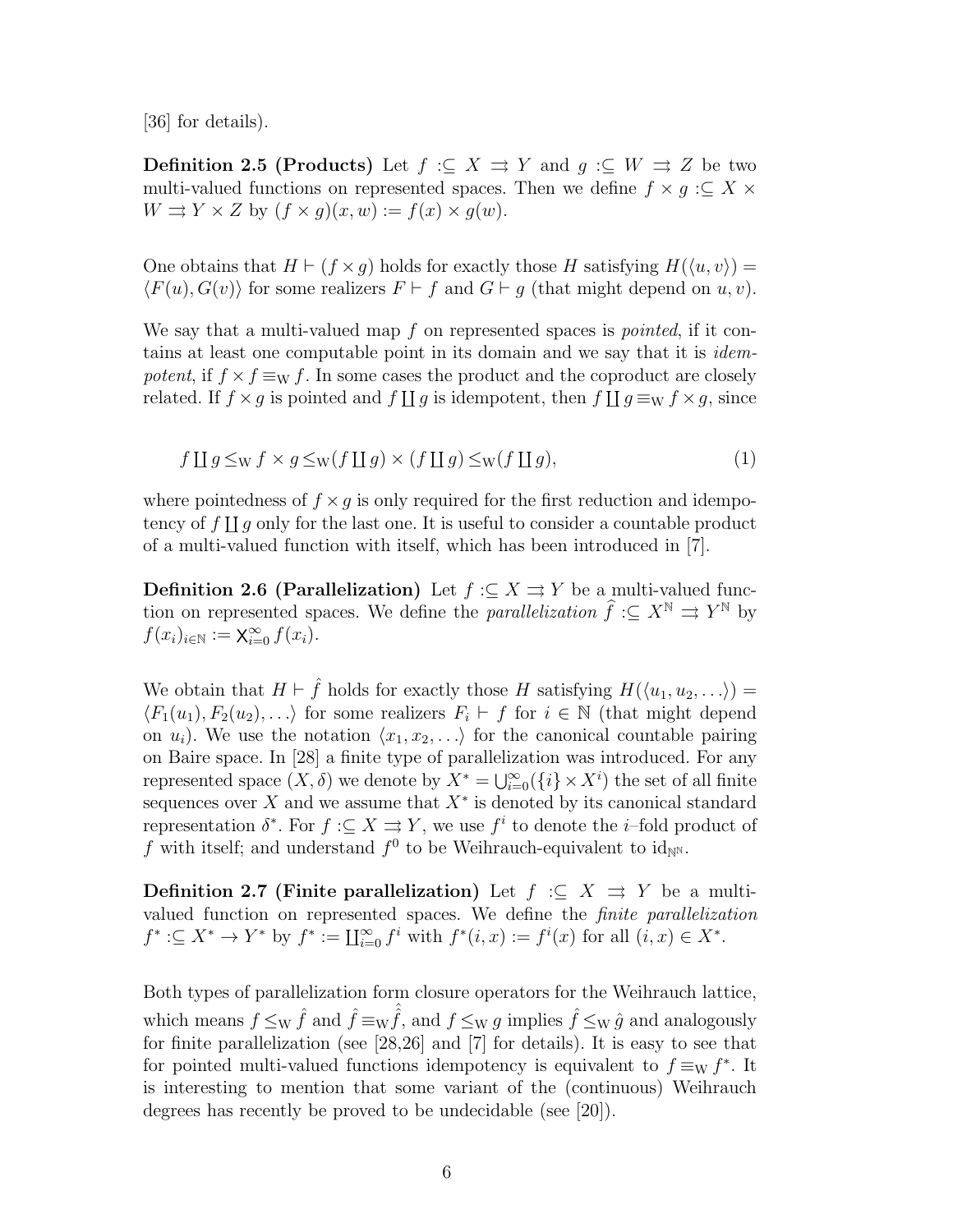#### 3 Closed Choice

Now we define the general version of closed choice for a represented space.

**Definition 3.1 (Closed Choice)** Let  $(X, \delta)$  be a represented space. Then the closed choice operation of this space is defined by

$$
\mathsf{C}_X:\subseteq \mathcal{A}_-(X)\rightrightarrows X, A\mapsto A
$$

with  $dom(C_X) := \{ A \in \mathcal{A}_{-}(X) : A \neq \emptyset \}.$ 

Here we assume that  $\mathcal{A}_-(X)$  is the set of closed subsets of X equipped with the negative information representation  $\psi_-^X$  as defined in the introduction. The computable points in  $\mathcal{A}_-(X)$  are called *co-c.e. closed sets*. Intuitively,  $\mathsf{C}_X$ takes as input a non-empty closed set in negative description (i.e. by some form of enumeration of its complement) and it produces an arbitrary point of this set as output. Hence, if we write  $A \mapsto A$ , then we mean that the multivalued map  $C_X$  maps the input A (as a point in  $\mathcal{A}_-(X)$ ) to the set A as a subset of  $X$ , namely the set of possible function values.

Closed choice for particular spaces can characterize certain classes of functions or degrees of mathematical theorems. In [14] it was proved that  $C_{\{0,1\}^N}$  is equivalent to the Hahn-Banach Theorem and to Weak K˝onig's Lemma and in [6] it was shown that  $C_N$  is equivalent to the Baire Category Theorem, Banach's Inverse Mapping Theorem and several other theorems from functional analysis. The following example shows that also many other classes that have been considered can be characterized as classes of closed choice for certain spaces.

**Example 3.2** We obtain  $C_{\{0\}} \equiv_W C_s \equiv_W \text{id}$ ,  $C_{\{0,1\}} \equiv_W \text{LLPO}$  and, more generally,  $C_{\{0,1,\ldots,n\}} \equiv_{\text{W}} \text{MLPO}_{n+1}$ .

Here MLPO<sub>n</sub> and LLPO = MLPO<sub>2</sub> are taken from [34]. For  $n \ge 1$  we consider  $\mathsf{MLPO}_n:\subseteq{\mathbb{N}}^{\mathbb{N}}\rightrightarrows{\mathbb{N}}$  as a multi-valued map with

dom(MLPO<sub>n</sub>) := {
$$
\langle p_1, ..., p_n \rangle : (\exists i = 1, ..., n) \ p_i = \hat{0}
$$
}

and

$$
MLPO_n\langle p_1,...,p_n\rangle := \{i : p_i = \widehat{0}\}.
$$

Since LLPO is not idempotent (see  $[7]$ ), it follows that closed choice is not necessarily idempotent. However, it is a straightforward observation that closed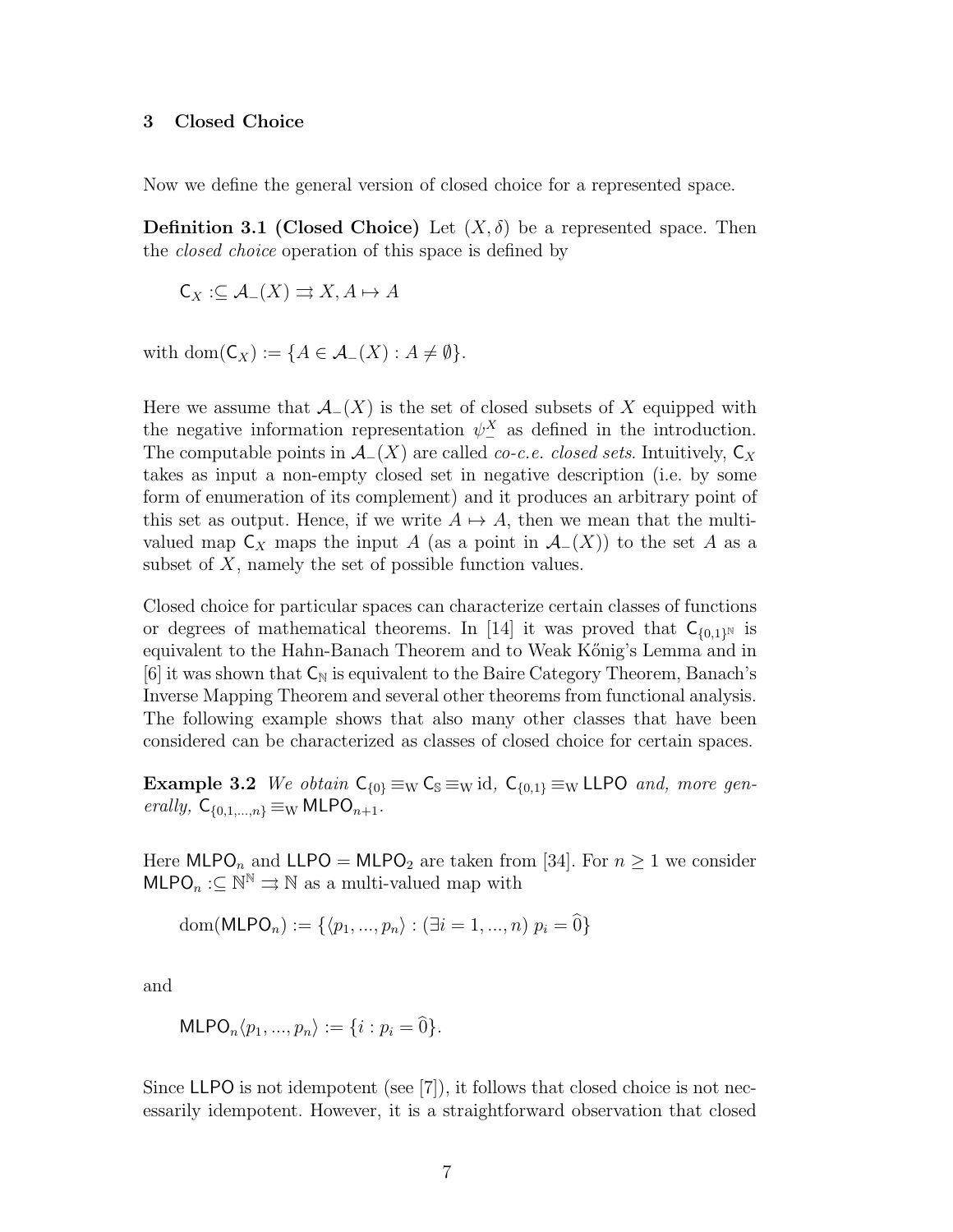choice is always pointed, since X is always a co-c.e. closed subset of itself.

**Lemma 3.3 (Pointedness)** If X is a non-empty represented space, then  $C_X$ is pointed.

We get the following first result.

**Proposition 3.4 (Products)** Let  $X$  and  $Y$  be non-empty represented spaces. We obtain  $C_X \coprod C_Y \leq_W C_X \times C_Y \leq_W C_{X \times Y}$ .

Proof. As mentioned in the introduction, coproducts are reducible to products for all pointed functions. It is easy to prove that the Cartesian product  $P: \mathcal{A}_-(X) \times \mathcal{A}_-(Y) \to \mathcal{A}_-(X \times Y), (A, B) \mapsto A \times B$  is computable and we obtain  $C_X \times C_Y = C_{X \times Y} \circ P$ . Hence  $C_X \times C_Y \leq_W C_{X \times Y}$ .

We will see in Corollary 5.7 that the inverse of the first reduction does not hold in general. Also the second reduction cannot be reversed in general, as the following result shows. We denote by  $\hat{n} := nnn... \in \mathbb{N}^{\mathbb{N}}$  the constant sequence with value *n*.

Proposition 3.5 (Products of choice for finite spaces) Let A and B be finite sets, each with at least two elements and equipped with the discrete representation and topology. Then  $C_A \times C_B \lt_{\text{W}} C_{A \times B}$ .

**Proof.** We assume that  $A = \{0, ..., n\}$  and  $B = \{0, ..., k\}$  with  $n, k \ge 1$  and we assume that A is represented by  $\delta_A(n\hat{0}) := n$  with  $\text{dom}(\delta_A) = A \times \{0\}.$ Moreover, we assume  $\psi_{-}^{A}(p) = \{i : i+1 \notin \text{range}(p)\}\$  with  $\text{range}(p) \subseteq \{0, ..., n+\}$ 1}. This representation is computably equivalent to the generic definition of  $\psi^A_{-}$  given above. Analogous assumptions are made for the representations  $\delta_B$ and  $\psi^B_-$  and  $\delta_{A\times B}$  and  $\psi^{A\times B}_-$ . We have  $\mathsf{C}_A \times \mathsf{C}_B \leq_{\mathrm{W}} \mathsf{C}_{A\times B}$  by Proposition 3.4.

Let us now assume that  $C_{A\times B} \leq_{W} C_{A} \times C_{B}$  holds. Then there are computable functions H, K such that  $F = H\langle id, GK\rangle$  is a realizer of  $C_{A\times B}$  for any realizer G of  $C_A \times C_B$ . Now we consider  $\hat{0} = 000...$  which represents  $\psi^{A \times B}_{-}(\hat{0}) = A \times B$ . Then  $(L, R) := [\psi^A_-, \psi^B_-] K(\hat{0})$  is a pair of finite sets.<sup>1</sup> For all m and for all  $p \in \text{dom}(\psi_-^{A \times B})$  we have  $\psi_-^{A \times B}(p) = \psi_-^{A \times B}(0^m p)$ . Moreover, by continuity of K and since  $A \times B$  is finite, there is  $m \in \mathbb{N}$  such that for all  $p \in \text{dom}(\psi_{-}^{A \times B})$ , we obtain that  $(L', R') = [\psi^A_-, \psi^B_-] K(0^m p)$  implies  $L' \subseteq L$  and  $R' \subseteq R$ . By continuity of H and since  $A \times B$  is equipped with the discrete representation, this m can be taken such that  $H\langle 0^m p, q \rangle$  is identical to  $H\langle 0, q \rangle$  for any fixed name q of an element of  $L' \times R'$ . Finally, since there are only finitely many

 $\overline{1}$  We are thankful to one of the referees for providing a version of this paragraph that clarified and corrected the earlier version of it.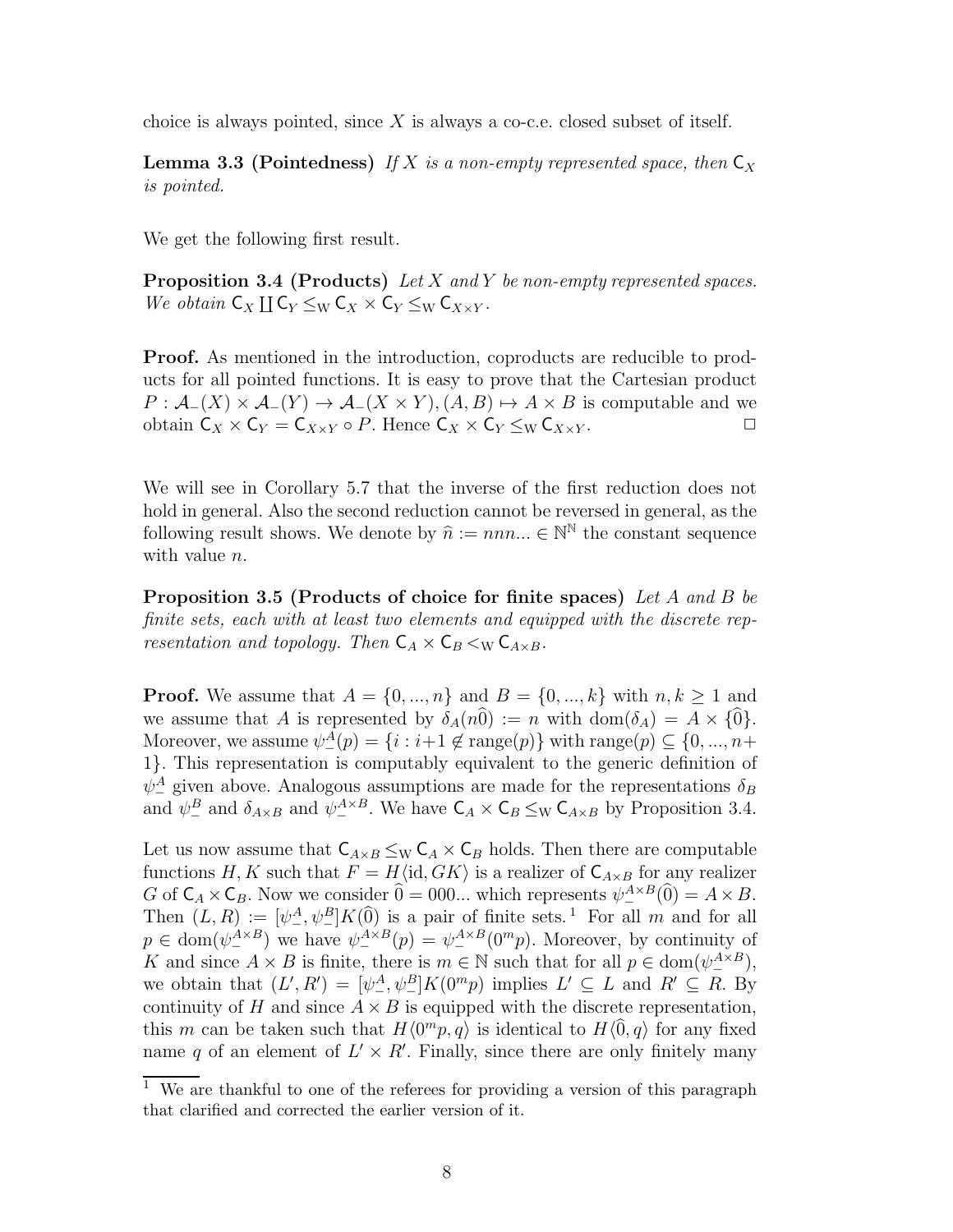such q, this m can be selected as satisfying this property for all those q. Hence, for such m we obtain  $F(0^m p) = H(0, GK(0^m p))$ . Since  $\psi_-^{A \times B}$  is computably equivalent to the representation  $\psi_m$  given by  $\psi_m(0^m p) := \psi_-^{A \times B}(p)$ , we can assume without loss of generality that there are computable functions  $H, K$ such that  $F = H G K$  is a realizer of  $C_{A \times B}$  for any realizer G of  $C_A \times C_B$ .

Let  $M_j \subsetneq M_{j-1} \subsetneq \ldots \subsetneq M_0$  now be a strictly decreasing sequence of non-empty subsets  $M_i \subseteq A \times B$ . Due to continuity of K there is a monotone sequence of words  $w_0 \sqsubseteq w_1 \sqsubseteq ... \sqsubseteq w_j$  such that  $\psi^{A \times B}_{-}(p_i) = M_i$  for  $p_i := w_i \widehat{0}$  and such that the sets  $(L_i, R_i) := [\psi^A_-, \psi^B_-] K(p_i)$  are component wise monotone as well. That is  $\emptyset \neq L_j \subseteq L_{j-1} \subseteq ... \subseteq L_0$  and  $\emptyset \neq R_j \subseteq R_{j-1} \subseteq ... \subseteq R_0$ . The cardinality of  $A \times B$  is  $(n+1)(k+1)$  and hence the longest strictly decreasing chain  $(M_i)$  of non-empty sets is one with length  $j+1 = (n+1)(k+1)$ . The longest decreasing chain  $(L_i, R_i)$  with the property that for each  $i < j$  the left component or the right component is strictly decreasing, i.e.  $L_{i+1} \subsetneq L_i$  or  $R_{i+1} \subsetneq R_i$ , has length  $n + k + 1$ . For  $n, k \ge 1$  we have that  $n + k + 1 < (n + 1)(k + 1)$ . Hence, there has to be at least one  $i < j$  such that  $(L_i, R_i) = (L_{i+1}, R_{i+1})$ . By assumption there is some element  $x \in M_i \setminus M_{i+1}$ . For each element  $y \in L_i \times R_i$ there is a realizer  $G_y$  of  $C_A \times C_B$  with  $y = [\delta_A, \delta_B] G_y K(p_{i+1})$  and by assumption  $z := [\delta_A, \delta_B] H G_y K(p_{i+1}) \in M_{i+1}$  and hence  $z \neq x$ . By continuity of K there is an extension w of  $w_i$  such that  $\psi_{-}^{A \times B}(p) = \{x\}$  for  $p := w\hat{0}$  and  $[\psi^A_-, \psi^B_-] K(p) \subseteq (L_i, R_i)$  (where the inclusion is meant component wise). Hence any realizer G of  $C_A \times C_B$  selects an element  $y = [\delta_A, \delta_B] G K(p) \in L_i \times R_i$  and thus  $[\delta_A, \delta_B] H G K(p) \neq x$  in contrast to the fact that  $H G K$  is supposed to be a realizer of  $C_{A\times B}$ . Contradiction!

Alternatively, one could prove this result by considering the level of the respective operations, a concept that has been introduced by Hertling [15]. For one, one can prove directly  $\textsf{MLPO}_{n+1} \times \textsf{MLPO}_{k+1} \leq_{\text{W}} \textsf{LPO}^{n+k}$ , which implies that  $n + k$  is an upper bound on the level of  $MLPO_{n+1} \times MLPO_{k+1}$ . On the other hand, LPO<sup>(n+1)(k+1)-1</sup> can be reduced to any realizer of  $MLPO_{(n+1)(k+1)}$ (see Theorem 5.2.2 in [35]), which implies that the level of  $MLPO_{(n+1)(k+1)}$  is at least  $(n+1)(k+1)-1$ . Since Hertling proved that the level is preserved downwards by Weihrauch reducibility, the desired result follows also from these observations. We do not work out the details here. For the simplest case of the set  $\{0, 1\}$  we get the following conclusion.

Corollary 3.6  $C_{\{0,1\}} \times C_{\{0,1\}} \leq_{\rm W} C_{\{0,1\} \times \{0,1\}}.$ 

We will see, however, that for many infinite spaces we get a nicer behavior of products. This is partially due to the following result.

Proposition 3.7 (Surjections) Let A and B be represented spaces and let  $s \subseteq A \rightarrow B$  be a computable surjection with a co-c.e. closed domain dom(s).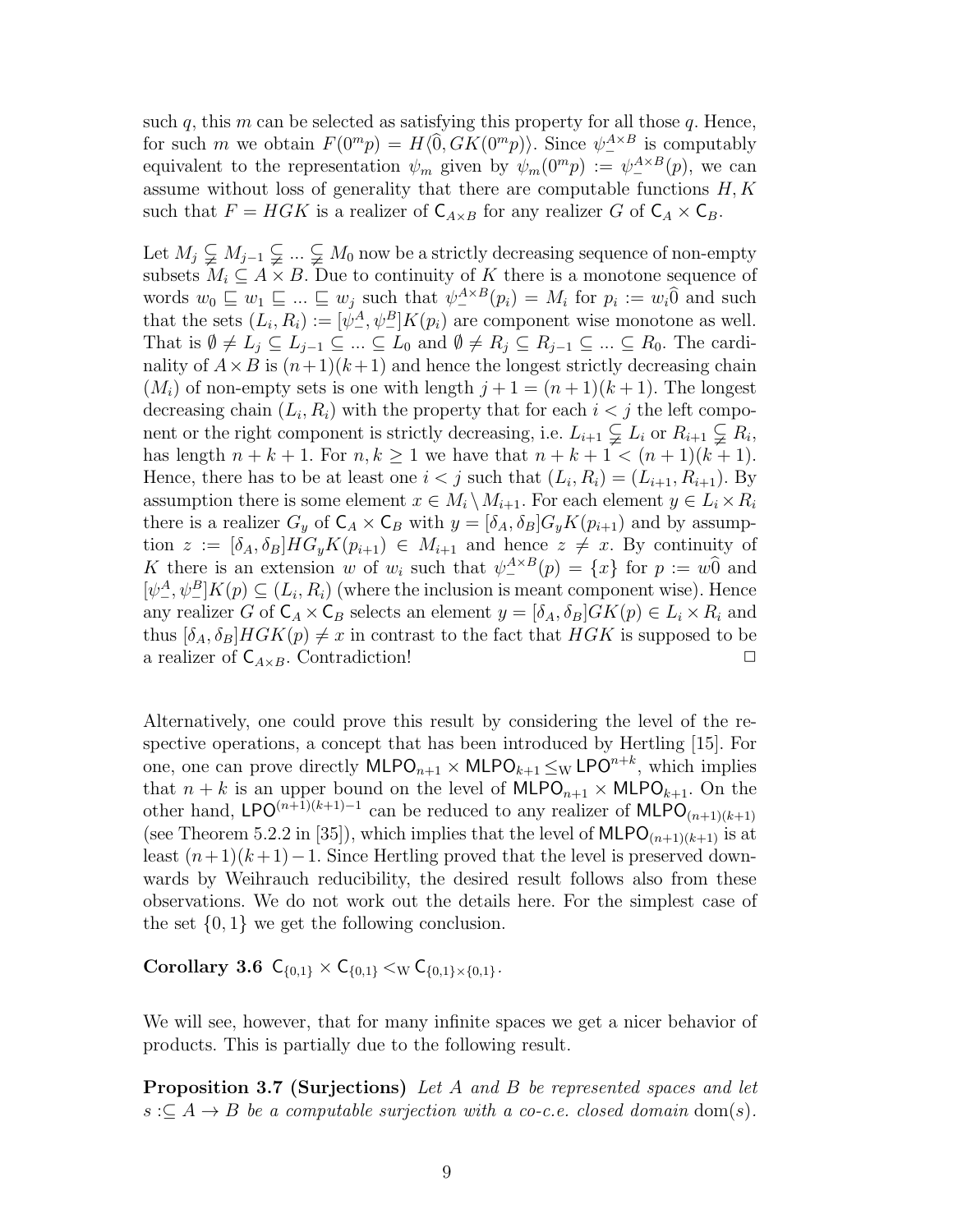Then  $C_B \leq_W C_A$ .

**Proof.** If  $s \subseteq A \rightarrow B$  is computable and dom(s) is co-c.e. closed in A, then  $S: \mathcal{A}_{-}(B) \to \mathcal{A}_{-}(A), M \mapsto s^{-1}(M)$  is computable too and if s is surjective, then we obtain  $C_B = s \circ C_A \circ S$ , i.e.  $C_B \leq_W C_A$ .

As a consequence of this observation and Proposition 3.4 we obtain the following sufficient criterion for idempotency of choice.

**Corollary 3.8 (Idempotency)** Let  $A$  be a represented space. If there is a computable surjection  $s: A \to A^2$ , then  $C_A \times C_A \equiv_W C_{A \times A} \equiv_W C_A$  and, in particular,  $C_A$  is idempotent and hence also  $C_A^* \equiv_W C_A$ .

Since the spaces  $\mathbb{N}, \{0,1\}^{\mathbb{N}}, \mathbb{N}^{\mathbb{N}}$  and  $\mathbb{N} \times \{0,1\}^{\mathbb{N}}$  admit computable and bijective pairing functions, we get the following conclusion.

Corollary 3.9 The choice principles  $C_N$ ,  $C_{\{0,1\}^N}$ ,  $C_{N^N}$  and  $C_{N \times \{0,1\}^N}$  are idempotent.

We close this section with the following example that shows that in some cases choice commutes with parallelization and finite parallelization and in other cases it does not.

 $\textbf{Example 3.10} \ \textit{We obtain} \ \widehat{\mathsf{C}_{\{0,1\}}} \equiv_{\mathrm{W}} \widehat{\mathsf{LLPO}} \equiv_{\mathrm{W}} \mathsf{C}_{\{0,1\}^{\mathrm{N}}}, \ \textit{but} \ \widehat{\mathsf{C}_{\Bbb{N}}} \equiv_{\mathrm{W}} \lim <_{\mathrm{W}} \mathsf{C}_{\Bbb{N}^{\mathrm{N}}}$ and  $C^*_{\mathbb{N}} \equiv_{\mathbb{W}} C_{\mathbb{N}} \equiv_{\mathbb{W}} C_{\mathbb{N}^*}$ , but  $C^*_{\{0,1\}} \equiv_{\mathbb{W}} \mathsf{LLPO}^* <_{\mathbb{W}} \widetilde{C}_{\mathbb{N}} \equiv_{\mathbb{W}} C_{\{0,1\}^*}$ .

# 4 Choice on Computable Metric Spaces

In this section we want to study choice on certain large classes of computable metric spaces. We recall that a *computable metric space*  $(X, d, \alpha)$  is a separable metric space  $(X, d)$  together with a numbering  $\alpha : \mathbb{N} \to X$  of a countable dense subset with respect to which the metric is computable. By a *computable Polish* space we mean a computable metric space that is also complete. Usually, we will assume that computable metric spaces are represented by their Cauchy representations  $\delta_X$  (see [36]). We use two different representation  $\kappa_-\,$  and  $\kappa$  to represent the set  $\mathcal{K}(X)$  of compact subsets of a computable metric space X (see [9] for details). Roughly speaking, a  $\kappa$ <sub>-</sub>–name of a compact set  $K \subseteq X$  is a list of all finite covers of K by rational open balls, whereas a  $\kappa$ -name comes with the additional requirement that all open balls in the cover actually have non-empty intersection with K. That is,  $\kappa_+$  provides negative information on the set K (each cover allows to exclude points) and  $\kappa$  provides full information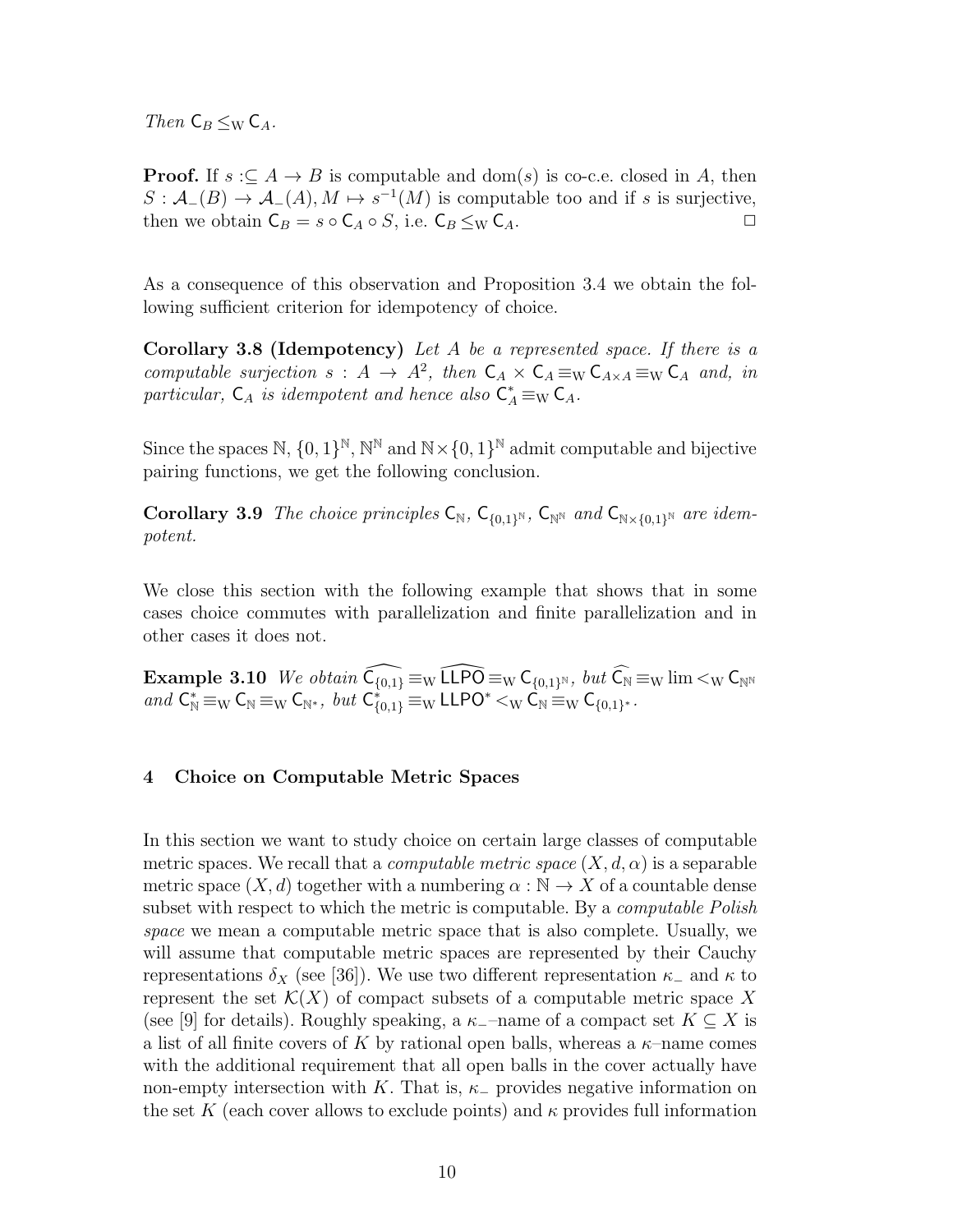(each ball in the cover meets the set). By  $\mathcal{K}_-(X)$  and  $\mathcal{K}(X)$  we denote the set of compact subsets represented by  $\kappa_-\$  and  $\kappa$ , respectively. The compact sets that are computable with respect to  $\kappa_-\$  and  $\kappa$  are called *co-c.e. compact* and computably compact, respectively. We mention that a computable metric space is computably compact in itself if and only if it is co-c.e. compact in itself.

Computable Polish spaces X admit total computable and admissible representations  $\delta : \mathbb{N}^{\mathbb{N}} \to X$  (see, for instance, Corollary 4.4.12 in [2]) and computably compact computable metric spaces  $X$  admit computable representations  $\delta : \{0,1\}^{\mathbb{N}} \to X$  as we will prove next. Two representations  $\delta_1, \delta_2$  of the same set are said to be (computably) reducible to each other, in symbols  $\delta_1 \leq \delta_2$ , if there exists a computable function  $F : \subseteq \mathbb{N}^{\mathbb{N}} \to \mathbb{N}^{\mathbb{N}}$  such that  $\delta_1 = \delta_2 \circ F$ . Moreover,  $\delta_1$  and  $\delta_2$  are said to be *(computably) equivalent*, in symbols  $\delta_1 \equiv \delta_2$ , if  $\delta_1 \leq \delta_2$  and  $\delta_2 \leq \delta_1$  hold. We recall that a representation of a computable metric space is called computably admissible if it is computably equivalent to the Cauchy representation of the space.

**Proposition 4.1** Let  $X$  be a computably compact computable metric space. Then there is a surjective computable map  $\varphi: \{0,1\}^{\mathbb{N}} \to X$  that is also computably admissible.

**Proof.** Let  $(X, d, \alpha)$  be a computably compact computable metric space. We use a version  $\delta_X : \subseteq \{0,1\}^{\mathbb{N}} \to X$  of the Cauchy representation, defined as follows

$$
\delta_X(01^{n_0+1}01^{n_1+1}0...):=\lim_{i\to\infty}\alpha(n_i)
$$

where dom( $\delta_X$ ) contains only those sequences of the given type which, additionally, converge rapidly, i.e. such that  $d(\alpha(n_i), \alpha(n_j)) < 2^{-j}$  for all  $i \geq j$ . It is known that there exists a computably proper and computably admissible representation  $\delta : \subseteq \{0,1\}^{\mathbb{N}} \to X$  that is a restriction of  $\delta_X$ , see Corollary 4.6 in [37]. Such a map is, in particular, computable and surjective and the fact that it is computably proper implies that  $\delta^{-1}(K)$  is co-c.e. compact for any co-c.e. compact  $K \subseteq X$ . If X itself is co-c.e. compact, then  $A := \text{dom}(\delta) = \delta^{-1}(X)$  is also co-c.e. compact. We claim that there is a total computable map  $\iota: \{0,1\}^{\mathbb{N}} \to \{0,1\}^{\mathbb{N}}$  such that  $A \subseteq \text{range}(\iota) \subseteq \text{dom}(\delta_X)$ . A machine computing  $\iota$  works as follows: given an input  $p \in \{0,1\}^{\mathbb{N}}$  the machine checks in steps longer and longer prefixes  $w$  of  $p$  for the property

$$
w\{0,1\}^{\mathbb{N}} \subseteq \{0,1\}^{\mathbb{N}} \setminus A. \tag{2}
$$

Since A is co-c.e. closed, this property is c.e. in w. As long as the property cannot be verified, the machine simultaneously checks whether the input is of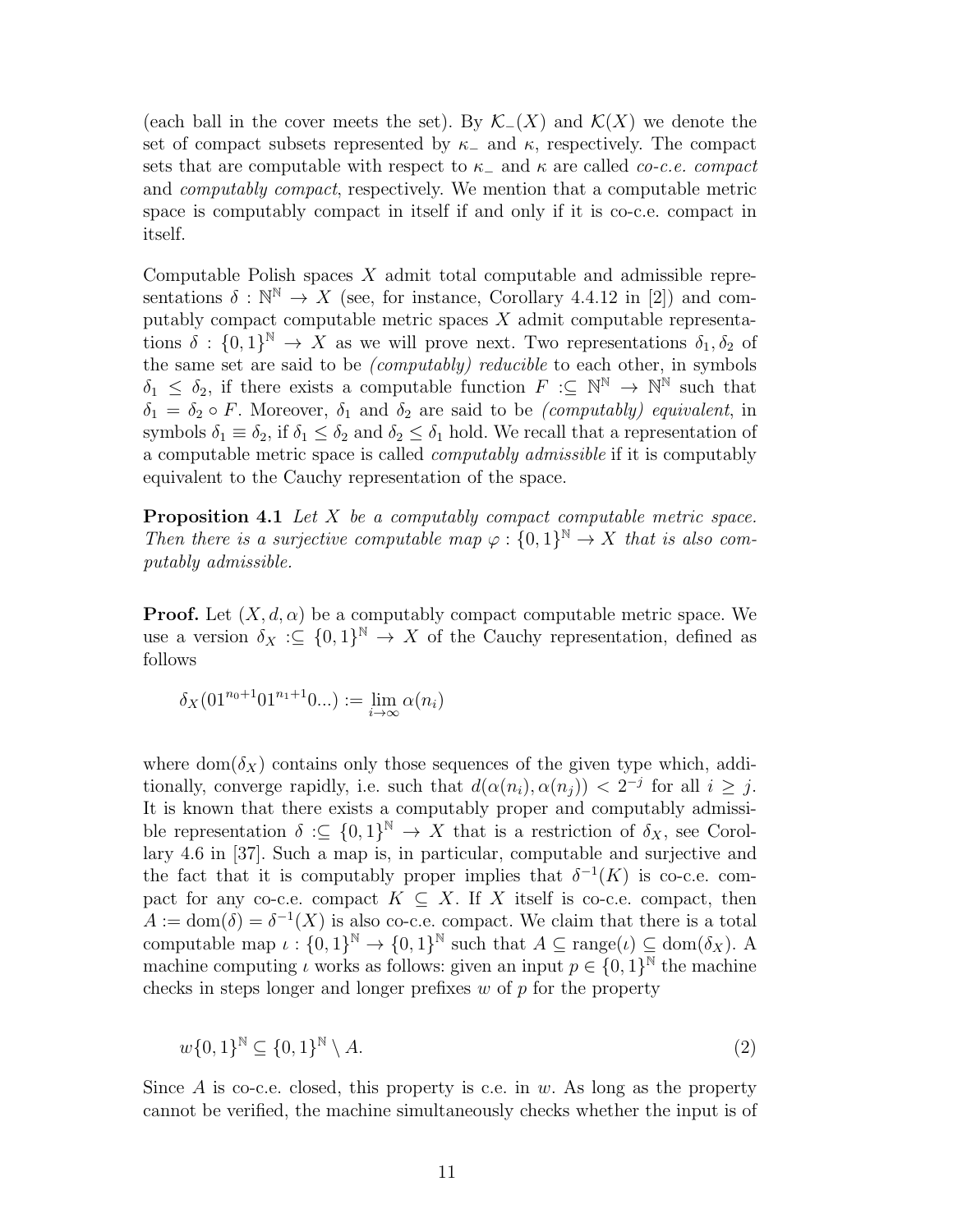the form  $p = 01^{n_0+1}01^{n_1+1}0...$  and whether the property  $d(\alpha(n_i), \alpha(n_j)) < 2^{-j}$ is satisfied for all  $i > j$  such that  $01^{n_i+1}0$  is completely included in w. If the latter property is positively verified, then the output is extended such that it matches p up to the corresponding  $01^{n_i+1}0$ . If, at any time, property (2) is positively verified, then it is clear that  $p \notin A$  and the processing of the input is stopped and the output is extended just by infinitely many repetitions of the last block  $1^{n_i+1}$ 0 (if no block has been written at this stage, then an arbitrary block  $01^{n_0+1}$  is repeated infinitely often as output). If the input p is not of the form  $p = 01^{n_0+1}01^{n_1+1}0...$ , then the test for property (2) will eventually be positive. It is clear that altogether this machine computes a function  $\iota : \{0,1\}^{\mathbb{N}} \to \{0,1\}^{\mathbb{N}}$  such that  $A \subseteq \text{range}(\iota) \subseteq \text{dom}(\delta_X)$ . This guarantees that  $\varphi := \delta_X \circ \iota$  is computable, total and surjective. Since  $\text{dom}(\delta) = A \subseteq \text{range}(\iota)$ it follows that  $\delta = \varphi \circ \iota^{-1}$ . Since  $\iota$  is computable, also  $\iota^{-1}$  is computable (see Corollary 6.7) and hence it follows that  $\varphi$  is computably admissible.  $\Box$ 

Hence we obtain the following corollary. The first statement is a consequence of Proposition 3.7 and the second statement a consequence of the previous Proposition 4.1.

Corollary 4.2 Let X be a computable Polish space. Then  $C_X \leq_W C_{\mathbb{N}^N}$ . If, additionally, X is computably compact, then  $C_X \leq_W C_{\{0,1\}^N}$ .

We say that  $\iota : A \to B$  is a *computable embedding*, if  $\iota$  is computable and injective and its partial inverse  $\iota^{-1}$  is computable too. Now we can use the Embedding Theorem 3.7 from [8] in order to obtain the following proposition.

**Proposition 4.3** Let A and B be computable metric spaces and let  $\iota: A \rightarrow B$ be a computable embedding such that  $range(t)$  is co-c.e. closed in B. Then  $\mathsf{C}_A \leq_{\mathrm{W}} \mathsf{C}_B$ .

**Proof.** From Theorem 3.7 in [8] it follows that for a computable embedding  $\iota: A \to B$  with co-c.e. closed range  $\iota(A)$  the map  $J: A_{-}(A) \to A_{-}(B), M \mapsto$  $\iota(M)$  is computable. We obtain  $C_A = \iota^{-1} \circ C_B \circ J$  and hence  $C_A \leq_{\mathrm{W}} C_B$ .  $\Box$ 

We recall that a metric space is called perfect, if it has no isolated points. In Proposition 6.2 in [8] it has been proved that any non-empty perfect computable Polish space is rich, i.e. admits a computable embedding  $\iota: \{0,1\}^{\mathbb{N}} \to$ X and in this case range( $\iota$ ) is automatically co-c.e. closed. Hence we obtain the following corollary.

**Corollary 4.4** Let X be a computable Polish space. If X is rich and, in particular, if X is non-empty and has no isolated points, then  $C_{\{0,1\}^{\mathbb{N}}} \leq_{\mathrm{W}} C_X$ .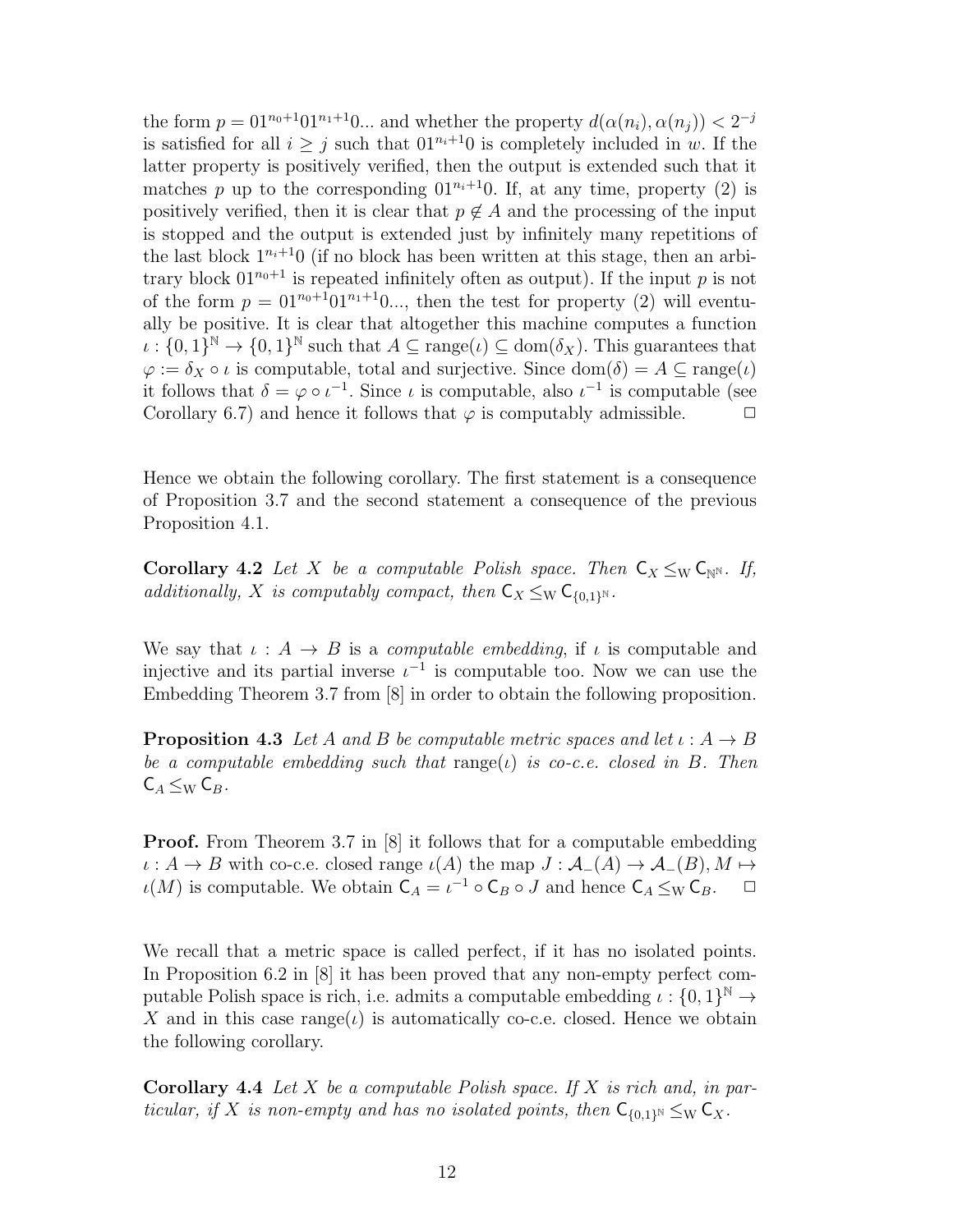Together with Corollary 4.2 we get the following corollary (which has essentially been proved in [14] already).

**Corollary 4.5** Let  $X$  be a computably compact metric space, which is nonempty and has no isolated points, then  $C_{\{0,1\}^{\mathbb{N}}} \equiv_{\mathrm{W}} C_X$ .

Thus,  $C_{\{0,1\}^{\mathbb{N}}}$  can be identified with "compact choice" for a very large class of compact spaces. In particular, we obtain the following corollary.

Corollary 4.6  $C_{\{0,1\}^{\mathbb{N}}} \equiv_{\mathrm{W}} C_{[0,1]} \equiv_{\mathrm{W}} C_{[0,1]^{\mathbb{N}}}.$ 

We would like to show that  $C_N \times C_{\{0,1\}^N}$  plays a similar role for locally compact spaces as  $C_{\{0,1\}^{\mathbb{N}}}$  does for compact spaces. The following lemma plays a role in the proof of the next result and it is worth being formulated separately.

**Lemma 4.7** Let  $K$  be a non-empty computably compact computable metric space. Then  $\mathsf{C}_K:\subseteq \mathcal{A}_-(K)\rightrightarrows K$  has a total extension  $\mathsf{C}_K':\mathcal{A}_-(K)\rightrightarrows K$  with  $\mathsf{C}_K \equiv_{\mathrm{W}} \mathsf{C}_K'.$ 

**Proof.** The set  $\{A \in \mathcal{A}_{-}(K) : A = \emptyset\}$  is c.e. open for co-c.e. compact K. Since K is computably compact, we can assume by Proposition 4.1 without loss of generality that K is represented by a total representation  $\delta: \{0,1\}^{\mathbb{N}} \to K$ . Hence  $\mathsf{C}_K$  can be extended to a suitable  $\mathsf{C}'_K$  as follows: a realizer F of  $\mathsf{C}_K$  is modified to a map G such that never anything else but zeros and ones are written on the output tape and as soon as the empty set is detected as input, the output is just continued with constant zeros. In any other respect, the map G behaves exactly as F. Due to totality of  $\delta$ , this output of G is in the domain of  $\delta$ . The modification guarantees that the empty set as input leads to some infinite output and non-empty sets are treated by G exactly as by F. The construction shows that  $\mathsf{C}_K'$  is reducible to  $\mathsf{C}_K$ . The reverse direction follows since  $C'_K$  is an extension of  $C_K$ .

We note that not every multi-valued operation has a total equivalent extension (as robust division shows, see [26]).

Classically, a space X is called  $\sigma$ -compact or  $K_{\sigma}$ -space, if it can be written as a countable union of compact sets. For many spaces this property is somewhat weaker than local compactness, this holds in particular for represented Hausdorff spaces. The induced topology of every represented space is known to be hereditarily Lindelöf (see Lemma 2.5 in  $[1]$ ) and this means that if it is, additionally, a Hausdorff space, then local compactness implies  $\sigma$ -compactness. This is the reason why we speak about "locally compact choice" for short. We say that X is a *computable K<sub>σ</sub>*-space, if X is a computable metric space, such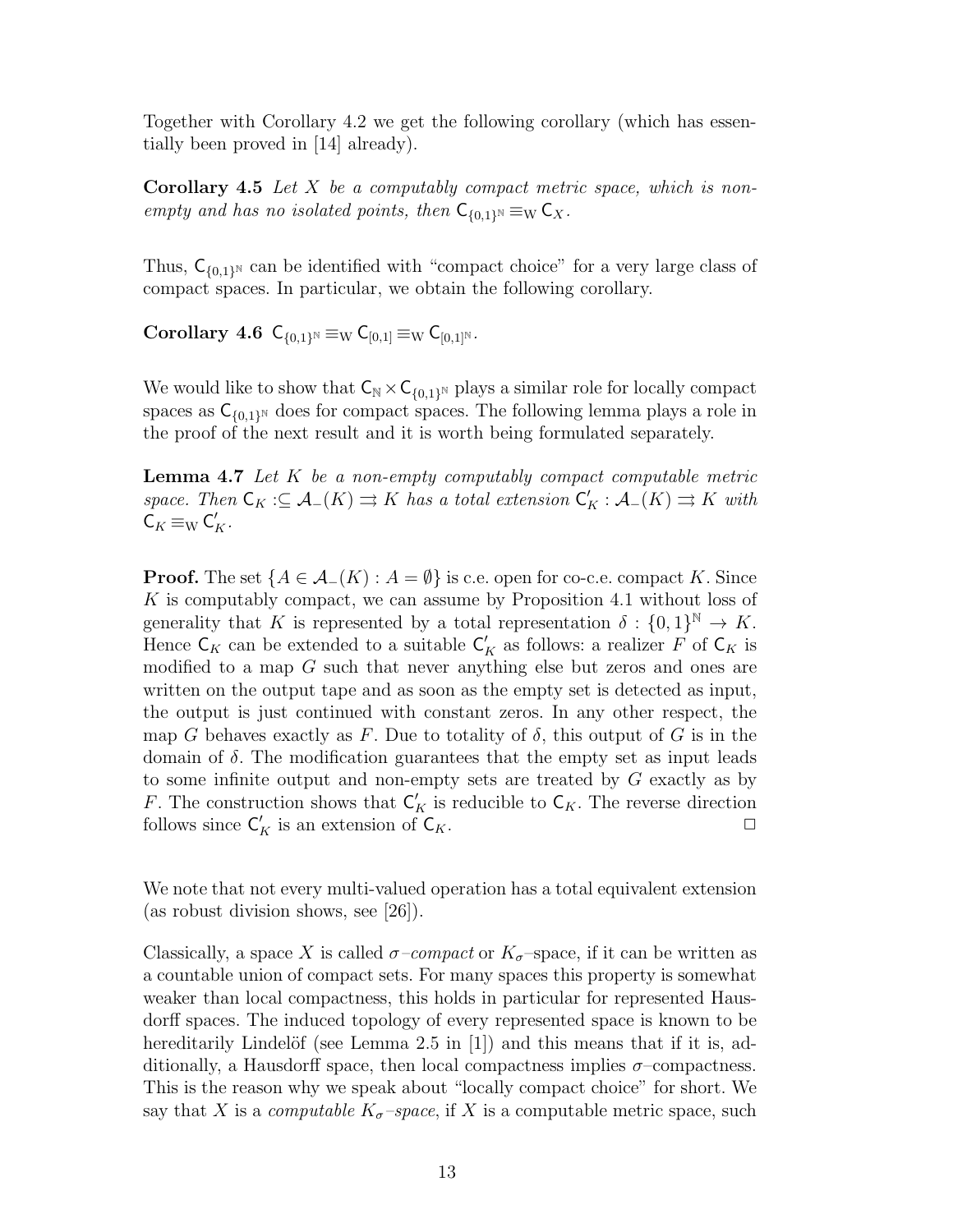that there exists a computable sequence  $(K_i)_{i\in\mathbb{N}}$  of non-empty computably compact sets with  $X = \bigcup_{i=0}^{\infty} K_i$ .

Proposition 4.8 (Locally compact choice) Let X be a computable  $K_{\sigma}$ space. Then  $C_X \leq_W C_N \times C_{\{0,1\}^N}$ .

**Proof.** We consider the total extensions  $C'_{K_i}$  of choice that exist according to a uniform version of Lemma 4.7. Using a uniform version of Corollary 4.2, we obtain

 $F:=\mathsf{C}_{K_0}'\times \mathsf{C}_{K_1}'\times \mathsf{C}_{K_2}'\times...\leq_{\mathrm{W}}\widehat{\mathsf{C}_{\{0,1\}^{\mathrm{N}}}}\ \equiv_{\mathrm{W}}\mathsf{C}_{\{0,1\}^{\mathrm{N}}}.$ 

Given a closed set  $A \subseteq X$  we can compute the sequence  $(A \cap K_n)_{n \in \mathbb{N}}$  of co-c.e. compact sets and hence we can enumerate the set  $\{n \in \mathbb{N} : A \cap K_n = \emptyset\}.$ This implies that we can find an n such that  $A \cap K_n \neq \emptyset$  with the help of  $\mathsf{C}_{\mathbb{N}}$ . Moreover,  $F((A \cap K_n)_{n \in \mathbb{N}})$  can be obtained with the help of  $\mathsf{C}_{\{0,1\}^{\mathbb{N}}},$  as indicated above. Altogether, this shows  $C_X \leq_W C_N \times C_{\{0,1\}^N}$ .  $N$ .  $\Box$ 

This result can even be generalized to the case that the  $K_{\sigma}$ -space is only co-c.e. compact in the sense that the sequence  $(K_i)_{i\in\mathbb{N}}$  is only a computable sequence of co-c.e. compact sets. However, in this case the uniform version of Lemma 4.7 needs some extra attention since the extensions  $\mathsf{C}_K'$  might not always produce a value in K (but only some infinite sequence). By Proposition 3.4 we have  $C_N \times$  $\mathsf{C}_{\{0,1\}^{\mathbb{N}}}\leq_{\mathrm{W}} \mathsf{C}_{\mathbb{N}\times\{0,1\}^{\mathbb{N}}}$ . On the other hand, we can apply the previous proposition to the  $K_{\sigma}$ -space  $\mathbb{N} \times \{0,1\}^{\mathbb{N}}$  (with  $K_n := \{n\} \times \{0,1\}^{\mathbb{N}}$ ) and we get the inverse reduction. We can also apply the previous proposition to  $\mathbb{R}^k$  (with  $K_n := [-n, n]^k$ .

Corollary 4.9  $C_{\mathbb{R}^k} \equiv_{\mathrm{W}} C_{\mathbb{R}} \equiv_{\mathrm{W}} C_{\mathbb{N} \times \{0,1\}^{\mathbb{N}}} \equiv_{\mathrm{W}} C_{\mathbb{N}} \times C_{\{0,1\}^{\mathbb{N}}}$  for all  $k \geq 1$ .

We mention that by the Theorem of Hurewicz (see Theorem 7.10 in [18]) any Polish space which is not  $K_{\sigma}$  admits an embedding  $\iota : \mathbb{N}^{\mathbb{N}} \to X$  such that range( $\iota$ ) is closed. Using relativized topological versions of Propositions 4.3 and 4.8 and Corollary 4.2 we obtain the following dichotomy.

**Corollary 4.10 (Dichotomy)** If X is a Polish space, then there is an oracle such that either  $C_X \leq_W C_{\mathbb{R}}$  or  $C_{\mathbb{N}} \equiv_W C_X$ , relatively to that oracle (i.e. with continuous reductions).

In other words, topologically the interval between  $C_{\mathbb{R}}$  and  $C_{\mathbb{N}}$  is not inhabited by choice principles of Polish spaces. It is not too hard to see that for many computable metric spaces X that are not  $K_{\sigma}$ , such as  $\mathbb{R}^{\mathbb{N}}, C[0,1]$  and  $\ell_p$ , there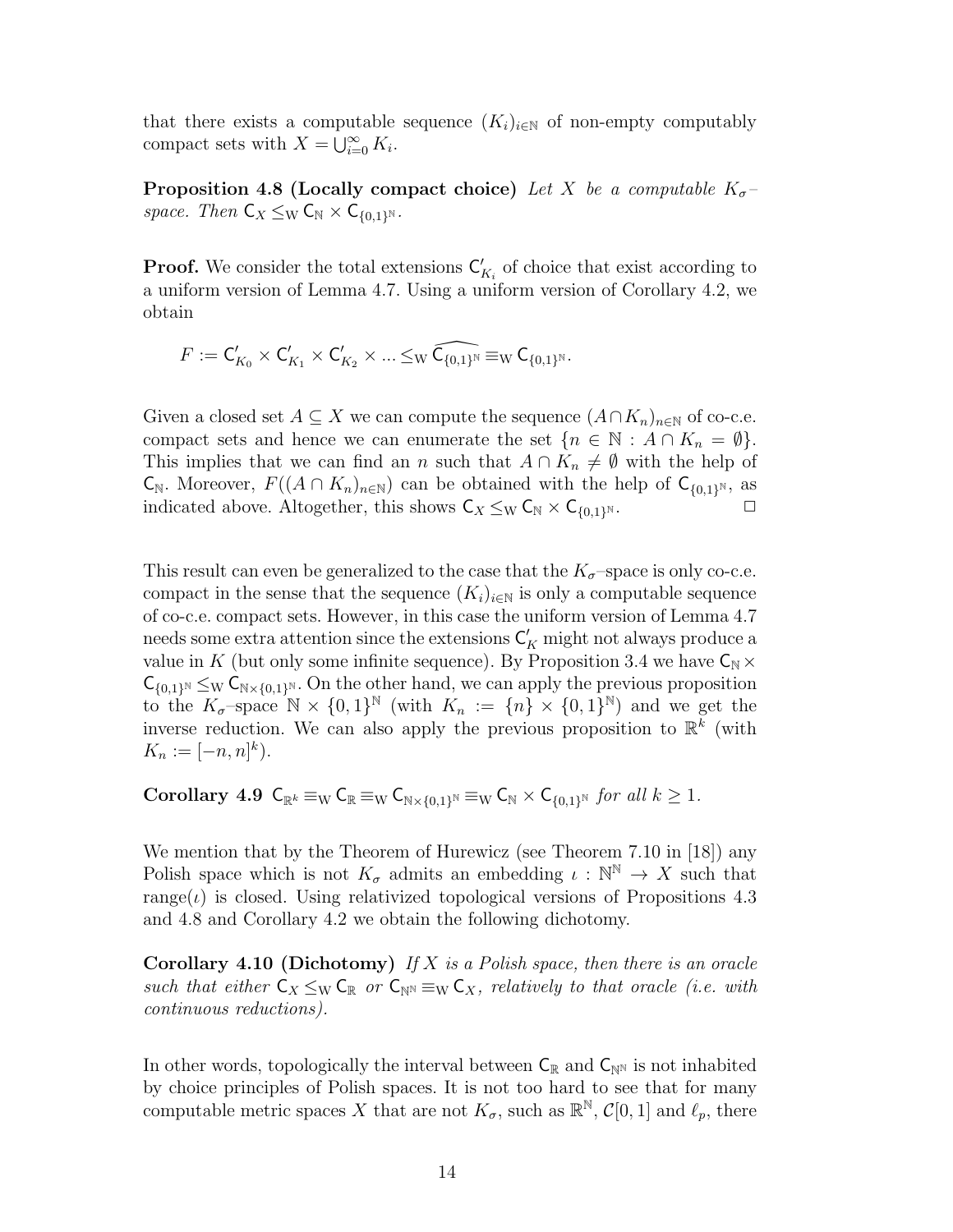is a computable embedding  $\iota : \mathbb{N}^{\mathbb{N}} \to X$  with a co-c.e. closed image. Hence we get the following corollary of Proposition 4.3.

Corollary 4.11  $C_{\mathbb{N}} \equiv_{\mathbb{W}} C_{\mathbb{R}} \equiv_{\mathbb{W}} C_{\ell_p} \equiv_{\mathbb{W}} C_{\mathcal{C}[0,1]}$  for all computable real  $p \geq 1$ .

The results mentioned so far in this section are mostly applicable to Polish spaces. We mention two further examples for non-Polish spaces. Any sequence  $(x_n)_{n\in\mathbb{N}}$  in X can be seen as a surjection from N onto the range of the sequence. Hence we obtain the following corollary.

**Corollary 4.12** Let X be a represented space and let  $(x_n)_{n\in\mathbb{N}}$  be a computable sequence in X with  $R := \{x_n : n \in \mathbb{N}\}\$ . Then  $C_R \leq_W C_N$ .

This can, in particular, be applied to the rational numbers as a subspace of Euclidean space.

Corollary 4.13  $C_{\mathbb{Q}} \equiv_{\mathbb{W}} C_{\mathbb{N}}$ , independently of whether  $\mathbb{Q}$  is equipped with the discrete representation and topology or with the Euclidean one.

The irrational numbers are computably homeomorphic to Baire space (with respect to the Euclidean topology and via their continued fraction representation) and hence we get the following conclusion.

Corollary 4.14  $C_{\mathbb{R}\setminus\mathbb{O}} \equiv_{\mathrm{W}} C_{\mathbb{N}^{\mathbb{N}}}$ .

# 5 Compact Choice, Quotients and Join-Irreducibility

The following theorem shows that any single-valued function  $f$  that can be computed from compact choice and another function  $q$  can already be computed from g alone. Thus, we can "divide" by compact choice in such a situation. This result generalizes Corollary 8.8 in [7].

**Theorem 5.1 (Quotients)** Let X be a represented space and Y be a computable metric space and let g be a multi-valued function on represented spaces. If  $f: \subseteq X \to Y$  is single-valued and  $f \leq_{\mathrm{W}} \mathsf{C}_{\{0,1\}^{\mathbb{N}}} \times g$ , then  $f \leq_{\mathrm{W}} g$ .

**Proof.** We use the Cauchy representation  $\delta_Y$  for Y and canonical projections  $\pi_i: \mathbb{N}^{\mathbb{N}} \to \mathbb{N}^{\mathbb{N}}$  with  $\pi_1\langle p, q \rangle = p$  and  $\pi_2\langle p, q \rangle = q$ . Now let  $f: \subseteq X \to Y$  be such that  $f \leq_{\mathrm{W}} \mathsf{C}_{\{0,1\}^{\mathbb{N}}} \times g$ . Hence there are computable functions H and K such that  $K\langle \mathrm{id}, P\overleftrightarrow{H} \rangle$  is a realizer of f for any realizer P of  $\mathsf{C}_{\{0,1\}^{\mathbb{N}}} \times g$ . Since H and K are computable, as well as the Cartesian product on compact sets, it follows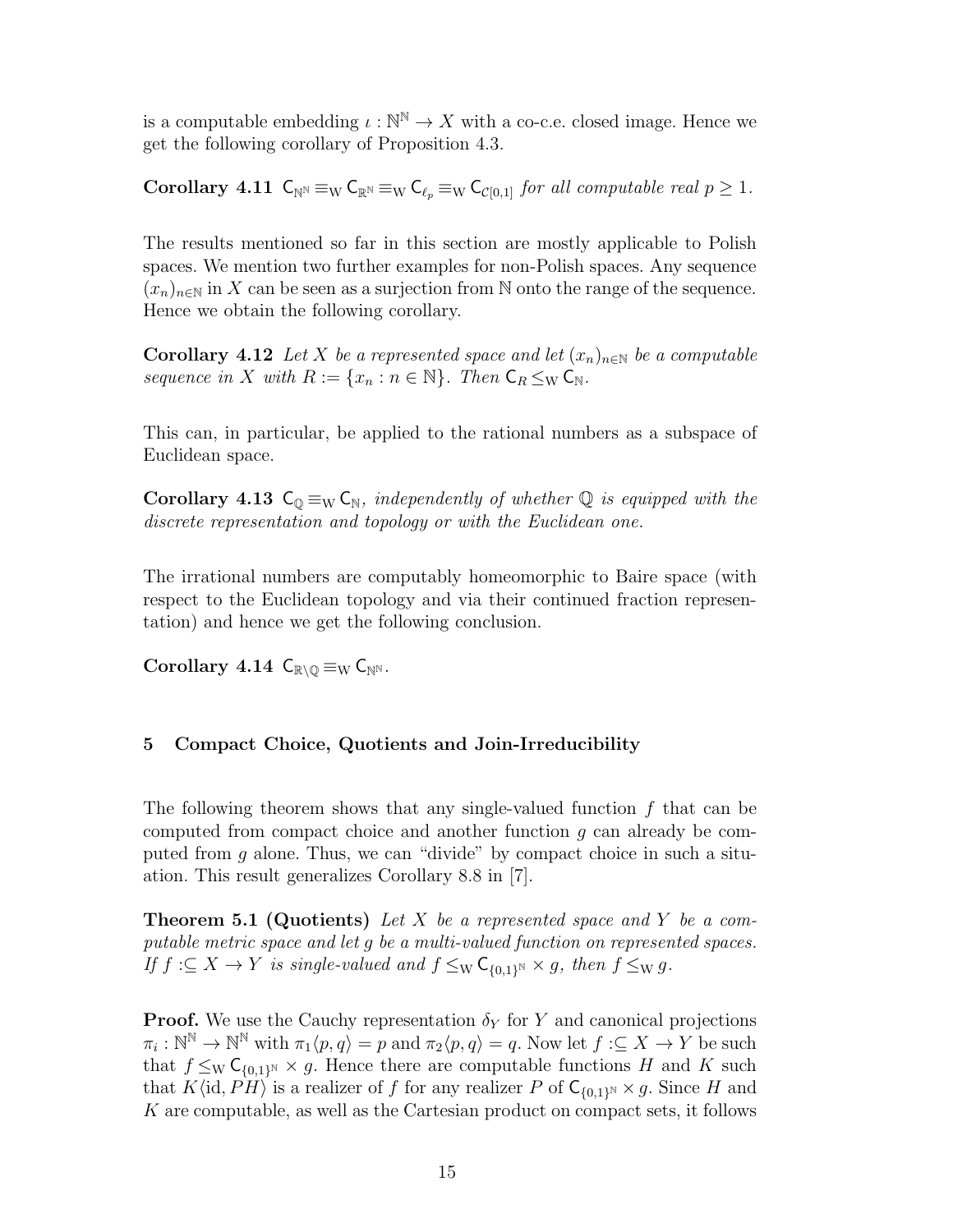from Theorem 3.3 in [37] that there is a computable function  $S: \subseteq \mathbb{N}^{\mathbb{N}} \to \mathbb{N}^{\mathbb{N}}$ with

$$
\kappa_{-}S\langle p,q\rangle = \delta_{Y}K\langle\{p\}\times\langle\kappa_{-}\pi_{1}H(p)\times\{q\}\rangle\rangle
$$

for all  $p \in \text{dom}(f \delta_X)$  and suitable q. We now consider the function  $T : \subseteq \mathbb{N}^{\mathbb{N}} \to$  $\mathbb{N}^{\mathbb{N}}$  with  $T(p) = S\langle p, G\pi_2H(p)\rangle$ . Whenever G is a realizer of g, then T is a realizer of the function  $F:\subseteq X\to\mathcal{K}_-(Y), x\mapsto \{f(x)\}\.$  Hence,  $F\leq_{\rm W} g$ . If the space Y is a computable metric space, then in :  $Y \to \mathcal{K}_-(Y), x \mapsto \{x\}$  has a computable inverse (see Lemma 6.4 in [5]) and it follows that  $f = \text{in}^{-1} \circ F$ . That implies  $f \leq_{\mathrm{W}} F$ .

We note that this theorem can be generalized to larger classes of spaces  $Y$ . The only property that is exploited is that the injection in :  $Y \to \mathcal{K}_-(Y)$  has a computable inverse. We obtain some straightforward corollaries.

**Corollary 5.2** Let  $X$  be a represented space and  $Y$  be a computable metric space. If  $f: \subseteq X \to Y$  is single-valued and  $f \leq_{\mathrm{W}} \mathsf{C}_{\{0,1\}^{\mathbb{N}}},$  then f is computable.

This is just Corollary 8.8 from [7]. Together with Corollary 4.9 we obtain the following result, which is new.

**Corollary 5.3** Let  $X$  be a represented space and  $Y$  be a computable metric space. If  $f : \subseteq X \to Y$  is single-valued and  $f \leq_{\mathbb{W}} \mathsf{C}_{\mathbb{R}}$ , then  $f \leq_{\mathbb{W}} \mathsf{C}_{\mathbb{N}}$ .

By exploiting the distributivity of the Weihrauch lattice discovered in [28], a restricted version of Theorem 5.1 could be obtained, using coproducts instead of products. Combined with the observation that coproducts are the suprema in the Weihrauch lattice, and the usefulness of the decomposition into products presented in Corollary 4.9, it seems sensible to explore whether any of our principles of closed choice can be expressed as a supremum of other degrees. The negative answer is a consequence of the next result. To formulate it, we define the concept of join-irreducibility in the Weihrauch lattice.

**Definition 5.4 (Join-irreducibility)** A multi-valued function  $f$  on represented spaces is called *join-irreducible*, if  $f \equiv_{\text{W}} \prod_{n \in \text{N}} f_n$  implies the existence of an  $n_0 \in \mathbb{N}$  with  $f \equiv_{\mathbf{W}} f_{n_0}$ .

We note that for finitely many  $f_n$ , this is exactly the ordinary lattice theoretic concept of join-irreducibility. For countably many  $f_n$ , this concept might be called  $\sigma$ -join-irreducibility (see [29]). However, this is also not quite appropriate since the coproduct  $\prod_{n\in\mathbb{N}} f_n$  is not necessarily the supremum of the  $f_n$ . This is correct for continuous reducibility, but not for the computable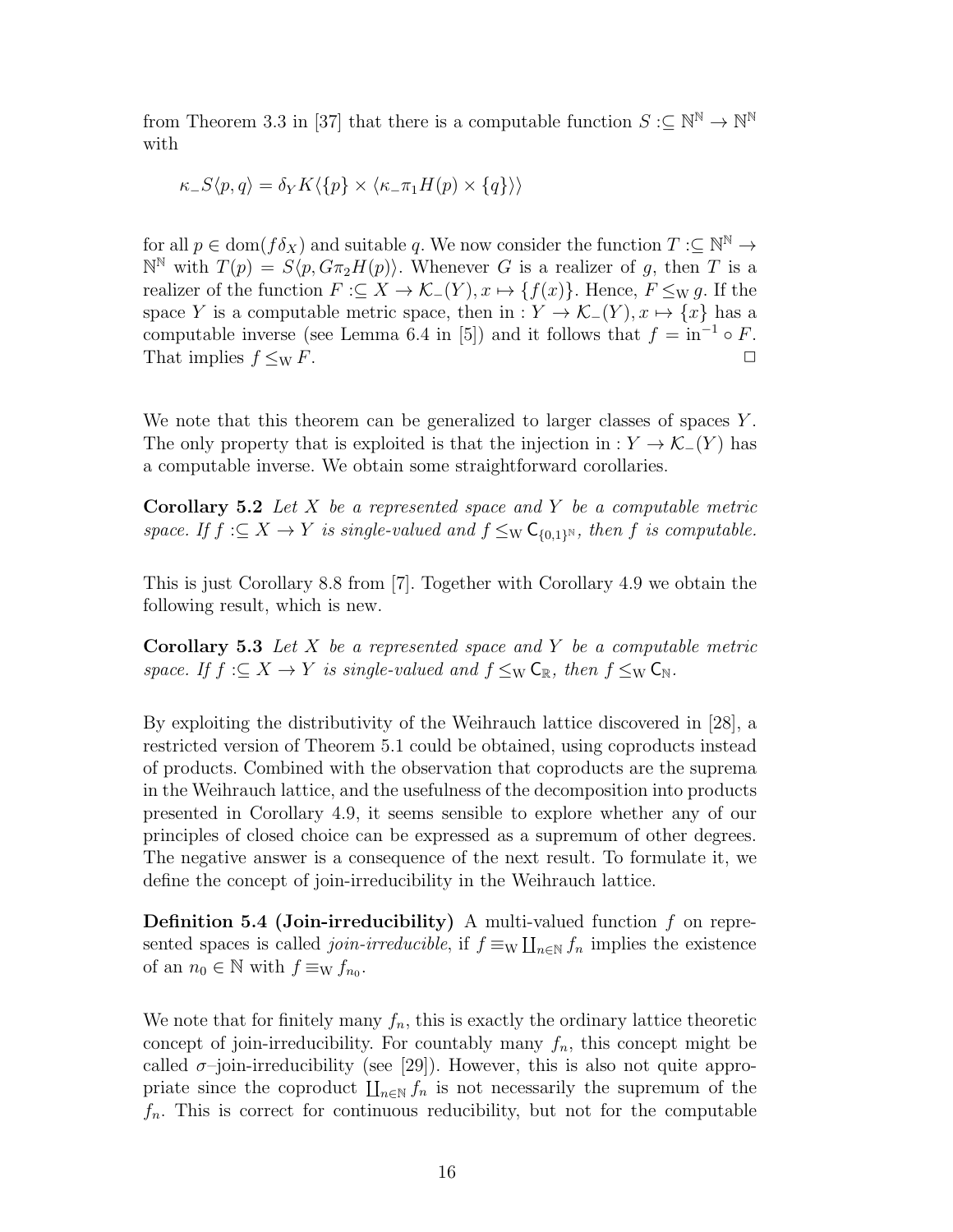case. We refrain to introduce another name and call the above concept just join-irreducibility, which is justified since we will basically only apply it in a situation with finitely many  $f_n$ .

If  $f: \subseteq X \rightrightarrows Y$  is a function between represented spaces, with representation δ of X, then we define  $f_A$  for each set  $A \subseteq \mathbb{N}^{\mathbb{N}}$  as follows. We let  $(X_A, \delta|_A)$ be the represented space with  $X_A := \delta(A)$  and the restriction  $\delta|_A$  of  $\delta$  to A. Then  $f_A: \subseteq X_A \rightrightarrows Y$  is the restriction of f to the represented space  $(X_A, \delta_A)$ . That is, we obtain  $F|_A \vdash f_A$  if  $F \vdash f$ . Using this concept, we get the following sufficient criterion for join-irreducibility.

**Lemma 5.5 (Join-irreducibility)** Let  $(X, \delta_X)$  and Y be represented spaces. Assume that for some multi-valued function  $f : \subseteq X \implies Y$  the equivalence  $f \equiv_{\mathrm{W}} f_A$  holds for each non-empty set  $A \subseteq \mathbb{N}^{\mathbb{N}}$  that is clopen in  $\mathrm{dom}(f \delta_X)$ . Then f is join-irreducible.

**Proof.** Assume  $f \leq_{\text{W}} \coprod_{n \in \mathbb{N}} f_n$ . Then there exists a computable function  $\mathcal{N} : \subseteq$  $\mathbb{N}^{\mathbb{N}} \to \mathbb{N}$  with  $f_{\mathcal{N}^{-1}(n)} \leq_{\mathrm{W}} f_n$  and  $\text{dom}(\mathcal{N}) = \text{dom}(f \delta_X)$ . There has to be an  $n_0 \in \mathbb{N}$ , so that  $\mathcal{N}^{-1}(n_0) \neq \emptyset$ , and due to continuity of  $\mathcal{N}$ , this set is closed and open in dom( $f \delta_X$ ). Thus, by the assumption, we have  $f \leq_W f_{\mathcal{N}^{-1}(n_0)} \leq_W f_{n_0}$ . The other direction is trivial.

If we take away finitely many small open rational balls from  $\mathbb{N}, \{0, 1\}^{\mathbb{N}}, \mathbb{N}^{\mathbb{N}}$ or R, respectively, such that the remainder is non-empty, then the remainder is still large enough to simulate closed choice of the entire space within this subspace. This is why closed choice for all these spaces satisfies the above criterion for join-irreducibility.

Corollary 5.6  $C_N$ ,  $C_{\{0,1\}^N}$ ,  $C_{\mathbb{N}^N}$  and  $C_{\mathbb{R}}$  are join-irreducible.

Another consequence is that the coproduct (i.e. the supremum) of  $C_N$  and  $\mathsf{C}_{\{0,1\}^{\mathbb{N}}}$  is strictly below the product.

 $\textbf{Corollary 5.7 } C_{\mathbb{N}} \coprod C_{\{0,1\}^{\mathbb{N}}} <_{\mathbb{W}} C_{\mathbb{N}} \times C_{\{0,1\}^{\mathbb{N}}}.$ 

This corollary also shows that the coproduct of two idempotent functions is not necessarily idempotent (see Equation (1)).

Corollary 5.8  $C_{\mathbb{N}} \coprod C_{\{0,1\}^{\mathbb{N}}}$  is not idempotent.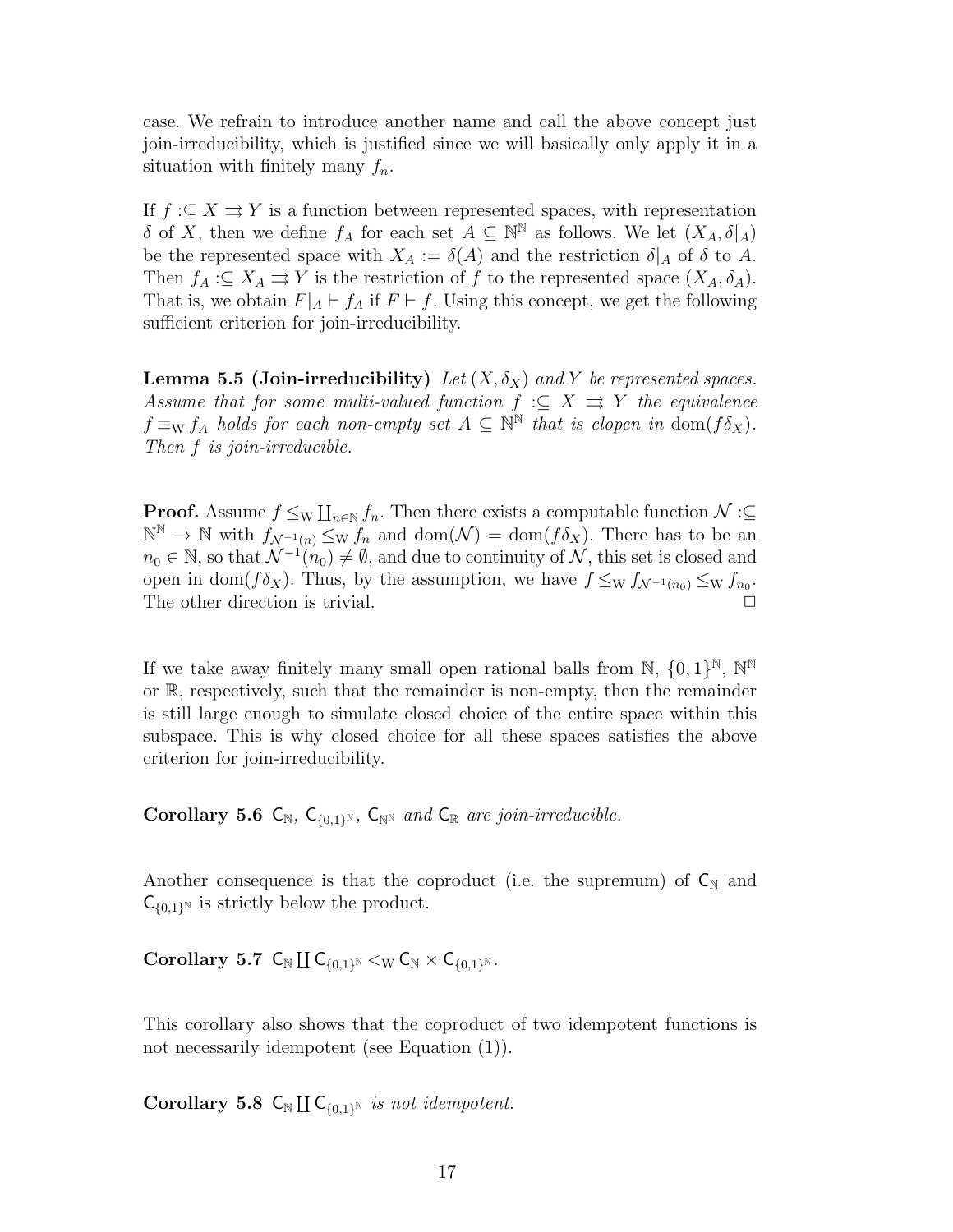#### 6 Unique Choice and Inversion

In this section we briefly discuss a variant of choice, which we call unique choice. This is choice restricted to the special case of singletons. We only formulate unique choice for Hausdorff spaces in order to guarantee that singletons are closed.

**Definition 6.1 (Unique Closed Choice)** Let  $(X, \delta)$  be a represented Hausdorff space. We consider the injection in $_X: X \hookrightarrow \mathcal{A}_-(X), x \mapsto \{x\}$ . The partial inverse  $\mathsf{UC}_X : \subseteq \mathcal{A}_-(X) \to X$  of this injection is called *unique closed choice* operation of the space X.

Since unique choice  $\mathsf{UC}_X$  is a restriction of choice  $\mathsf{C}_X$ , it is clear that  $\mathsf{UC}_X \leq_{\mathrm{W}} \mathsf{C}_X$ holds. In some cases we can say more. In case of N it turns out that unique choice is not easier than full choice. The proof idea is very similar to the proof idea of Proposition 3.3 in [6], where  $C_N$  is reduced to finite choice. We only describe it informally here.

Proposition 6.2  $\mathsf{UC}_{\mathbb{N}} \equiv_{\mathbb{W}} \mathsf{C}_{\mathbb{N}}$ .

**Proof.** It is clear that  $UC_N \leq_W C_N$ . We prove  $C_N \leq_W UC_N$  by an intuitive description of a suitable algorithm. Given an enumeration  $n_0, n_1, ...$  of the complement of a set  $A \subseteq \mathbb{N}$ , we choose  $c = 0$  as starting candidate for a potential element in A and we choose  $j = 0$  as starting position to keep track of where we have to change our mind. In steps  $i = 0, 1, ...$  we inspect the enumeration  $n_i$  in order to find the candidate c and simultaneously we start to generate as output a negative description of  $\{j\}$  by enumerating all numbers  $k > j$ . Whenever some *i* with  $c = n_i$  is found, we choose as new candidate *c* the minimal element  $c = \min(N \setminus \{n_0, ..., n_i\})$ . Whenever that happens, we choose  $j = \max\{i, m + 1\}$  as new position, where m is the largest number that has been produced on the output and now we start to produce as output a negative description of  $\{j\}$  by enumerating all numbers  $m+1, ..., j-1$  (if there are any) and then all numbers  $k > j$ , while we continue to inspect the sequence  $n_{i+1}, n_{i+2}, \dots$  to find the new candidate c. If we continue like this, then eventually we will find a candidate  $c$  that is actually in  $A$  and hence not in the enumeration of the  $n_i$ . The output will then be a negative description of  ${j}$  for some number j that is larger than or equal to the last position in the enumeration where we had to change our candidate. That is, the number  $j$ together with the original enumeration  $n_0, n_1, \dots$  allows to identify the candidate  $c$ . The number  $j$  can be obtained from the output with the help of unique choice  $\mathsf{UC}_\mathbb{N}$ .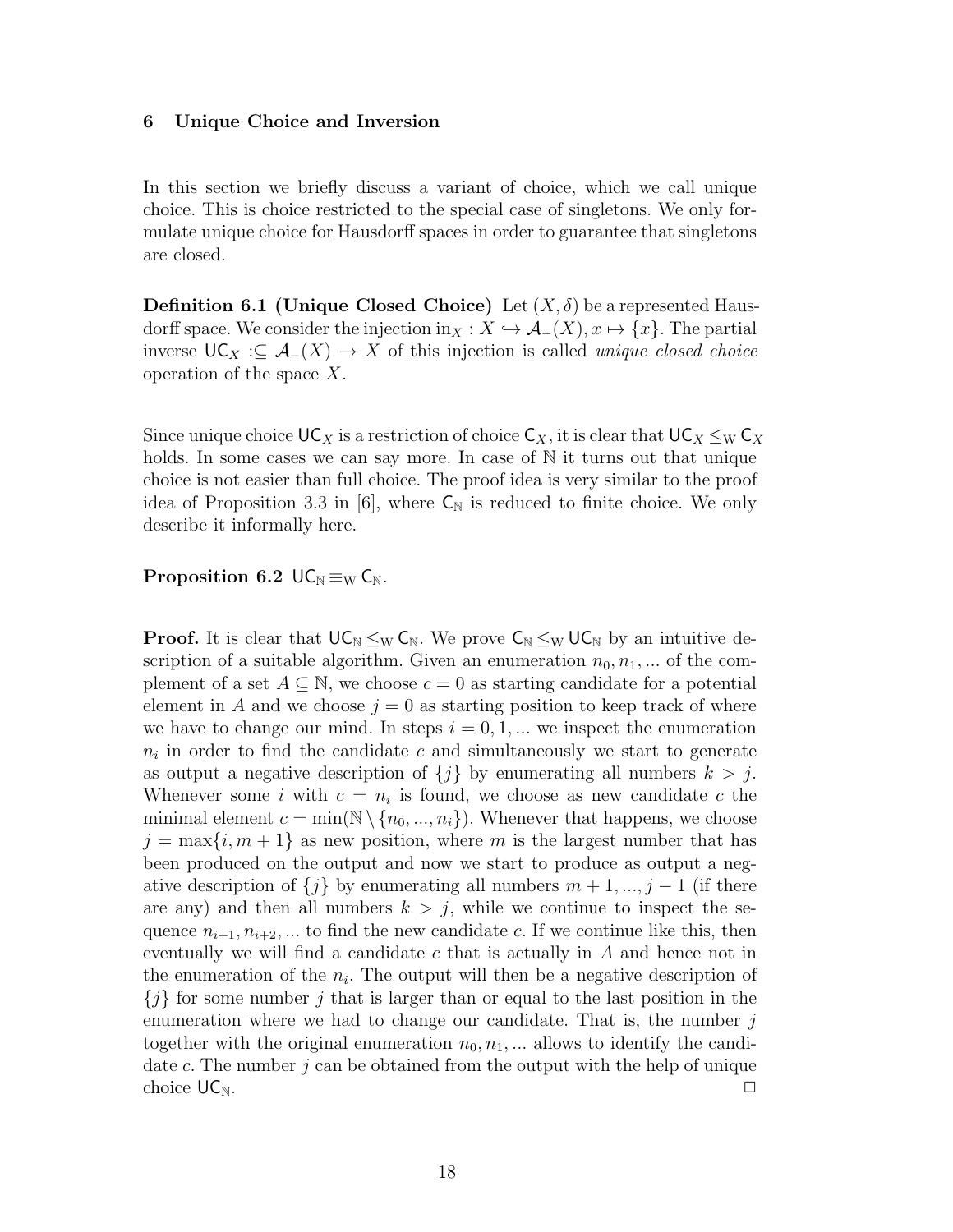In case of Baire space we formulate the following conjecture.

Conjecture 6.3  $UC_{\mathbb{N}^{\mathbb{N}}} \equiv_{\mathbb{W}} C_{\mathbb{N}^{\mathbb{N}}}$ .

On the other hand, unique choice  $\mathsf{UC}_{\mathbb{N}^{\mathbb{N}}}$  is also not too simple. One can easily see that  $\lim \leq_W \mathsf{UC}_{\mathbb{N}^{\mathbb{N}}}$  holds for the limit map

$$
\lim_{i \to \infty} \mathbb{R}^{\mathbb{N}} \to \mathbb{N}^{\mathbb{N}}, \langle p_0, p_1, p_2, \ldots \rangle \mapsto \lim_{i \to \infty} p_i
$$

and with the methods of the next section it also follows that the cone below  $\mathsf{UC}_{\mathbb{N}^{\mathbb{N}}}$  is closed under composition. Hence,  $\mathsf{UC}_{\mathbb{N}^{\mathbb{N}}}$  cannot be located on any finite level of the Borel hierarchy. This can also be deduced from the fact that there are co-c.e. closed singletons  $\{p\} \subseteq \mathbb{N}^{\mathbb{N}}$  such that p is hyperarithmetical, but not arithmetical (see Propositions 1.8.62 and 1.8.70 in [23]). We obtain the following corollary as a direct consequence of Corollaries 5.2 and 5.3 and the previous proposition and the observation that  $\mathsf{UC}_{\mathbb{N}} \leq_{\mathrm{W}} \mathsf{UC}_{\mathbb{R}}$  holds.

Corollary 6.4  $UC_{\{0,1\}^{\mathbb{N}}} \equiv_{\mathrm{W}} \mathsf{C}_{\{0\}} \equiv_{\mathrm{W}} \mathrm{id}$  and  $UC_{\mathbb{R}} \equiv_{\mathrm{W}} \mathsf{C}_{\mathbb{N}}$ .

We will use the inversion and the graph map as follows

- Inv<sub>X,Y</sub> : $\subseteq \mathcal{C}(X,Y) \times Y \to X$ ,  $(f, y) \mapsto f^{-1}(y)$ , where dom(Inv<sub>X,Y</sub>) := {(f, y) : f injective and  $y \in \text{dom}(f^{-1})$ }
- graph<sub>X,Y</sub> :  $C(X, Y) \to A_{-}(X \times Y), f \mapsto \text{graph}(f)$ , where  $graph(f) := \{(x, y) \in X \times Y : f(x) = y\}.$

For computable metric spaces X and Y the map  $\mathrm{graph}_{X,Y}$  is known to be computable (see [5]). It turns out that the map  $\text{Inv}_{X,Y}$  is reducible to unique choice of X.

**Theorem 6.5 (Inversion operator)** Let  $X$  and  $Y$  be computable metric spaces. Then  $\text{Inv}_{X,Y} \leq_{\text{W}} \text{UC}_X$ .

Proof. In [5] we have established the formula

$$
f^{-1}(y) = \operatorname{in}_{X}^{-1} \circ \operatorname{sec}(\operatorname{graph}_{X,Y}(f), y),
$$

where sec :  $\mathcal{A}_-(X \times Y) \times Y \to X$ ,  $(A, y) \mapsto A_y := \{x \in X : (x, y) \in A\}$  is the computable section map (see [5]). Altogether, this shows  $\text{Inv}_{X,Y} \leq_{\text{W}} \text{in}_X^{-1}$  $\mathsf{UC}_X$ .

As a corollary we get that in particular any specific inverse of a computable map is reducible to unique choice. We can generalize this non-uniform result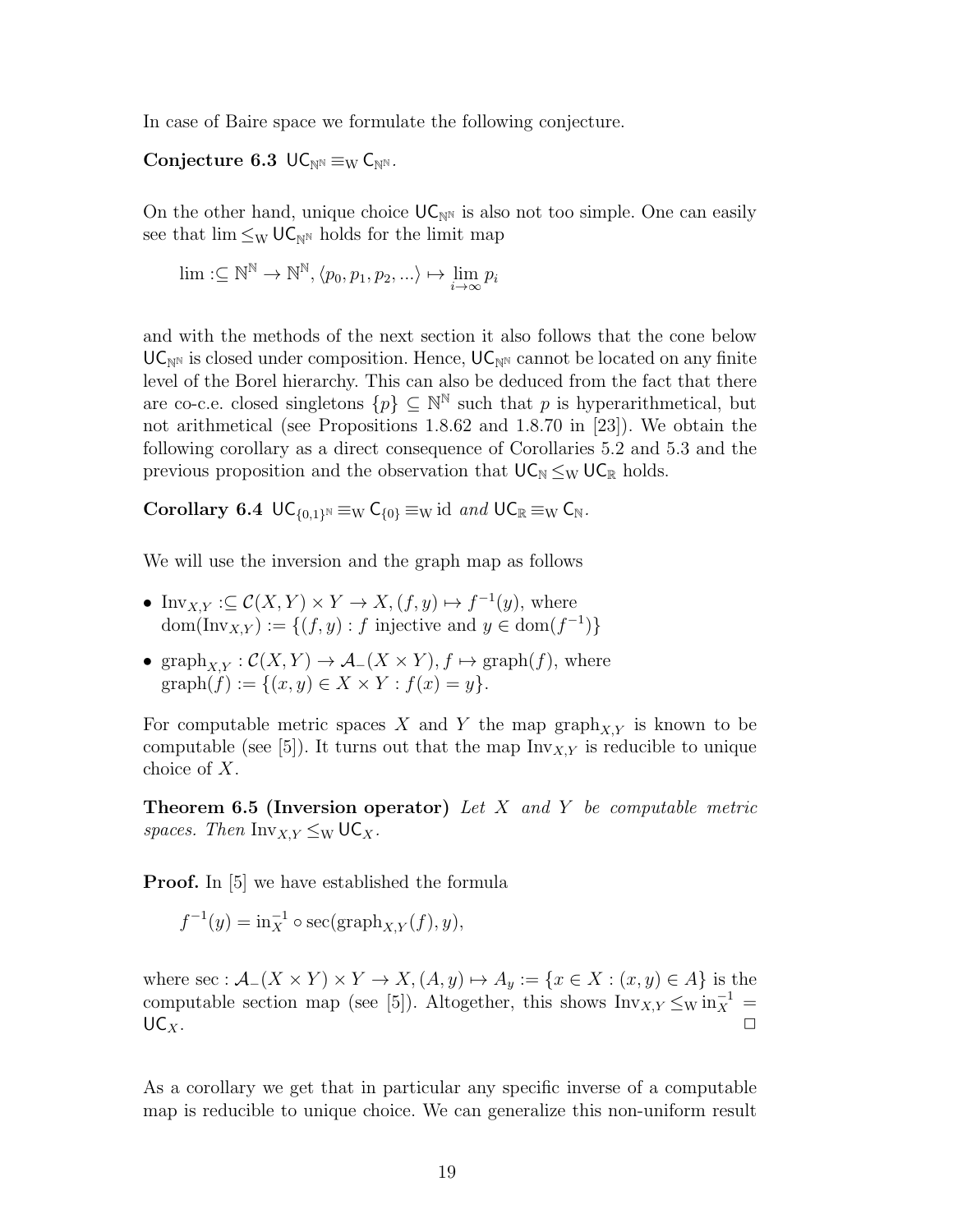even to the case of non-injective maps and ordinary choice. We note that the inverse  $f^{-1} \subseteq Y \implies X, y \mapsto f^{-1}{y}$  exists as a multi-valued map for any single-valued  $f: X \to Y$ .

**Theorem 6.6 (Inversion)** Let X and Y be computable metric spaces. If  $f: X \to Y$  is computable, then  $f^{-1} \leq_{\mathrm{W}} \mathsf{C}_X$  and if f is also injective, then  $f^{-1} \leq_{\mathrm{W}} \mathsf{UC}_X.$ 

**Proof.** If  $f: X \to Y$  is computable, then  $F: \mathcal{A}_-(Y) \to \mathcal{A}_-(X), A \mapsto f^{-1}(A)$ is computable too and we obtain

$$
f^{-1}(y) = \mathsf{C}_X \circ F \circ \text{in}_Y(y),
$$

i.e.  $f^{-1} \leq \mathsf{C}_X$  and if f is also injective, then we obtain  $f^{-1}(y) = \text{in}_X^{-1} \circ F$  $\text{in}_Y(y)$ , i.e.  $f^{-1}$  ≤w UC<sub>X</sub>.  $\Box$ 

We mention that a multi-valued function  $f$  on represented spaces is called weakly computable, if  $f \leq_{\mathrm{W}} \mathsf{C}_{\{0,1\}^{\mathrm{N}}}$  and f is called computable with finitely many mind changes if it can be computed on a Turing machine that revises its output at most finitely many times for each particular input. In Theorem 7.11 we will show that the latter is equivalent to  $f \leq_W \mathsf{C}_\mathbb{N}$ . We get the following result as a corollary of Theorem 6.6 and Corollary 6.4.

Corollary 6.7 (Compact inversion) Let X and Y be computable metric spaces and let X be computably compact. If  $f : X \rightarrow Y$  is computable, then  $f^{-1}$  is weakly computable, if f is also injective, then  $f^{-1}$  is even computable.

The second part of the statement was known as such (see, for instance, [5]). The following corollary is also a consequence of Theorem 6.6 and Corollary 6.4.

Corollary 6.8 (Locally compact inversion) Let X be a computable  $K_{\sigma}$ space and let Y be a computable metric space. If  $f : X \to Y$  is computable, then  $f^{-1} \leq_{\rm W} \mathsf{C}_{\mathbb{R}}$  and if f is also injective then  $f^{-1} \leq_{\rm W} \mathsf{C}_{\mathbb{N}}$ , hence  $f^{-1}$  is computable with finitely many mind changes.

These results are not necessarily optimal. For instance, it is known that the inverse of an injective computable map  $f : \mathbb{R} \to \mathbb{R}$  is even computable. However, for this result one has to exploit additional properties of R, such as connectedness properties (see [5]). We give some example that shows that the inversion results do not hold true for arbitrary represented spaces. By  $\mathbb{R}_{\leq}$  we denote the set of real numbers equipped with the left cut representation  $\rho_{\leq}$ ,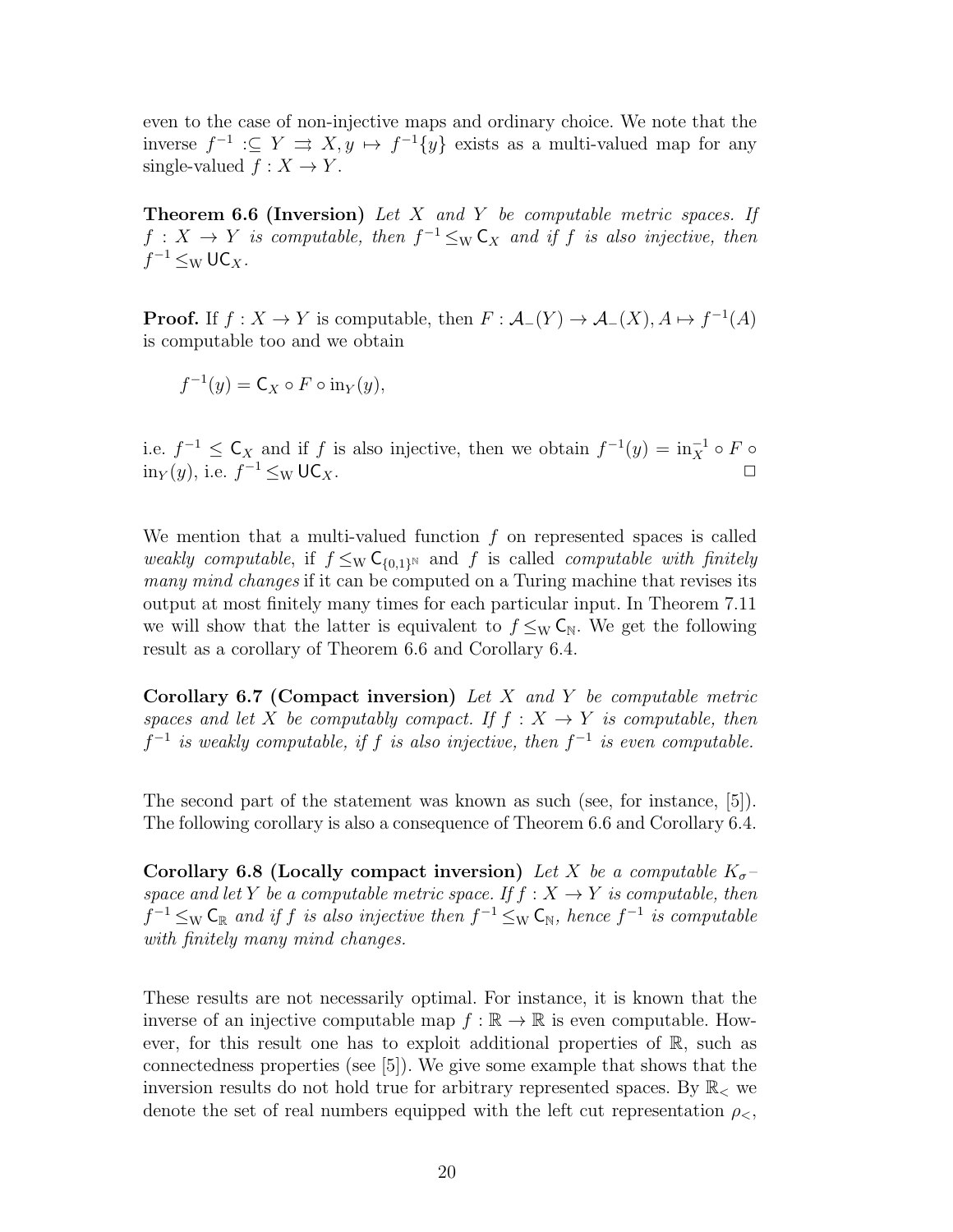which represents a real number  $x$  by an enumeration of all rational numbers  $q < x$  (see [36]).

**Example 6.9** Let R denote the real number represented with the Cauchy representation and let  $\mathbb{R}_{\leq}$  denote the real number denoted with the left cut representation. The identity  $f : \mathbb{R} \to \mathbb{R}_\leq$ ,  $x \mapsto x$  is computable and its inverse  $f^{-1}: \mathbb{R}_{<} \to \mathbb{R}$  is known to be equivalent to lim (see Proposition 3.7 in [6] and Exercise 8.2.12 in [36]). In particular,  $f^{-1}$  is not reducible to  $C_{\mathbb{R}}$ .

# 7 Choice on Baire Space and Non-Deterministic Computability

In this section we will compare the power of choice for certain spaces with models of hypercomputation that have been considered. This approach to classify models of hypercomputation in terms of Weihrauch reducibility has been started in [27]. Here, the relevant models of hypercomputation are nondeterministically computable functions and functions computable with revising computations in the sense of Martin Ziegler [38,39]. The latter ones are also known as functions computable with finitely many mind-changes, for instance in learning theory [11,12].

In [38] Martin Ziegler has introduced a concept of non-deterministically computable functions. We generalize this concept to advice spaces that are subsets of Baire space and we prove that this concept can be characterized by choice for the advice space. This characterization yields some interesting consequences.

Definition 7.1 (Non-deterministic computability) Let  $(X, \delta_X)$ ,  $(Y, \delta_Y)$ be represented spaces and let  $A \subseteq \mathbb{N}^{\mathbb{N}}$ . A function  $f : \subseteq X \rightrightarrows Y$  is said to be non-deterministically computable with advice space A, if there exist two computable functions  $F_1, F_2 : \subseteq \mathbb{N}^{\mathbb{N}} \to \mathbb{N}^{\mathbb{N}}$  such that  $\langle \text{dom}(f \delta_X) \times A \rangle \subseteq \text{dom}(F_2)$ and for each  $p \in \text{dom}(f \delta_X)$  the following hold:

(1) 
$$
(\exists r \in A) \delta_{\mathbb{S}} F_2 \langle p, r \rangle = 0
$$
,  
(2)  $(\forall r \in A)(\delta_{\mathbb{S}} F_2 \langle p, r \rangle = 0 \Longrightarrow \delta_Y F_1 \langle p, r \rangle \in f \delta_X(p)).$ 

Here  $A \subseteq \mathbb{N}^{\mathbb{N}}$  is considered as subspace of Baire space. Intuitively, the set A serves as a set of possible advices that can give extra support to the computation. Any computation can be successful or it can fail, which is indicated by the output of  $F_2$  (where "1" means the advice is recognized to fail after finite time and "0" means the advice is successful in the long run). That is  $F_2$  can be considered as a realizer of a function  $f_2: \subseteq \mathbb{N}^{\mathbb{N}} \to \mathbb{S}$ . The set

$$
A_p := \{r \in A : \delta_8 F_2 \langle p, r \rangle = 0\} = \{r \in A : f_2 \langle p, r \rangle = 0\}
$$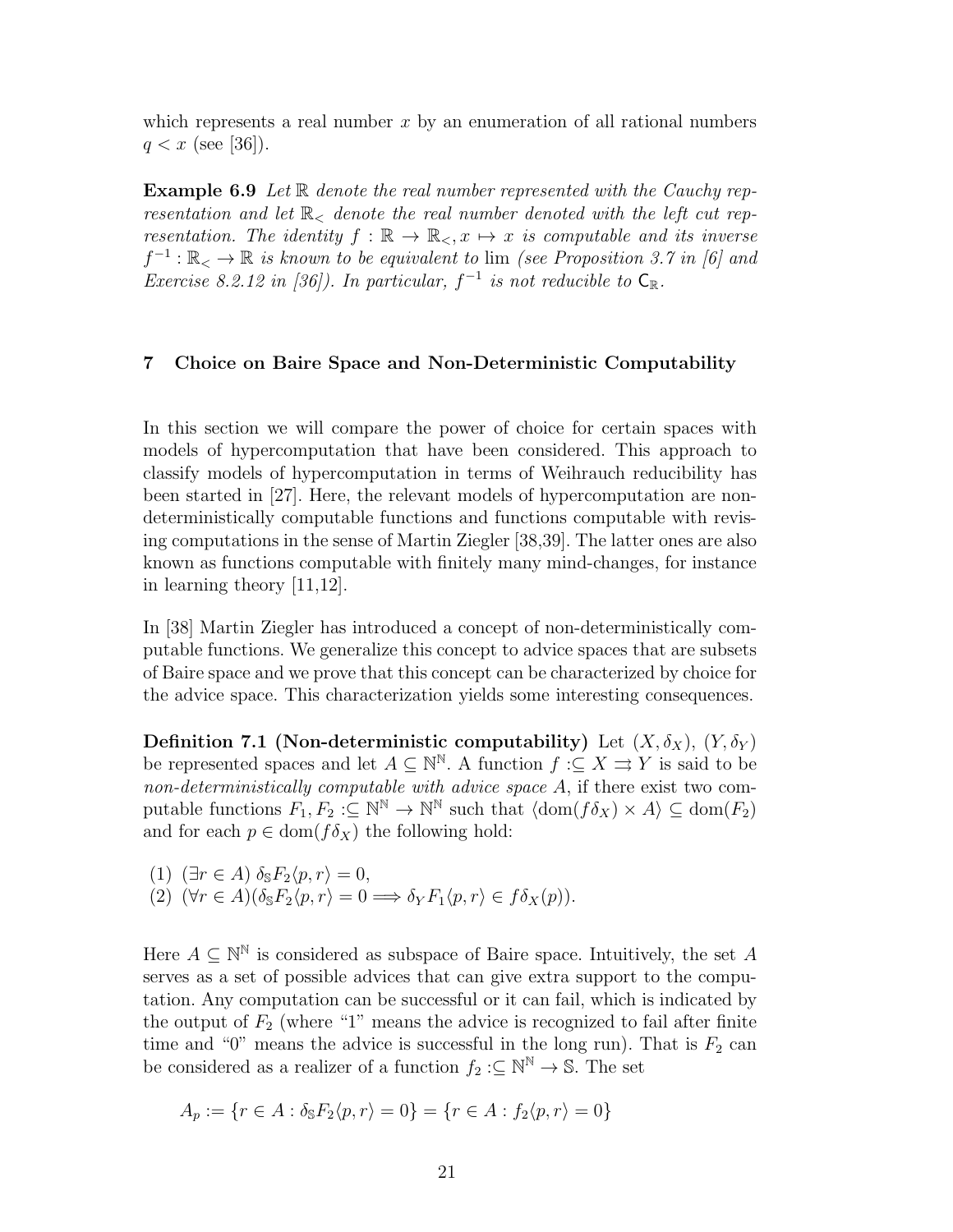is the set of successful advices for input  $p \in \text{dom}(f \delta_X)$ . Intuitively,  $F_2$  is a method to recognize unsuccessful advices and  $F_1$  is a method to determine the output of the computation for successful advices. The two conditions then express intuitively that for each fixed admissible input the following hold:

- (1) There exists a successful advice for this input.
- (2) Each successful advice produces a correct output.

Functions that are non-deterministically computable in the sense of [38] are non-deterministically computable with full Baire space  $\mathbb{N}^{\mathbb{N}}$  as advice space<sup>2</sup>. Now we can prove the following equivalence.

**Theorem 7.2 (Non-deterministic computability)** Let X and Y be represented spaces,  $A \subseteq \mathbb{N}^{\mathbb{N}}$  and let  $f : \subseteq X \implies Y$  be a multi-valued function. Then the following are equivalent:

 $(1)$   $f \leq_W C_A$  $(2)$  f is non-deterministically computable with advice space A.

**Proof.** We consider the represented spaces  $(X, \delta_X)$  and  $(Y, \delta_Y)$ . Let f be nondeterministically computable with advice space A. Then there are computable functions  $F_1, F_2$  according to Definition 7.1. By type conversion and since  $\langle \text{dom}(f \delta_X) \times A \rangle \subseteq \text{dom}(F_2)$  we can transfer  $F_2$  into a computable function

$$
h:\subseteq\mathbb{N}^{\mathbb{N}}\to\mathcal{C}(A,\mathbb{S}),p\mapsto(r\mapsto\delta_{\mathbb{S}}F_2\langle p,r\rangle).
$$

Hence, for each  $p \in \text{dom}(f \delta_X)$  the function  $h(p) = \chi_{A \setminus A_p}$  is a characteristic function of the closed set  $A_p \in \mathcal{A}_-(A)$  of successful advices. Here h can also be considered as computable function of type  $h:\subseteq\mathbb{N}^{\mathbb{N}}\to\mathcal{A}_{-}(A), p\mapsto A_{p}$ . By condition (1) of Definition 7.1 we obtain that  $A_p \neq \emptyset$  for any  $p \in \text{dom}(f \delta_X)$  and by condition (2) we obtain  $\delta_Y F_1(p, \mathsf{C}_A h(p)) \subseteq f \delta_X(p)$ . Let H be a computable realizer of h. Then  $F_1\langle id, GH\rangle$  is a realizer of f for any realizer G of  $C_A$  and hence  $f \leq_W \mathsf{C}_A$ .

On the other hand, let  $f \leq_W \mathsf{C}_A$ . Then any realizer G of  $\mathsf{C}_A$  computes some realizer F of f, i.e. there are computable functions  $H, K$  such that for all realizers G of  $C_A$  there is some realizer F of f such that  $F(p) = K\langle p, GH(p)\rangle$ for all  $p \in \text{dom}(f\delta_X)$ . Now we describe maps  $F_1, F_2 : \subseteq \mathbb{N}^{\mathbb{N}} \to \mathbb{N}^{\mathbb{N}}$  that satisfy the conditions of Definition 7.1 for f. For each  $p \in \text{dom}(f \delta_X)$  the function H computes a non-empty set  $A_p = \psi_-^A H(p)$  and by evaluation there exists a computable function  $F_2$  such that  $\delta_{\mathbb{S}} F_2\langle p, r \rangle = \chi_{A \setminus A_p}(r)$  for all  $p \in \text{dom}(f \delta_X)$ and  $r \in A$ . That means to choose  $A_p$  as the set of successful advices. We can

<sup>&</sup>lt;sup>2</sup> The advice space is not made explicit in [38], but we conclude implicitly that the advice space  $\mathbb{N}^{\mathbb{N}}$  is meant.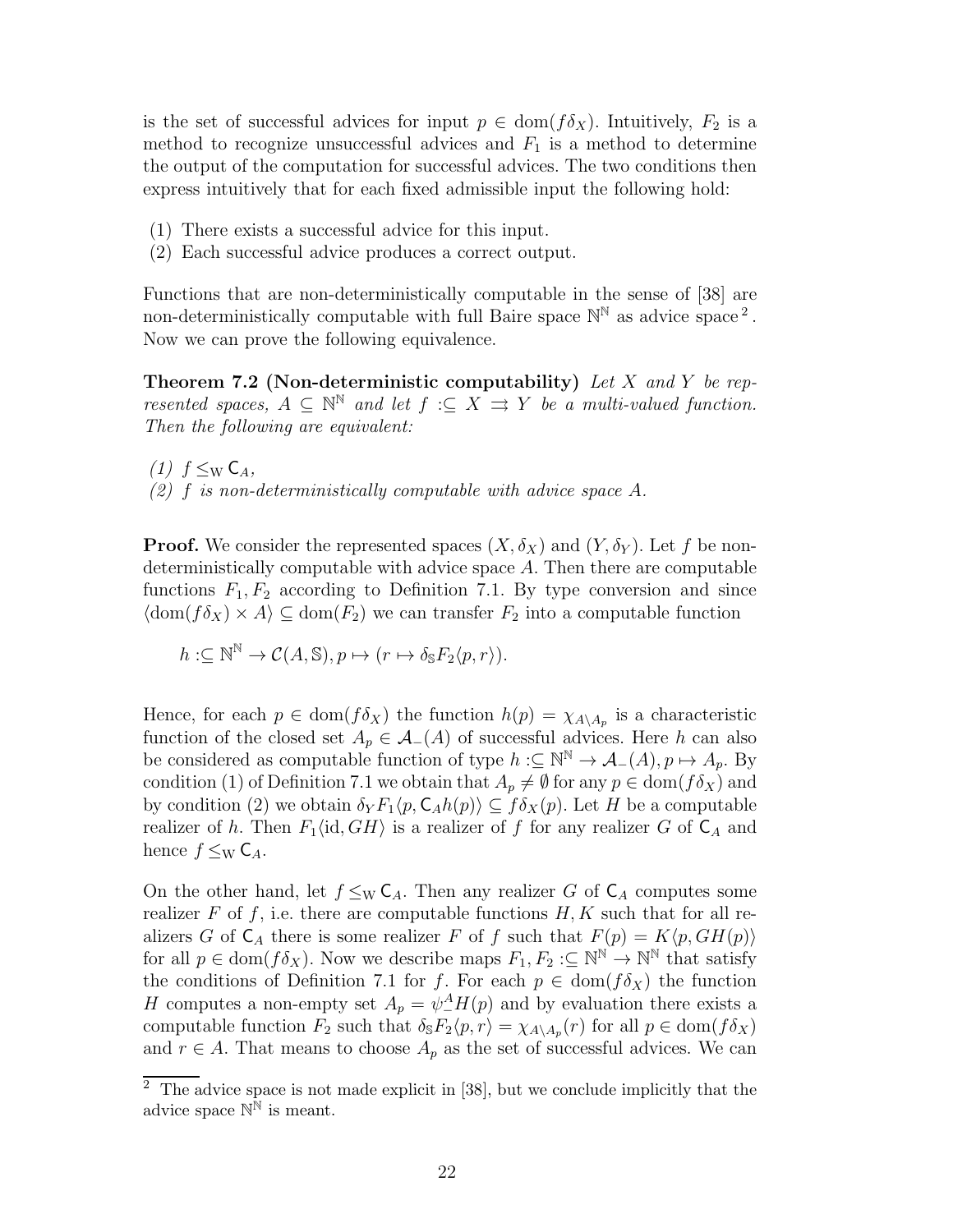also choose  $F_1 := K$  and verify the conditions (1) and (2) of Definition 7.1. Firstly, it is clear that  $A_p \neq \emptyset$  for all  $p \in \text{dom}(f \delta_X)$  and hence  $F_2$  satisfies condition (1). Secondly, for each  $r \in A_p$  there is a realizer G of  $C_A$  such that  $GH(p) = r$  and hence we obtain  $F_1(p, r) = K(p, GH(p)) = F(p)$  for a realizer F of f. This implies  $\delta_Y F_1 \langle p, r \rangle \in f \delta_X (p)$  and hence condition (2) holds as well. Altogether f is non-deterministically computable with advice space  $A$ .  $\Box$ 

The main benefit of this characterization of closed choice is that using it we can easily prove the following theorem that shows that the advice for compositions can be determined a priori and independently. We note that due to the fact that Baire space admits a computable and bijective pairing function, we can always consider  $A \times B$  as subspace of Baire space for any two subspaces  $A, B$ of Baire space.

**Theorem 7.3 (Independent Choice)** Let  $A, B \subseteq \mathbb{N}^{\mathbb{N}}$  and let f and g be multi-valued functions on represented spaces. If  $f \leq_{\mathrm{W}} C_A$  and  $g \leq_{\mathrm{W}} C_B$ , then  $f \circ g \leq_{\mathrm{W}} \mathsf{C}_{A \times B}$ .

**Proof.** We consider represented spaces  $(X, \delta_X)$ ,  $(Y, \delta_Y)$  and  $(Z, \delta_Z)$ . Let now  $f:\subseteq Y \rightrightarrows Z$  and  $g:\subseteq X \rightrightarrows Y$  be non-deterministically computable with advice spaces  $A$  and  $B$ , respectively. Due to Theorem 7.2 it suffices to show that  $f \circ g$  is non-deterministically computable with advice space  $A \times B$ . Intuitively, we can choose an advice  $(r, s) \in A \times B$  and use advice r for f and advice s for g. More precisely, let  $f$  and  $g$  be non-deterministically computable using computable functions  $F_1, F_2$  and  $G_1, G_2$  according to Definition 7.1, respectively. We define  $H_1$  and  $H_2$  that witness non-deterministic computability of  $f \circ g$  with advice space  $A \times B$ . We can define a computable  $H_1$  by

$$
H_1\langle p, \langle r, s \rangle \rangle := F_1\langle G_1 \langle p, s \rangle, r \rangle
$$

and there exists a computable  $H_2$  such that

$$
\delta_{\mathbb{S}}H_2\langle p, \langle r, s \rangle \rangle = \begin{cases} 1 & \text{if } \delta_{\mathbb{S}}G_2\langle p, s \rangle = 1 \\ \delta_{\mathbb{S}}F_2\langle G_1\langle p, s \rangle, r \rangle & \text{otherwise} \end{cases}
$$

for all  $p \in \text{dom}(fg\delta_X)$  and all  $(r, s) \in A \times B$ . Such a computable  $H_2$  exists, since  $\delta_{\mathbb{S}}G_2\langle p, s \rangle = 0$  implies that  $\delta_Y G_1\langle p, s \rangle \in g(\delta_X(p)) \subseteq \text{dom}(f)$ . Now we verify that  $H_1$  and  $H_2$  satisfy conditions (1) and (2) of Definition 7.1 for  $f \circ g$ . To this end, let  $p \in \text{dom}(fg\delta_X)$ .

By condition (1) for g there is an  $s \in B$  such that  $\delta_{\mathbb{S}}G_2\langle p, s \rangle = 0$  and hence by condition (2) for g we obtain  $\delta_Y G_1 \langle p, s \rangle \in \text{dom}(f)$ . Hence by condition (1) for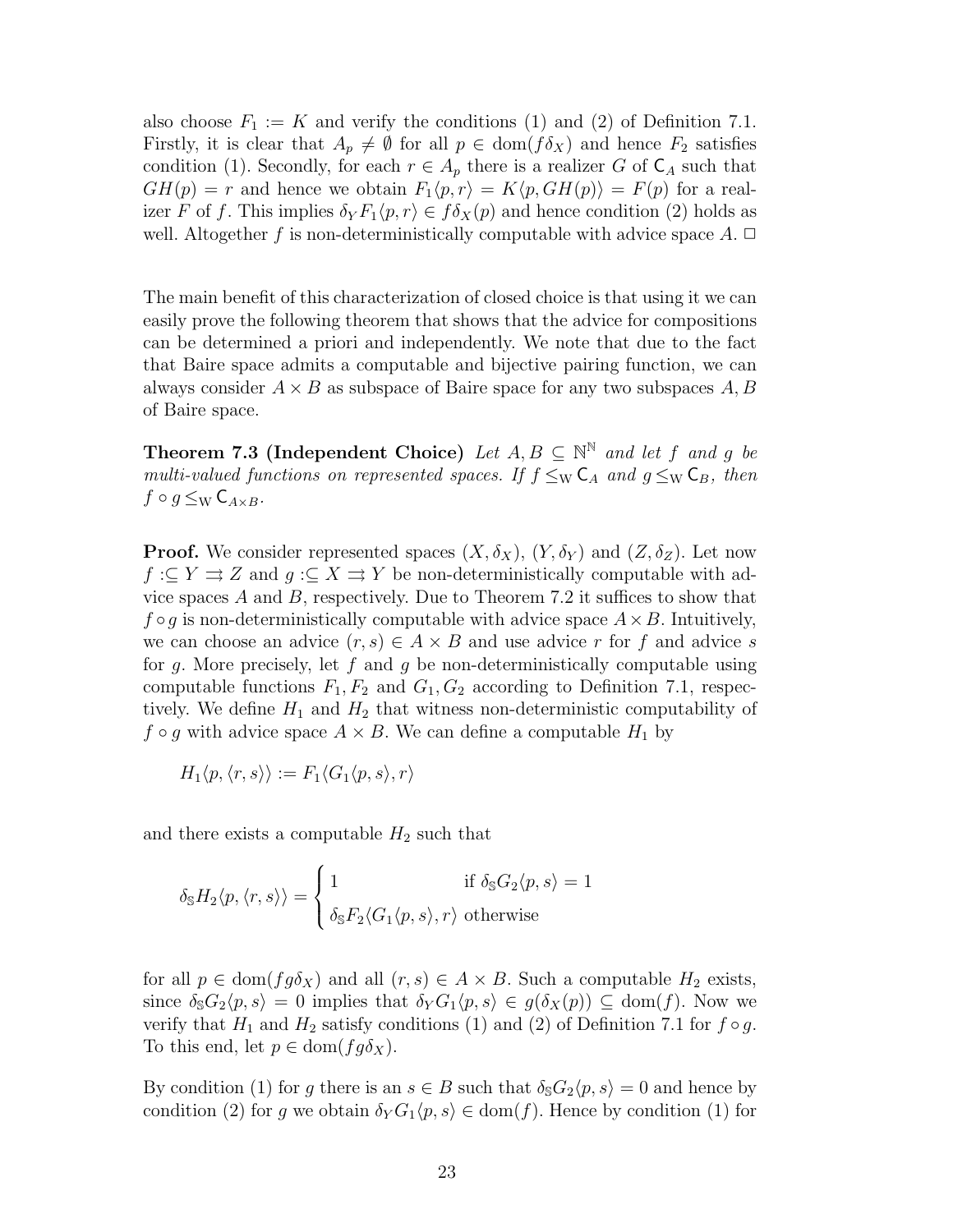f there is an  $r \in A$  such that  $\delta_{S}F_{2}\langle G_{1}\langle p, s\rangle, r\rangle = 0$  and thus  $\delta_{S}H_{2}\langle p, \langle r, s\rangle \rangle = 0$ , which shows that condition  $(1)$  also holds for  $fg$ .

Now let  $(r, s) \in A \times B$  be such that  $\delta_{\mathbb{S}}H_2\langle p,\langle r, s \rangle\rangle = 0$ . Then  $\delta_{\mathbb{S}}G_2\langle p, s \rangle = 0$ and  $\delta_{\mathcal{S}}F_2\langle G_1\langle p, s\rangle, r\rangle = 0$ . Hence by conditions (2) for g and f we obtain  $\delta_Y G_1 \langle p, s \rangle \in g \delta_X(p)$  and hence  $\delta_Z F_1 \langle G_1 \langle p, s \rangle, r \rangle \in f g \delta_X(p)$ , which proves condition (2) for  $fg$ .

We recall that we call a multi-valued function  $h$  on represented spaces *closed* under composition if the principal ideal of  $h$  is closed under composition, i.e. if  $f \leq_{\mathrm{W}} h$  and  $g \leq_{\mathrm{W}} h$  implies  $f \circ g \leq_{\mathrm{W}} h$  (for f and g of appropriate type). It is worth pointing out that closure under composition entails idempotency.

**Proposition 7.4** Every multi-valued function f on represented spaces that is closed under composition is also idempotent.

**Proof.** Let  $f : \subseteq X \implies Y$  be a multi-valued function on represented spaces. Then we have  $f \times f = (f \times id_Y) \circ (id_X \times f)$  and  $f \times id_Y \leq_W f$  and  $id_X \times f \leq_W f$ . That is, if f is closed under composition, then  $f \times f \leq_W f$ .  $\Box$ 

We get the following consequence of Theorem 7.3, which is a strengthening of Corollary 3.8 for  $A \subseteq \mathbb{N}^{\mathbb{N}}$ .

Corollary 7.5 (Closure under composition) Let  $A \subseteq \mathbb{N}^{\mathbb{N}}$  be a subspace of Baire space. If there is a computable surjection  $s: A \to A^2$ , then  $C_{A \times A} \leq_W C_A$ and hence  $C_A$  is closed under composition and idempotent.

In particular, we can apply this result in the following cases.

Corollary 7.6 The choice functions  $C_{\mathbb{N}}, C_{\{0,1\}^{\mathbb{N}}}, C_{\mathbb{N}^{\mathbb{N}}}, C_{\mathbb{N}\times\{0,1\}^{\mathbb{N}}}$  and hence  $C_{\mathbb{R}}$ are closed under composition and idempotent.

For most of these functions this was known. However, the proofs in [14] and [7] for the case  $C_{\{0,1\}^{\mathbb{N}}}$  are considerably more difficult whereas the Independent Choice Theorem 7.3 has a simple proof and covers many cases simultaneously. The results for  $C_{\mathbb{N}\times\{0,1\}^{\mathbb{N}}}$  and  $C_{\mathbb{R}}$  seem to be new and are of independent interest. Closure of non-deterministically computable functions for advice space  $\mathbb{N}^{\mathbb{N}}$  was observed in [38].

Now we want to prove that the class of (single-valued) functions below choice for Baire space  $C_{\mathbb{N}^N}$  is essentially the class of effectively Borel measurable functions. It is known that there is no complete Borel measurable function, since any particular function has to be  $\Sigma_{\xi}^{0}$ -measurable in the Borel hierarchy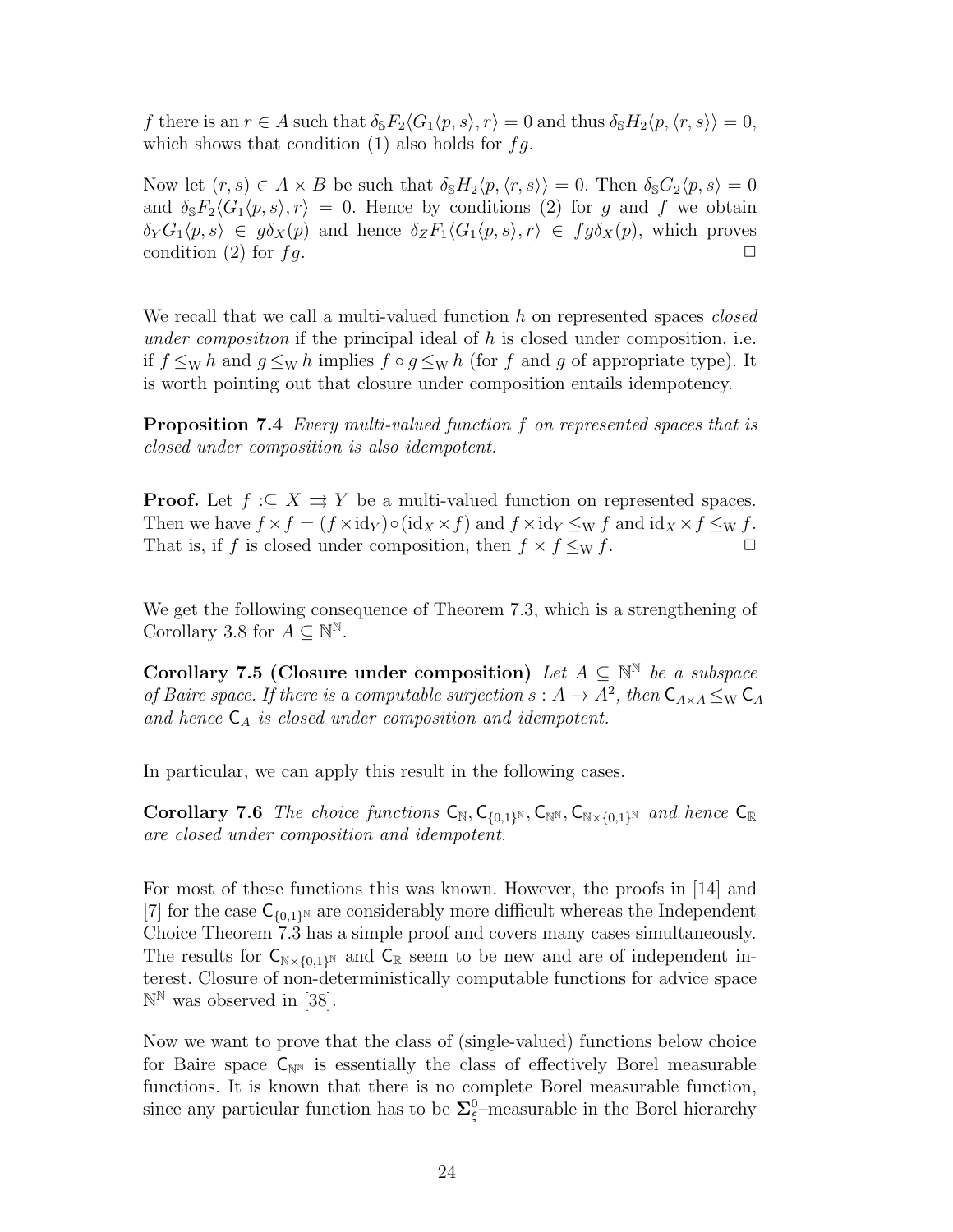for some countable ordinal  $\xi$  (see 1G.15 in [22]). Nevertheless, we will see that choice of Baire space  $C_{\mathbb{N}^N}$  is complete for Borel measurable functions in a certain sense. We will say that a function  $f: X \to Y$  on computable Polish spaces  $X$  and  $Y$  is *effectively Borel measurable*, if its graph is an effective  $\Sigma_1^1$ -set (see Theorem 3E.5 in [22]). Here a subset  $A \subseteq X$  of a computable Polish space X is called *effective*  $\Sigma_1^1$ -set, if there exists a co-c.e. closed set  $B \subseteq X \times \mathbb{N}^{\mathbb{N}}$  such that  $x \in A \iff (\exists p \in \mathbb{N}^{\mathbb{N}})(x, p) \in B$ . We will use once again Theorem 7.2 for the proof.

**Theorem 7.7 (Choice of Baire space)** Let X and Y be computable Polish spaces and let  $f: X \to Y$  be a function. Then the following are equivalent:

 $(1)$   $f \leq_W \mathsf{C}_{\mathbb{N}^{\mathbb{N}}}$ , (2) f is effectively Borel measurable.

**Proof.** By Theorem 7.2 it suffices to show that  $f$  is non-deterministically computable with advice space  $\mathbb{N}^{\mathbb{N}}$  if and only if it is effectively Borel measurable. Since  $X$  and  $Y$  are Polish, we can assume that we have total computably admissible representations  $\delta_X$  and  $\delta_Y$  for X and Y, respectively (see, for instance, Corollary 4.4.12 in [2]).

If f is non-deterministically computable with advice space  $\mathbb{N}^{\mathbb{N}}$ , then there are computable functions  $F_1, F_2$  according to Definition 7.1. We obtain for all  $(x, y) \in X \times Y$ 

$$
f(x) = y
$$
  

$$
\iff (\exists \langle p, r \rangle \in \mathbb{N}^{\mathbb{N}})(\delta_X(p) = x, \delta_{\mathbb{S}} F_2 \langle p, r \rangle = 0 \text{ and } \delta_Y F_1 \langle p, r \rangle = y).
$$

Since all involved functions in the matrix of the formula are computable and total, it follows that the matrix constitutes a co-c.e. closed subset of  $X \times Y \times \mathbb{N}^{\mathbb{N}}$ in the parameters  $(x, y, \langle p, r \rangle)$ . Hence f is effectively Borel measurable.

Let now f be an effectively Borel measurable function. Then  $graph(f)$  is a  $\Sigma_1^1$ -set in the effective Borel hierarchy and there exists a co-c.e. closed set  $A \subseteq X \times Y \times \mathbb{N}^{\mathbb{N}}$  such that

$$
f(x) = y \iff (\exists r \in \mathbb{N}^{\mathbb{N}})(x, y, r) \in A.
$$

We devise a non-deterministic computation for  $f$ , by defining suitable computable functions  $F_1, F_2$  according to Definition 7.1. Firstly, there exists a computable function  $F_2$  with  $\delta_{\mathbb{S}}F_2\langle p,\langle q,r\rangle\rangle = \chi_{A^c}(\delta_X(p),\delta_Y(q),r)$  and we define  $F_1\langle p,\langle q,r\rangle\rangle := q$ . Then  $F_1$  is computable too and we obtain

$$
(\exists r \in \mathbb{N}^{\mathbb{N}}) \delta_{\mathbb{S}} F_2 \langle p, \langle q, r \rangle \rangle = 0 \iff (\exists r \in \mathbb{N}^{\mathbb{N}}) (\delta_X(p), \delta_Y(q), r) \in A
$$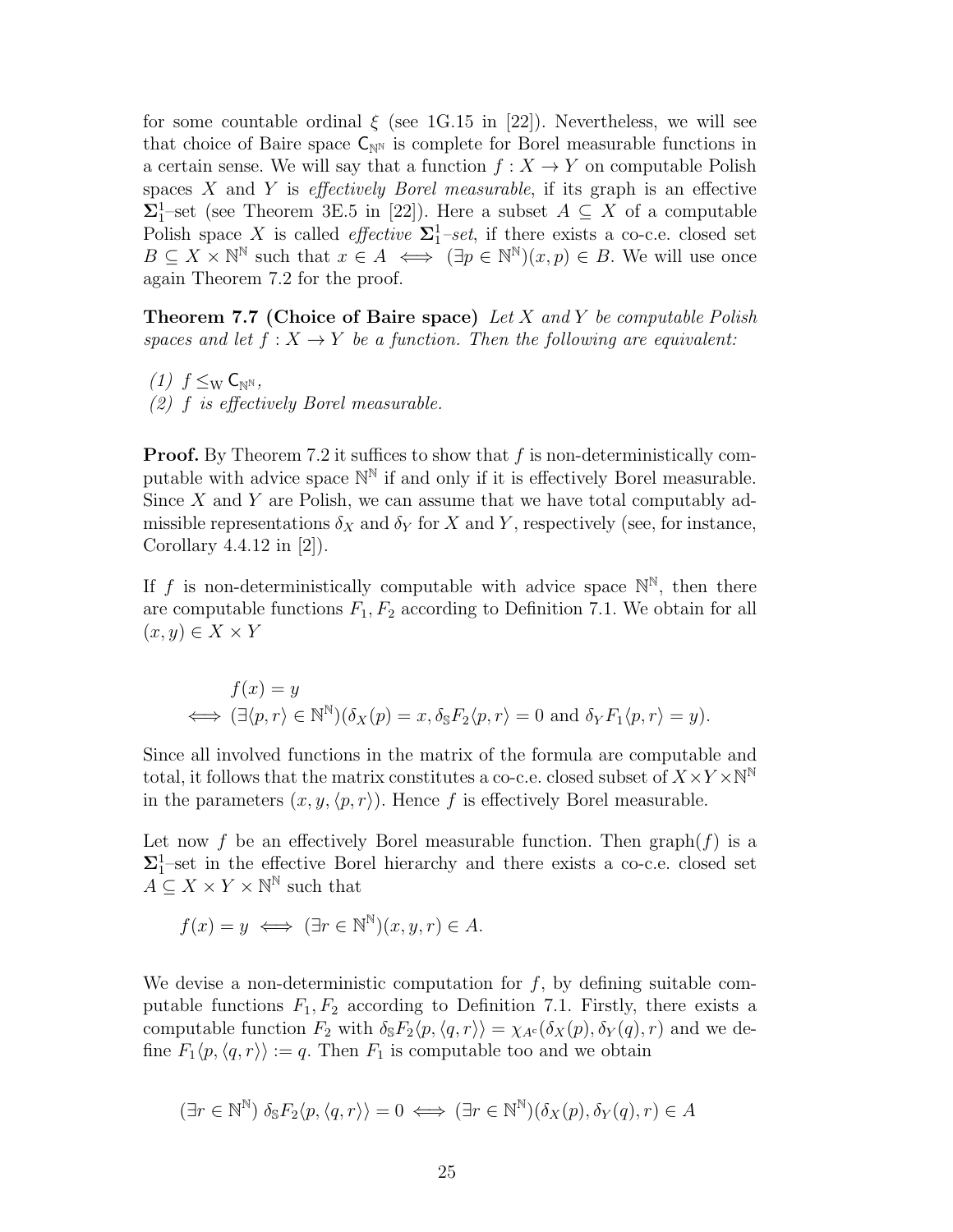$$
\iff f\delta_X(p) = \delta_Y(q)
$$

and if this condition holds, then we have  $\delta_Y F_1 \langle p, \langle q, r \rangle \rangle = \delta_Y (q) = f \delta_X (p)$ . Altogether, this shows that  $F_1, F_2$  satisfy the conditions of Definition 7.1.  $\Box$ 

We note that  $C_{\mathbb{N}^N}$  itself is not Borel measurable, which is not a contradiction, since it is not a single-valued function defined on a Polish space. In contrast, the domain of  $C_{\mathbb{N}^{\mathbb{N}}}$  corresponds to the set of ill-founded trees (i.e. trees with at least one infinite branch), which is known to be  $\Sigma_1^1$ -complete (see Theorem 27.1 in [18]). We mention that the relativized version of the above proof leads to the following corollary.

Corollary 7.8 Let X and Y be Polish spaces represented by their Cauchy representations and let  $f : X \rightarrow Y$  be a function. Then the following are equivalent:

(1)  $f \leq_{\mathrm{W}} \mathsf{C}_{\mathbb{N}^{\mathbb{N}}}$  with respect to some oracle, (2) f is Borel measurable.

Here, reducibility "with respect to some oracle" is equivalent to using the continuous version of Weihrauch reducibility. Now we will consider another model of hypercomputation, namely finitely revising computation as considered in [39] and as known as computation with finitely many mind changes in learning theory [11]. A Turing machine that computes with finitely many mind changes or that is finitely revising can erase its output tape at any stage during its computation and start writing anew, however, this can be done only finitely often, ensuring that the output is well-defined. In [39], the power of finite revising was characterized in terms of an operator mapping one representation into another. We will define this concept here using the discrete limit  $\lim_{\Delta}:\subseteq{\Bbb{N}}^{\Bbb{N}}\to{\Bbb{N}}^{\Bbb{N}},\langle p_0, p_1,...\rangle\mapsto\lim_{i\to\infty}p_i$  where the  $\Delta$  stands for the discrete topology on  $\mathbb{N}^{\mathbb{N}}$  and the limit on the right-hand side is taken with respect to this topology. That is a sequence  $(p_i)_{i\in\mathbb{N}}$  converges with respect to  $\Delta$  if and only if it is eventually constant. Now we use the discrete limit to define a discrete version of the jump of a representation (as equivalently considered in [39]).

**Definition 7.9 (Discrete jump)** Let  $(X, \delta)$  be a represented space. Then we define the *discrete jump* of  $\delta$  by  $\delta^{\Delta} := \delta \circ \lim_{\Delta}$ .

It is easy to see that the following result holds (cf. Lemma 3.7 in [39]).

Proposition 7.10 (Computability with finitely many mind changes) Let  $(X, \delta_X)$  and  $(Y, \delta_Y)$  be represented spaces and let  $f : \subseteq X \rightrightarrows Y$  be a multi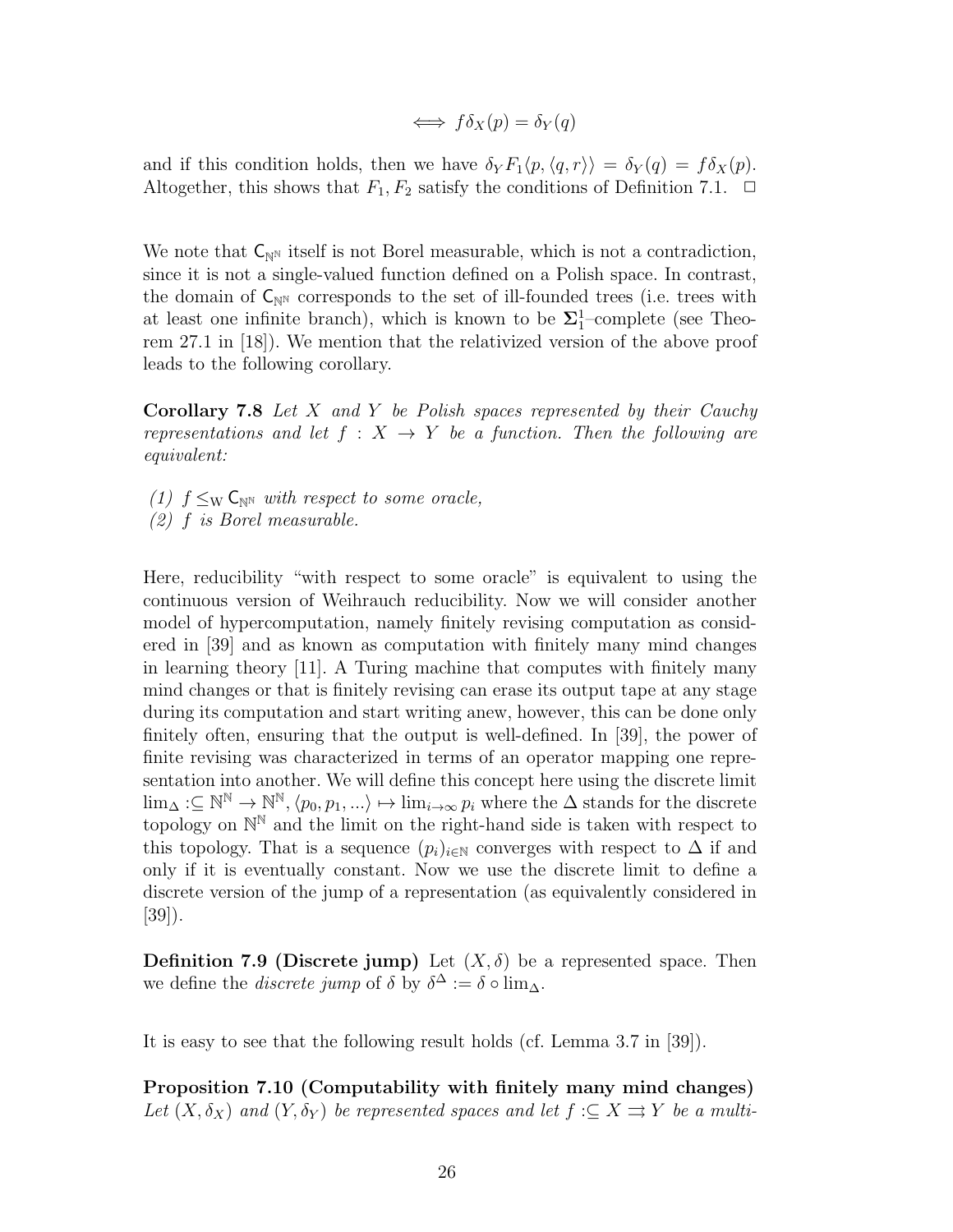valued function. Then the following are equivalent:

(1) f is  $(\delta_X, \delta_Y)$ -computable with finitely many mind changes, (2) f is  $(\delta_X, \delta_Y^{\Delta})$ -computable, (3) f is  $(\delta_X^{\Delta}, \delta_Y^{\Delta})$ -computable.

With this proposition we can produce the following characterization of the discrete limit and the power of computations with finitely many mind changes in terms of closed choice, showing that finite revision allows exactly to perform closed choice in N.

**Theorem 7.11 (Choice on natural numbers)** Let f be a multi-valued function on represented spaces. Then the following are equivalent:

 $(1)$   $f \leq_W C_N$ ,  $(2)$   $f \leq_W \lim_{\Delta}$ ,  $(3)$  f is computable with finitely many mind changes.

**Proof.** It is easy to see that  $C_N$  is computable with finitely many mind changes. Starting with  $n = 0$ , the machine outputs a  $\delta_N$  name for n and searches for n in the input at the same time. If the search is successful, the output is erased, n is increased by 1, and the machine starts again. A valid input never causes the machine to erase its output tape infinitely often, and an output can only avoid erasion, if it is a valid result for  $C_N$ . Moreover, being computable with finitely many mind changes is preserved downwards by Weihrauch reducibility (see Lemma 4.4 in [6]) and hence  $f \leq_W \mathsf{C}_\mathbb{N}$  implies that f is computable with finitely many mind changes. Hence (1) implies (3).

Now we assume that f is of type  $f : \subseteq X \implies Y$  for represented spaces  $(X, \delta_X)$  and  $(Y, \delta_Y)$ . If f is computable with finitely many mind changes, then f has a computable  $(\delta_X, \delta_Y^{\Delta})$ -realizer F by Proposition 7.10, which means  $\delta_Y \circ \lim_{\Delta} F(p) \in f \delta_X(p)$  for all  $p \in \text{dom}(\delta_X)$ . Hence  $f \leq_W \lim_{\Delta} \text{ and (3) im-}$ plies (2).

In order to prove that (2) implies (1) it suffices to shows  $\lim_{\Delta} \leq_{\rm W} C_{\rm N}$ . we describe a machine computing a function  $G$  in the following: The input for  $G$  is a sequence  $(p_n)_{n\in\mathbb{N}}$  with  $p_n \in \mathbb{N}^{\mathbb{N}}$ . Now we start to test simultaneously  $p_n = p_{n+j}$ for each  $n, j \in \mathbb{N}$ . If a contradiction is found, we print n on the output tape. If  $\mathsf{C}_{\mathbb{N}}$  is applied to the output of G, the answer is an index  $n_0$ , so that the initial sequence is constant after  $n_0$ . The remaining task is to output the  $n_0$ th entry of the sequence.  $\Box$ 

We get the following corollary that shows that the discrete limit is equivalent to choice on natural numbers.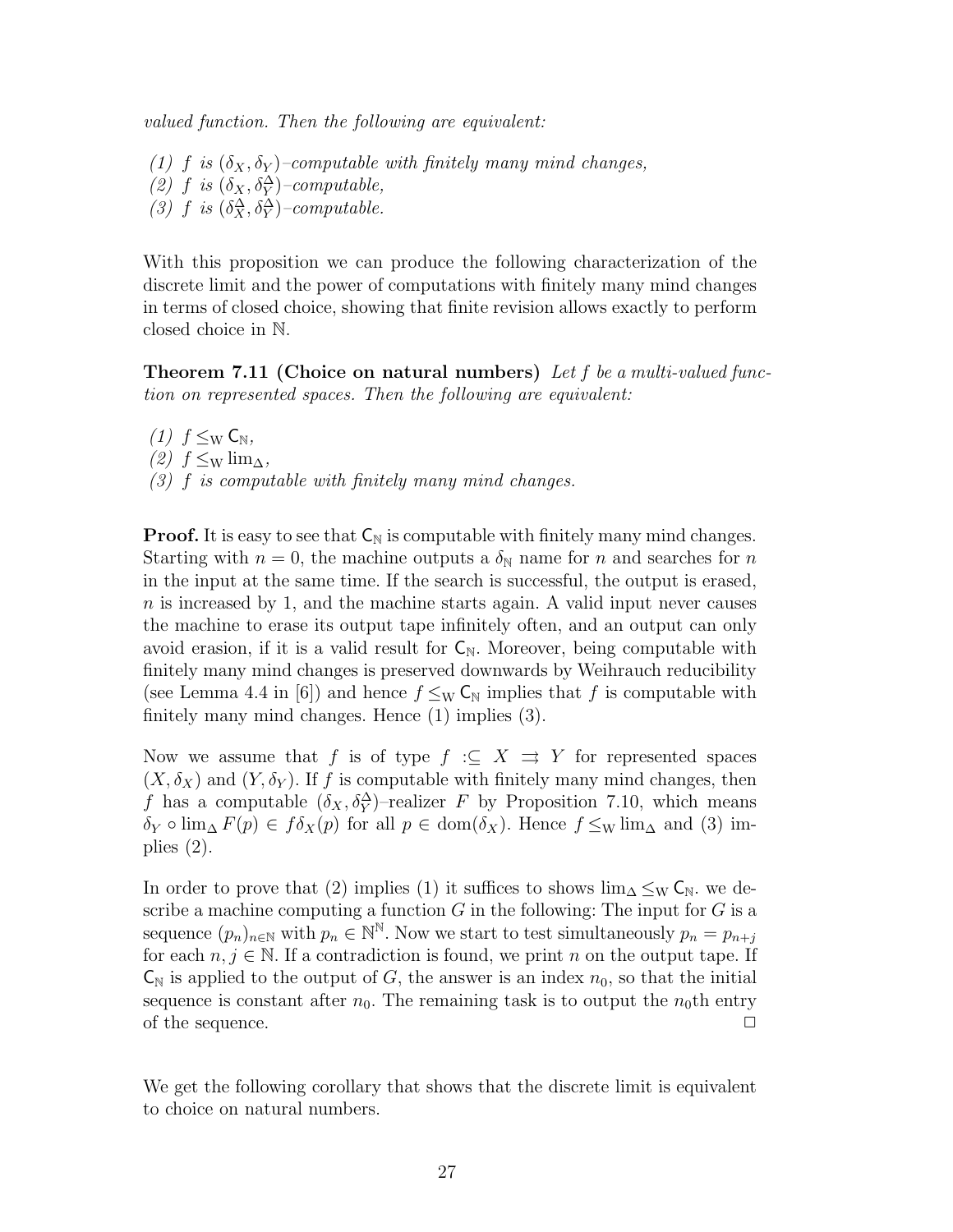Corollary 7.12  $\lim_{\Delta \equiv W} C_N$ .

We close by mentioning that the class of operations characterized by choice on Cantor space is also of independent interest. These functions have been called *weakly computable* in  $[7]$  and basically the equivalence of  $(1)$  and  $(3)$ below is the definition. With Theorem 7.2 we get a characterization of weakly computable functions as non-deterministically computable ones with advice space  $\{0,1\}^{\mathbb{N}}$ .

Corollary 7.13 (Choice on Cantor space) Let f be a multi-valued function on represented spaces. Then the following are equivalent:

(1)  $f \leq_{\rm W} C_{\{0,1\}^{\rm N}}$ , (2) f is non-deterministically computable with advice space  $\{0,1\}^{\mathbb{N}},$ (3) f is weakly computable.

A surprising omission in our list of classes of computable functions characterized by closed choice of some space is the class of limit computable functions. In light of Corollary 7.5 it seems that choice for most natural spaces will correspond to classes of functions that are closed under composition, whereas the class of limit computable functions is not closed under composition (see for instance [3]). Thus, the following conjecture is plausible.

Conjecture 7.14 There is no represented space  $(X, \delta)$  such that  $C_X \equiv_W \lim$ .

At least for Polish spaces  $(X, \delta)$  this conjecture follows topologically from Corollary 4.10. The closest we can get to a characterization of limit computable functions by a choice principle of a Polish space is expressed in the following result.

Corollary 7.15 (Parallelized choice on natural numbers) Let f be a multi-valued function on represented spaces. Then the following are equivalent:

(1)  $f \leq_{\rm W} \widehat{\mathsf{C}_{\rm N}},$  $(2)$  f is limit computable.

This follows from  $\widehat{C_N} \equiv \lim$  (see Example 3.10) and the fact that lim is complete for limit computable functions, see for instance [3].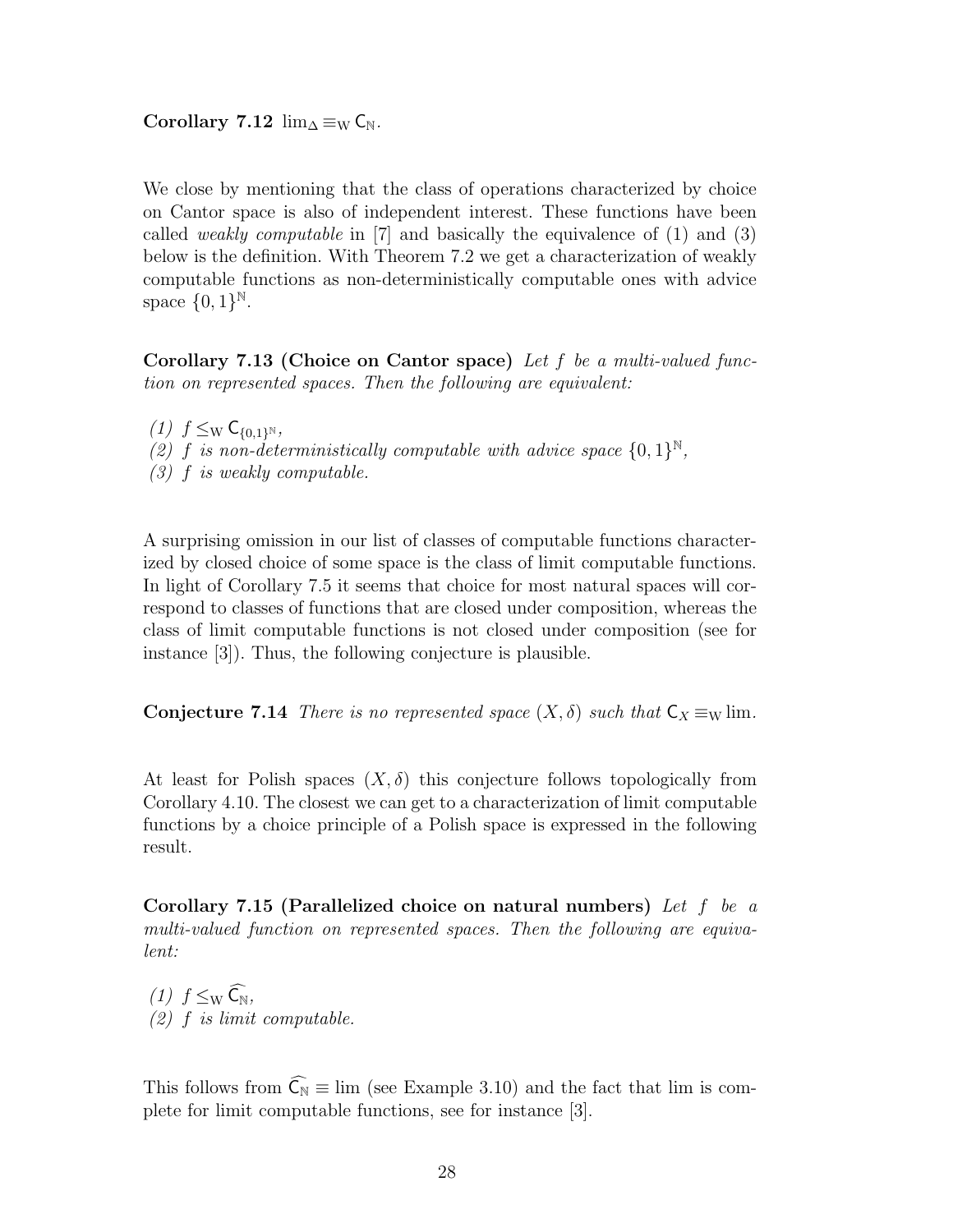# 8 A Uniform Low Basis Theorem

The choice of Cantor space  $C_{\{0,1\}^{\mathbb{N}}}$  is known to be even not non-uniformly computable, since there is a co-c.e. closed set  $A \subseteq \{0,1\}^{\mathbb{N}}$  that has no computable points (this can be seen, for instance, using the Kleene tree [19] or Proposition V.5.25 in [24]). However, by the Low Basis Theorem of Jockusch and Soare (see Theorem 2.1 in [16] or Proposition V.5.27 in [24]) any co-c.e. closed set  $A \subseteq \{0,1\}^{\mathbb{N}}$  has a low point, that is for computable w, the set  $\psi_{-}^{\{0,1\}^{\mathbb{N}}}(w)$  always contains a low point. As shown in [6], this carries over to all problems below  $C_{\mathbb{R}}$ : For every computable instance, there is a solution that is low. We will demonstrate that this result even holds uniformly, after some necessary definitions have been introduced.

Definition 8.1 (Turing jump operator) Let  $(U_n)_{n\in\mathbb{N}}$  be a standard enumeration of the c.e. open subsets of Baire space  $\mathbb{N}^{\mathbb{N}}$ . Define the *jump operator*  $J: \mathbb{N}^{\mathbb{N}} \to \mathbb{N}^{\mathbb{N}}$  by:

$$
J(p)(n) = \begin{cases} 1 \text{ if } p \in U_n \\ 0 \text{ otherwise} \end{cases}
$$

Contrary to its behavior on Turing degrees, as a function on Baire space, the jump is injective. It even admits a computable inverse  $J^{-1}$ . In [4], for any representation  $\delta$  of some set X, a representation  $\int \delta$  is defined by  $(\int \delta)(p) =$  $\delta(J^{-1}(p))$ . Together with the operator ' studied in [39], where a representation δ' is defined by  $\delta'(p) = \delta(\lim p)$ , f forms a Galois connection, as shown in [4]. We define the *low representation*  $\delta^{\vee} := (\int \delta)'$  for any represented space  $(X, \delta)$ and if  $f : \subseteq X \implies Y$  is a multi-valued map on represented spaces  $(X, \delta_X)$ and  $(Y, \delta_Y)$ , then f is called *low computable*, if f is  $(\delta_X, \delta_Y^{\vee})$ -computable. In particular, we will be interested in the low representation  $\delta_{\{0,1\}^{\mathbb{N}}}^{\vee} = id_{\{0,1\}^{\mathbb{N}}}$  $J^{-1}$  o lim of Cantor space and the low representation of Baire space  $\delta_{\mathbb{N}^{\mathbb{N}}}^{\vee}$  $J^{-1}$   $\circ$  lim, which we also denote by  $\mathfrak{L}$ .

**Lemma 8.2 (Low points)** A sequence  $p \in \mathbb{N}^{\mathbb{N}}$  is low if and only if it has a computable  $\mathfrak{L}-name$ .

**Proof.** By definition, a sequence  $p \in \mathbb{N}^{\mathbb{N}}$  is called low, if its Turing jump is Turing reducible to the halting problem, which is equivalent to  $J(p)$  being in the class  $\Delta_2^0$  of the arithmetical hierarchy (see Proposition IV.1.16 in [24]). By Shoenfield's Limit Lemma (see Proposition IV.1.17 in [24]),  $J(p) \in \Delta_2^0$  if any only if there exists a computable sequence  $q = \langle q_0, q_1, \ldots \rangle \in \mathbb{N}^{\mathbb{N}}$  such that  $J(p) = \lim_{i \to \infty} q_i = \lim(q)$ , i.e. if and only if  $p = \mathfrak{L}(q)$ .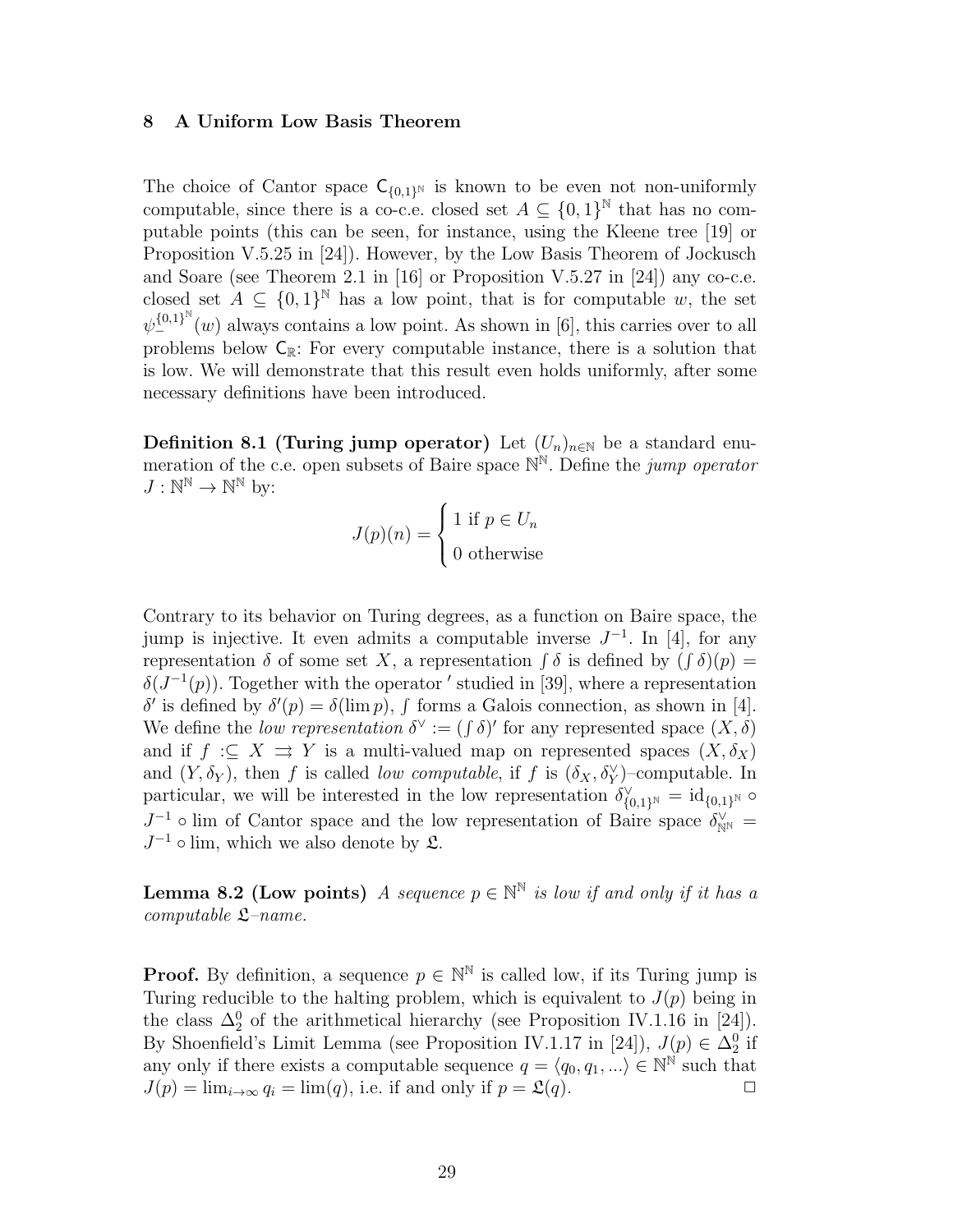Analogously,  $p \in \{0,1\}^{\mathbb{N}}$  is low if and only if it has a computable  $\delta_{\{0,1\}^{\mathbb{N}}}^{\vee}$ -name. Now we can formulate and prove our uniform low basis theorem, which states that, given an enumeration of the complement of a non-empty compact subset A of  $\{0,1\}^{\mathbb{N}}$ , we can compute a sequence converging to the jump of a point  $p \in A$ .

# Theorem 8.3 (Uniform Low Basis Theorem)  $C_{\{0,1\}^N}$  is low computable.

**Proof.** We describe a machine M that given a  $\psi_{-}^{\{0,1\}^{N}}$ -name of a compact set  $A \subseteq \{0,1\}^{\mathbb{N}}$  produces a sequence  $(p_m)_{m \in \mathbb{N}}$  converging to a  $\int id_{\{0,1\}^{\mathbb{N}}}$ -name of some element of A. The input of  $M$  is a list enumerating basic open sets exhausting  $\{0,1\}^{\mathbb{N}} \setminus A$ . The complement of the union of the first m of these subsets shall be denoted  $A^m$ . Likewise, for each  $n \in \mathbb{N}$ , we let  $U_n^m$  be the union of the first m basic open subsets exhausting  $U_n$ . Here, for simplicity,  $(U_n)_{n\in\mathbb{N}}$ is supposed to be a standard enumeration of the c.e. open subsets of Cantor space  $\{0,1\}^{\mathbb{N}}$  and the aforementioned results on the jump and integral are used analogously for Cantor space.

The computation of each  $p_m$  can be considered independently, and proceeds as follows. For each  $n \in \mathbb{N}$ , the machine M performs the following tests<sup>3</sup> in the given order:

- (1) Does  $A^m \subseteq U_n^m$  hold? If the answer is YES, the *n*th bit of  $p_m$  is 1.
- (2) Let K be the set of indexes  $i < n$ , so that the *i*th bit of  $p_m$  is 0. Test  $A^m \subseteq U_n^m \cup \bigcup$ i∈K  $U_i^m$ . If the answer is YES, the *n*th bit of  $p_m$  is 1.
- (3) Otherwise, the *n*th bit of  $p_m$  is 0.

All operations are performed on a finite set of basic open sets, either obtained from the input, or computable by definition. Therefore, each test is decidable. We will first prove that the  $p_m$  converge as m goes to infinity. This is equivalent to showing that each bit of the  $p_m$  changes only finitely many times.

The first test is monotone in m, as we have  $A^{m+1} \subseteq A^m$  and  $U_n^m \subseteq U_n^{m+1}$ . Thus, if for some  $m$  the nth bit of  $p_m$  was set to 1 due to the first test, the nth bit of all  $p_{m'}$  for  $m' > m$  is 1, too.

Now consider the second test, and assume that all bits i with  $i < n$  remain unchanged. Then, again by the same argument, once the second test yields YES for some  $m$ , it will do so for all larger  $m'$  as well. The only way for the second test to change the corresponding bit from 1 to 0 is if some smaller bit has been set from 0 to 1 previously.

<sup>3</sup> Of course the first test could be subsumed by the second one; however, since their interpretation is different, we prefer to mention the first test separately.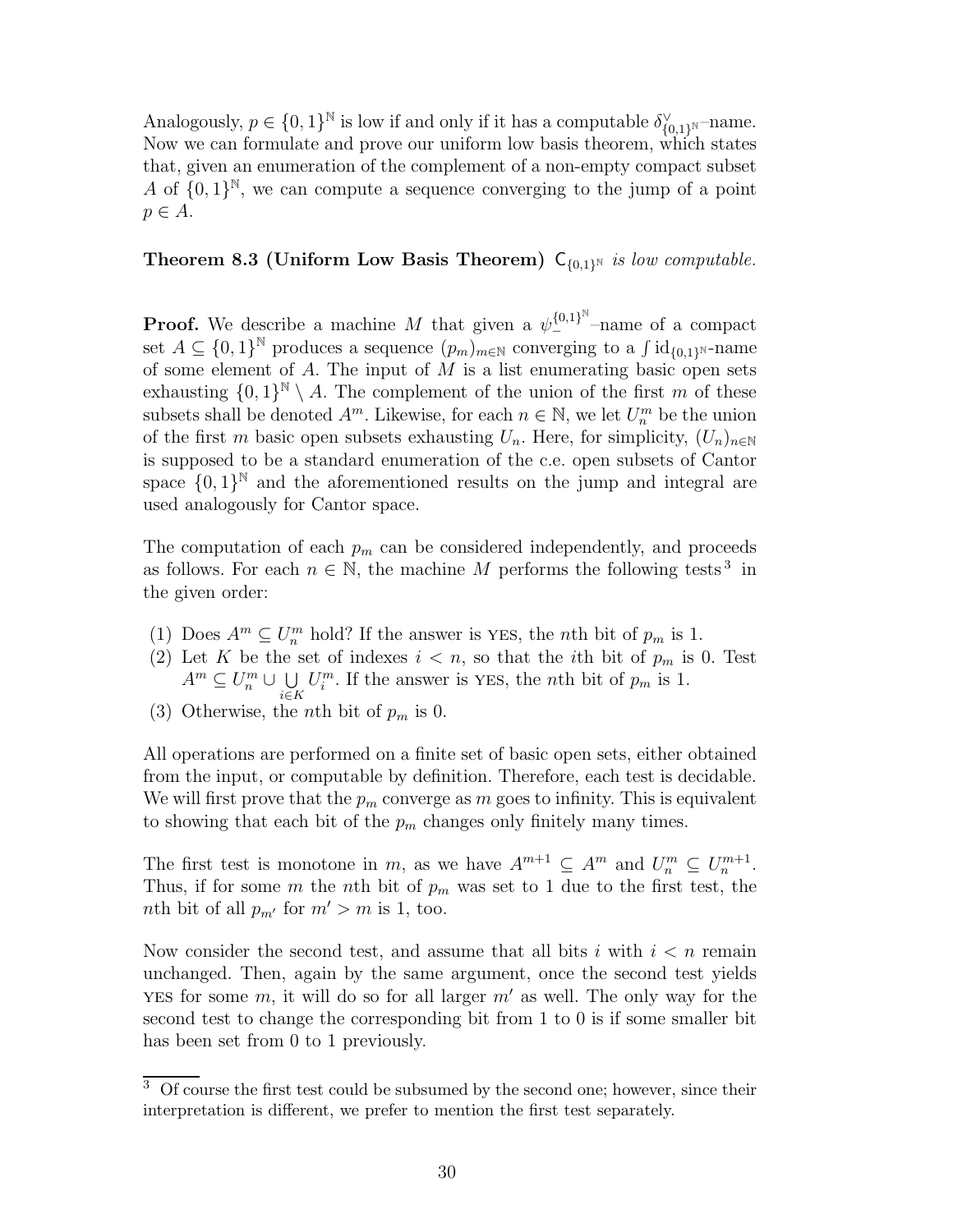An inductive argument concludes the proof of convergence: The first bit can change at most once, from 0 to 1. All other bits  $n$  can change at most once for each given configuration of the lower bits. If only finitely many changes of the bits smaller than  $n$  are possible, then there will be only finitely many changes of the nth bit.

It remains to show that the  $p_m$  actually converge to a correct output w. Basically, the first test ensures that the limit sequence w specifies a point  $x \in A$ , while the second test ensures that w is a valid  $\int id_{\{0,1\}^N}$ -name, i.e.  $w \in \text{dom}(J^{-1})$ , in the first instance.

To elaborate this, assume  $A \subseteq U_n$  for some  $n \in \mathbb{N}$ . Then for every  $\int id_{\{0,1\}^{\mathbb{N}}}$ name w with  $J^{-1}(w) \in A$  obviously  $w(n) = 1$  has to be true. On the other hand, for  $x \notin A$ , there is some neighborhood U of A with  $x \notin U$ . It is possible to choose U as c.e. open (for instance by choosing the complement of some sufficiently small clopen basic neighborhood of x), thus, there is an  $n \in \mathbb{N}$ with  $A \subseteq U_n$ , but  $x \notin U_n$ . Thus, having  $w(n) = 1$  for each  $n \in \mathbb{N}$  with  $A \subseteq U_n$ for a (f id)-name w is both necessary and sufficient to ensure  $J^{-1}(w) \in A$ .

In the next step, we have to show that  $A \subseteq U_n$  already guarantees the existence of an  $m \in \mathbb{N}$  with  $A^m \subseteq U_n^m$ . The other direction is trivial. As  $A \subseteq U_n$  is equivalent to  $A^c \cup U_n = \{0,1\}^N$ , the basic open sets exhausting  $A^c$  and  $U_n$ are an open cover of  $\{0,1\}^{\mathbb{N}}$ . Since  $\{0,1\}^{\mathbb{N}}$  is compact, there has to be a finite subcover. Thus, there is some  $m \in \mathbb{N}$ , so that the first m basic open sets in the  $\psi$ --name of A together with the first m basic open sets listed for  $U_n$  already cover  $\{0,1\}^{\mathbb{N}}$ , that is fulfills  $A^m \subseteq U_n^m$ , which concludes this part of the proof.

Now we have to show that the second test ensures that the limit sequence  $w$ is in the domain of  $\int id_{\{0,1\}^{\mathbb{N}}}$ . This amounts to proving

$$
\left(\bigcap_{i\in\mathbb{N},w(i)=1}U_i\right)\setminus\left(\bigcup_{j\in\mathbb{N},w(j)\neq 1}U_j\right)\neq\emptyset.
$$

We note that this difference is automatically a singleton, if non-empty, since any two distinct points can be separated by two c.e. open sets. We will use the abbreviations  $X := \{i \in \mathbb{N} \mid w(i) = 1 \text{ due to the first test}\}, Y := \{i \in \mathbb{N} \mid w(i) = 1 \text{ due to the first test}\}.$  $\mathbb{N} \mid w(i) = 1$  due to the second test and  $Z := \{i \in \mathbb{N} \mid w(i) = 0\}$ , and  $U_i^{\rm c} := \{0,1\}^{\mathbb{N}} \setminus U_i$ . With this, we have to show:

$$
\left(\bigcap_{i\in X}U_i\right)\cap\left(\bigcap_{j\in Y}U_j\right)\cap\left(\bigcap_{k\in Z}U_k^{\rm c}\right)\neq\emptyset.
$$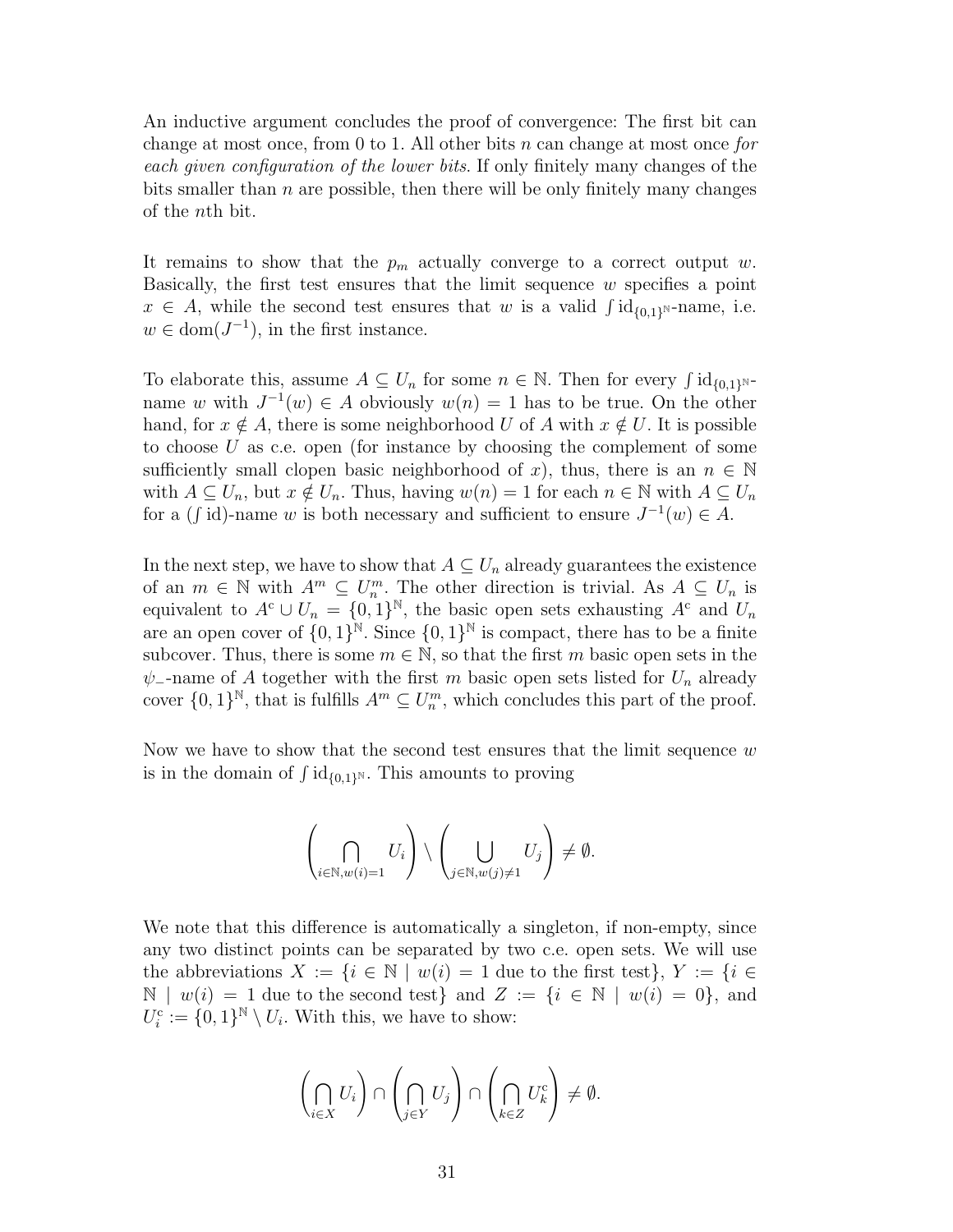Taking into consideration our results on the first test, this simplifies to:

$$
A \cap \left(\bigcap_{j \in Y} U_j\right) \cap \left(\bigcap_{k \in Z} U_k^c\right) \neq \emptyset.
$$

Assume that already  $A \cap$  $\sqrt{ }$  $\cap$ k∈Z  $U_k^{\rm c}$ !  $=$   $\emptyset$  would hold. By the finite intersection property in compact spaces, this implies the existence of a (smallest)  $k_0 \in \mathbb{N}$ with  $A \cap$  $\sqrt{ }$  $\cap$  $k \in \mathbb{Z}, k \leq k_0$  $U_k^{\rm c}$  $\tilde{\setminus}$  $= \emptyset$ . Rearranging the expression yields  $A \subseteq U_{k_0} \cup$  $\overline{\phantom{a}}$  $k<sub>\in Z, k< k<sub>0</sub></sub>$  $U_k$ , so the second test would have been triggered for  $k_0$ , so  $k_0 \notin Z$ follows. This contradicts the assumption, so we have  $A \cap$  $\sqrt{ }$  $\cap$ k∈Z  $U_k^{\rm c}$ !  $\neq \emptyset.$ 

Now we choose some  $x \in A \cap$  $\sqrt{ }$  $\cap$ k∈Z  $U_k^{\rm c}$ ! . Assume  $x \notin \bigcap$  $\bigcap_{j\in Y} U_j$ . There has to be some  $j_0 \in Y$  with  $x \notin U_{j_0}$ . Now  $j_0 \in Y$  implies  $A \subseteq U_{j_0} \cup \bigcup$  $k \in \mathbb{Z}, k < j_0$  $U_k$ . According to the choice of x, we have  $x \in A$ , but  $x \notin \cup \cup$  $k \in \mathbb{Z}, k < j_0$  $U_k$ . This implies  $x \in U_{j_0}$ , contradicting the assumption. Thus, we have:

$$
A \cap \left(\bigcap_{k \in Z} U_k^c\right) = A \cap \left(\bigcap_{j \in Y} U_j\right) \cap \left(\bigcap_{k \in Z} U_k^c\right).
$$

As the set on the left is non-empty, so is the set on the right. With that we know that our Limit-machine always produces a valid output, that is the jump of some element. We have already established that any valid output is necessarily correct, and thereby the proof is complete.  $\Box$ 

As a corollary of this uniform result we get the known version of the Low Basis Theorem.

Corollary 8.4 (Low Basis Theorem of Jockusch and Soare) Any nonempty co-c.e. closed set  $A \subseteq \{0,1\}^{\mathbb{N}}$  contains a low point.

The property that computable instances always admit low solutions is preserved under Weihrauch reducibility, as pointed out in [6]. We will now show that this property also holds uniformly. This observation invites the question where  $\mathfrak{L} = J^{-1}$ °lim is placed in the Weihrauch lattice. We will start the answer with an obvious corollary to Theorem 8.3, which will then be extended.

Corollary 8.5  $C_{\{0,1\}^{\mathbb{N}}} \leq_{\text{SW}} \mathfrak{L}$ .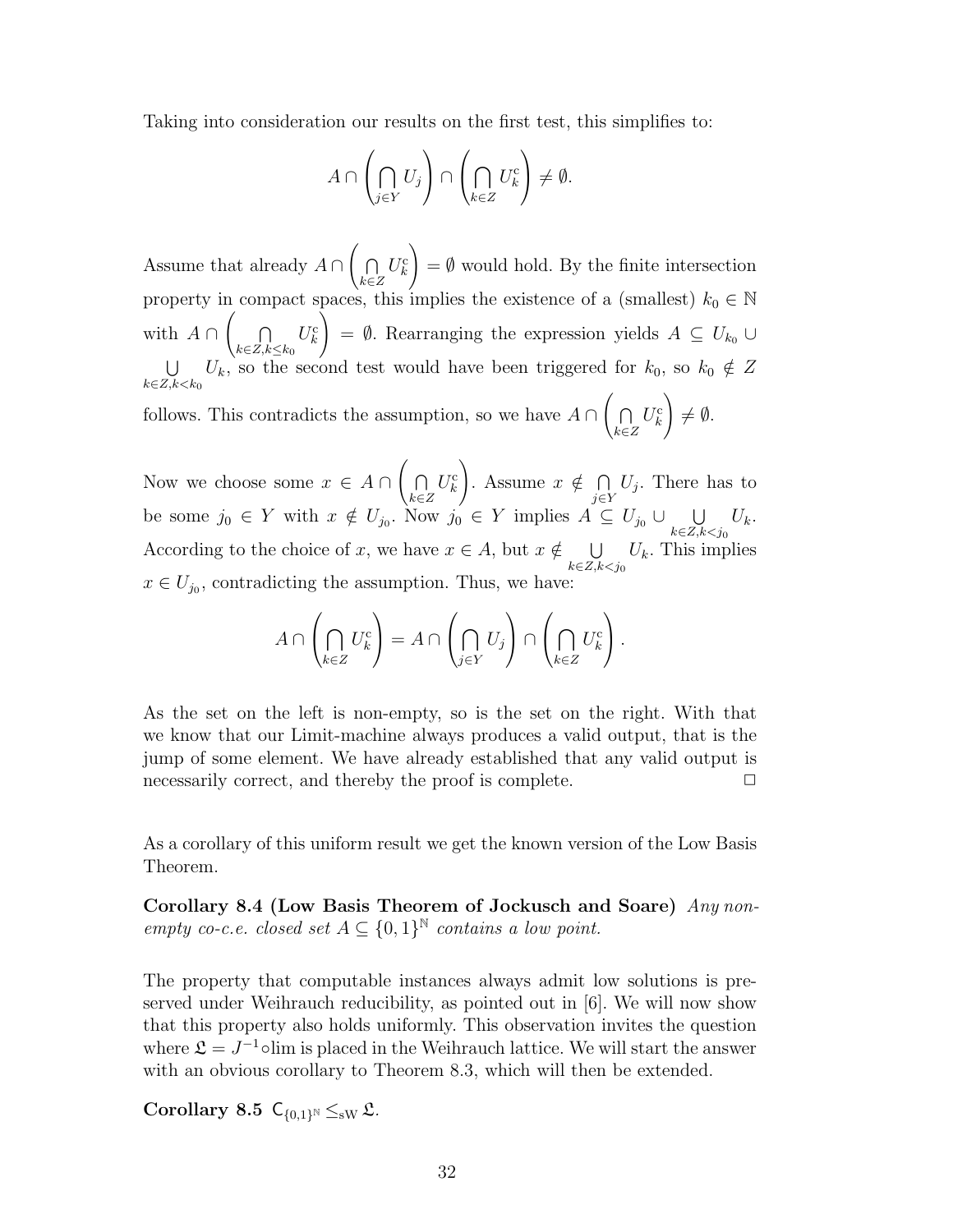Now we will lift this observation from compact to locally compact choice. This involves again the same idea as the proof of Proposition 4.8, albeit in a new disguise as the following lemma:

**Lemma 8.6** Let  $\beta$  be a representation of Cantor space  $\{0,1\}^{\mathbb{N}}$ , and let  $\delta_{\mathbb{N}}$ be the standard representation of N. If the multi-valued function  $C_{\{0,1\}^{\mathbb{N}}}$  :  $\mathcal{A}_{-}(\{0,1\}^{\mathbb{N}}) \rightrightarrows \{0,1\}^{\mathbb{N}}$  is  $(\psi_{-}^{\{0,1\}^{\mathbb{N}}}, \beta)$ -computable, then the multi-valued func- $\it{tion} \ \mathsf{C}_{\mathbb{N} \times \{0,1\}^{\mathbb{N}}} : \subseteq \mathcal{A}_-(\mathbb{N} \times \{0,1\}^{\mathbb{N}}) \Rightarrow \mathbb{N} \times \{0,1\}^{\mathbb{N}} \ \it{is} \ (\psi^{\mathbb{N} \times \{0,1\}^{\mathbb{N}}}_{-}, (\delta_{\mathbb{N}} \times \beta)^{\Delta})$ computable.

**Proof.** We describe a machine solving the latter task. Given a  $\psi^{\mathbb{N}\times\{0,1\}^{\mathbb{N}}}_{-}$ -name of a closed set  $A \subseteq \mathbb{N} \times \{0,1\}^{\mathbb{N}}$ , it produces a sequence  $(p_m)_{m \in \mathbb{N}}$ . Again we use  $A<sup>m</sup>$  to denote the complement of the union of the first m basic open sets listed in the input.

As  $({n} \times {0,1}^{\mathbb{N}}) \cap A^{m} = \emptyset$ ? is decidable and we have  $A^{m} \neq \emptyset$ , we can compute  $n_m = \min\{n \in \mathbb{N} \mid (\{n\} \times \{0,1\}^{\mathbb{N}}) \cap A^m \neq \emptyset\}$ . Using these values, the output sequence shall be of the form  $p_m = \langle \delta_{\mathbb{N}}^{-1} \rangle$  $\mathbb{R}^{-1}(n_m), q_{n_m}$ . Note that  $n_m$ will be eventually constant as  $m$  goes to infinity, hence the same is true for the  $p_m$ .

The values  $q_{n_m}$  are computed as follows. A machine computing  $C_{\{0,1\}^N}$  :⊆  $(\mathcal{A}_{-}(\{0,1\}^{\mathbb{N}}), \psi_{-}^{\{0,1\}^{\mathbb{N}}}) \rightrightarrows (\{0,1\}^{\mathbb{N}}, \beta)$  is simulated on input denoting  $pr_2((\lbrace n_m \rbrace \times \lbrace 0,1 \rbrace^{\mathbb{N}}) \cap A)$  for k steps, as long as  $(\lbrace n_m \rbrace \times \lbrace 0,1 \rbrace^{\mathbb{N}}) \cap A^k \neq \emptyset$ for  $k \in \mathbb{N}$ . If a k is reached with  $(\{n_m\} \times \{0,1\}^{\mathbb{N}}) \cap A^k = \emptyset$ , the sequence  $q_{n_m}$ will be continued by 0s.

If  $n_m$  has reached its final value for  $m_0$ , then  $q_{n_{m_0}}$  will be a  $\beta$ -name for some w with  $n_{m_0} \times w \in A$ ; this is sufficient to ensure that the overall output of the described computation is a  $(\delta_{\mathbb{N}} \times \beta)^{\Delta}$ -name of  $n_{m_0} \times w \in A$ .

As a consequence we obtain that  $\mathfrak L$  is strictly above locally compact choice.

Theorem 8.7  $C_{\mathbb{N}\times\{0,1\}^{\mathbb{N}}} \leq_{\text{sw}} \mathfrak{L}$  and  $\mathfrak{L} \nleq_{\mathbb{W}} C_{\mathbb{N}\times\{0,1\}^{\mathbb{N}}}$ .

Proof. To show the reduction, we make use of Theorem 8.3 together with Lemma 8.6 and the observation that  $\beta^{\vee \Delta} \equiv \beta^{\vee}$  for any representation  $\beta$ . To see  $\mathfrak{L} \nleq_{\mathrm{W}} C_{\mathbb{N} \times \{0,1\}^{\mathbb{N}}}$ , observe that  $\mathfrak{L}$  is single-valued. Therefore, the assumption of the contrary together with Corollary 5.3 would imply  $\mathfrak{L} \leq_{\mathrm{W}} C_{\mathbb{N}}$ . By transitivity and Corollary 8.5 we get  $C_{\{0,1\}^{\mathbb{N}}} \leq_{\mathbb{N}} C_{\mathbb{N}}$ . As shown in [6], the latter is wrong, providing the sought contradiction.  $\Box$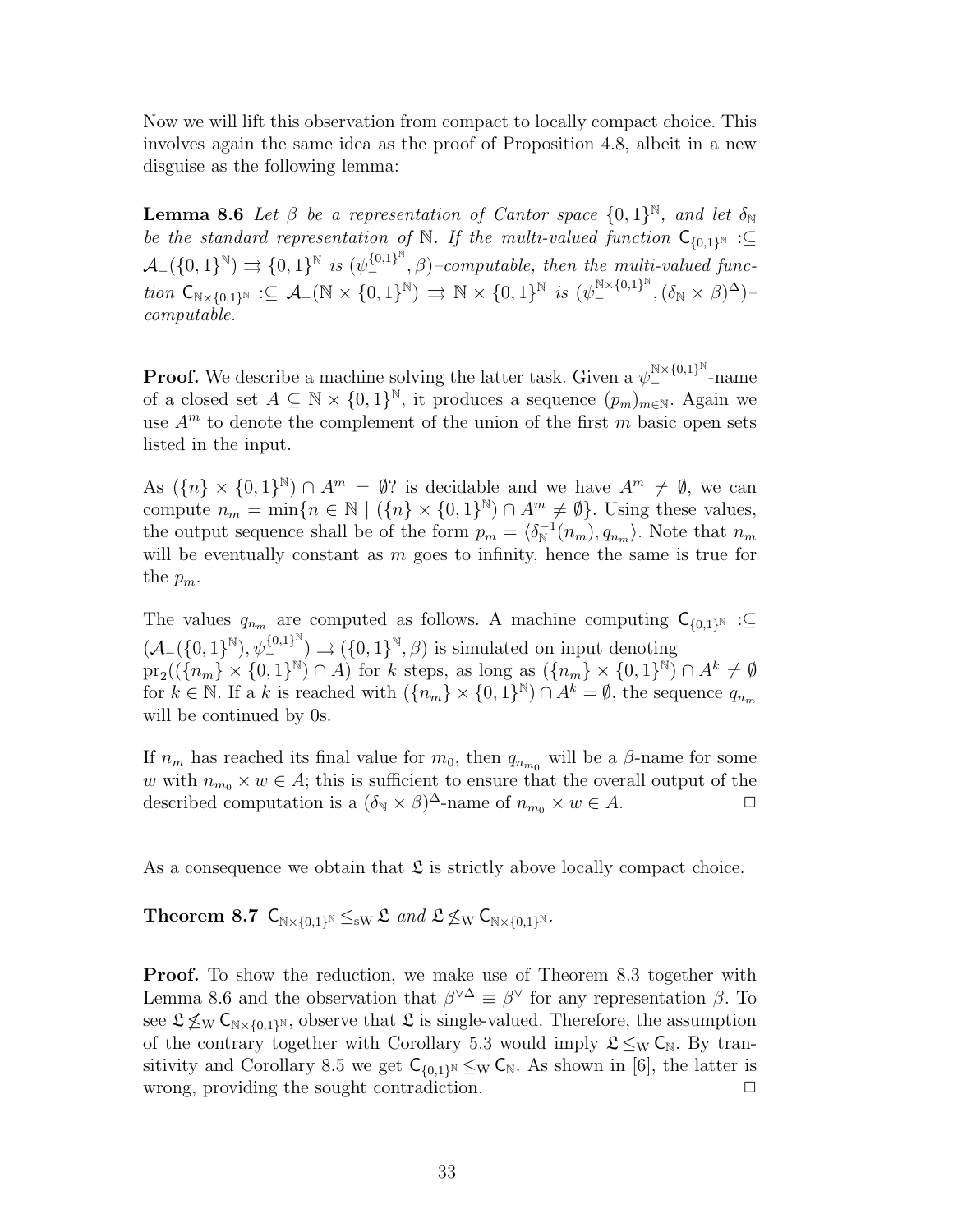As  $J^{-1}$  is computable, the upper bound  $\mathfrak{L} = J^{-1} \circ \lim \leq_{\mathrm{W}} \lim$  is obtained directly. As lim maps some computable inputs to non-low outputs, we even have  $\mathfrak{L} \lt W$  lim. With this, we have determined precisely the place of  $J^{-1} \circ \lim$ in the diagram provided in Figure 1.

A question regarding the Weihrauch degree of  $\mathfrak L$  that is left open by the results presented so far is its behavior under products. Remarkable consequences of the following answers are that the low real numbers do not form a field, and that the integral does not commute with products.

Theorem 8.8  $\mathfrak{L} <_{\mathrm{W}} \mathfrak{L} \times \mathfrak{L}$ .

**Proof.** By a result of Spector (see [30] or Proposition V.2.26 in [24]) there are sequences  $a, b \in \{0, 1\}^{\mathbb{N}},$  so that both a and b are low, but  $\langle a, b \rangle$  is not low. Since a and b are low,  $J(a)$  and  $J(b)$  are Turing reducible to the halting problem, there are computable sequences  $\langle a_0, a_1, \ldots \rangle$  and  $\langle b_0, b_1, \ldots \rangle$  with  $\lim_{i\to\infty} a_i = J(a)$  and  $\lim_{i\to\infty} b_i = J(b)$ . Then  $(\langle a_0, a_1, ...\rangle, \langle b_0, b_1, ...\rangle)$  is computable, and we have  $(J^{-1} \circ \lim \times J^{-1} \circ \lim)(\langle a_0, a_1, ...\rangle, \langle b_0, b_1, ...\rangle) = (a, b).$ Thus,  $(J^{-1} \circ \lim) \times (J^{-1} \circ \lim)$  can map a computable input to an output that is not low.  $\Box$ 

In other words, this means that  $\mathfrak L$  is not idempotent. However, it has a different property. We call a function  $T \text{ }:\subseteq\mathbb{N}^{\mathbb{N}}\Rightarrow\mathbb{N}^{\mathbb{N}}$  a jump operator, if for all computable functions  $F: \subseteq \mathbb{N}^{\mathbb{N}} \to \mathbb{N}^{\mathbb{N}}$  there exists a computable function  $G:\subseteq\mathbb{N}^{\mathbb{N}}\to\mathbb{N}^{\mathbb{N}}$  such that  $F\circ T=T\circ G$ . This notion has been introduced in [10] (for single-valued functions) and using this terminology the following has been proved in [4].

**Lemma 8.9** The limit lim and the inverse of the Turing jump  $J^{-1}$  are jump operators and hence  $\mathfrak L$  is also a jump operator.

Now we can formulate our main characterization of low computability.

Theorem 8.10 (Low computability) Let f be a multi-valued function on represented spaces. Then the following are equivalent:

 $(1)$   $f \leq_{\text{sw}} \mathfrak{L}$ ,  $(2)$  f is low computable.

**Proof.** We consider the represented spaces  $(X, \delta_X)$  and  $(Y, \delta_Y)$ . If  $f : \subseteq X \rightrightarrows Y$ is low computable, then there is a computable realizer F such that  $\delta_Y^{\vee} \circ F(p) \in$  $f\delta_X(p)$  for all  $p \in \text{dom}(f\delta_X)$ . Since  $\delta_Y^{\vee} \circ F = \delta_Y \circ \mathfrak{L} \circ F$ , this means that  $\mathfrak{L} \circ F$  is a  $(\delta_X, \delta_Y)$ -realizer of f and hence  $f \leq_{\text{sw}} \mathfrak{L}$ . If, on the other hand,  $f \leq_{\text{sw}} \mathfrak{L}$ , then there are computable functions  $H, K$  such that  $F = H\mathfrak{L}K$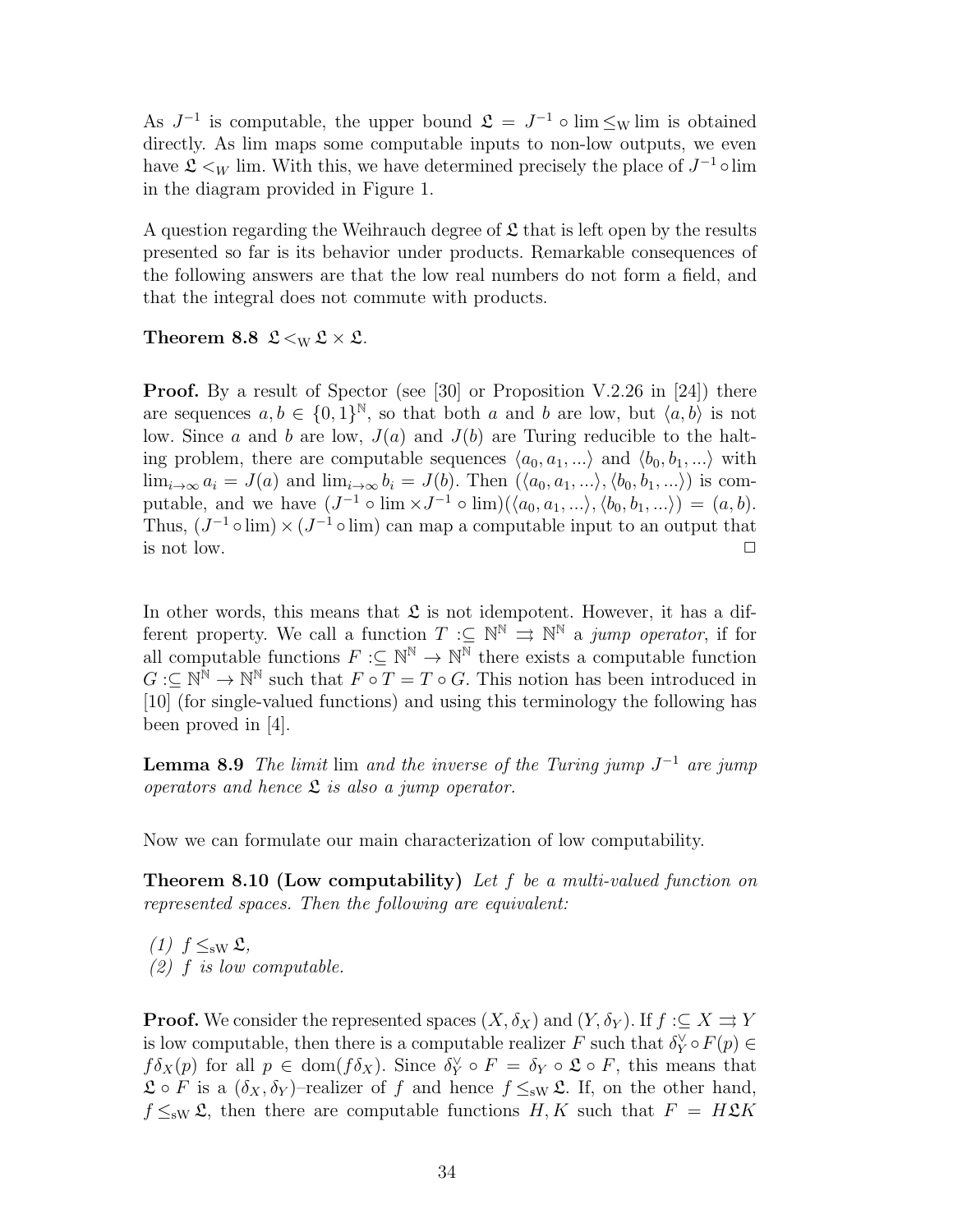is a  $(\delta_X, \delta_Y)$ -realizer of f. By Lemma 8.9 there is a computable function L such that  $H\mathfrak{L} = \mathfrak{L}L$  and hence  $F = \mathfrak{L}LK$  and  $LK$  is a  $(\delta_X, \delta_Y^{\vee})$ -realizer of  $f$ .

Next we want to show that certain choice principles are cylinders. We recall that a multi-valued map f on represented spaces is called a *cylinder*, if id  $\times$  $f \leq_{\text{sw}} f$ . For cylinders f we have  $g \leq_{\text{sw}} f \iff g \leq_{\text{w}} f$  (see [7]). It has already been proved in [7] that  $C_{\{0,1\}^{\mathbb{N}}}$  is a cylinder, here we present another proof that can be directly transferred to  $\mathsf{C}_{\mathbb{N}\times\{0,1\}^{\mathbb{N}}}$ .

**Proposition 8.11**  $C_{\{0,1\}^{\mathbb{N}}}$  and  $C_{\mathbb{N}\times\{0,1\}^{\mathbb{N}}}$  are cylinders.

**Proof.** There is a computable embedding

$$
\iota: \mathbb{N}^{\mathbb{N}} \to \{0, 1\}^{\mathbb{N}}, p \mapsto 01^{p(0)+1} 01^{p(1)+1} \dots
$$

and using this embedding we get  $id_{\mathbb{N}^{\mathbb{N}}}(p) = \iota^{-1} \circ \mathsf{C}_{\{0,1\}^{\mathbb{N}}} \circ in_{\{0,1\}^{\mathbb{N}}} \circ \iota(p)$  and hence  $\mathrm{id}_{\mathbb{N}} \leq_{\mathrm{sW}} \mathsf{C}_{\{0,1\}^{\mathbb{N}}}$ . The proofs of Propositions 3.4 and 3.7 even show strong Weihrauch reducibility. Hence, using a computable surjective pairing function  $\pi:\{0,1\}^{\mathbb{N}}\to\{0,1\}^{\mathbb{N}}\times\{0,1\}^{\mathbb{N}}$  one obtains

$$
{\rm id}_{\mathbb{N}^\mathbb{N}}\times \mathsf{C}_{\{0,1\}^\mathbb{N}}\leq_{\rm sW}\mathsf{C}_{\{0,1\}^\mathbb{N}}\times \mathsf{C}_{\{0,1\}^\mathbb{N}}\leq_{\rm sW}\mathsf{C}_{\{0,1\}^\mathbb{N}\times\{0,1\}^\mathbb{N}}\leq_{\rm sW}\mathsf{C}_{\{0,1\}^\mathbb{N}}.
$$

Hence  $\mathsf{C}_{\{0,1\}^{\mathbb{N}}}$  is a cylinder. The fact that  $\mathsf{C}_{\mathbb{N}\times\{0,1\}^{\mathbb{N}}}$  is a cylinder can be proved analogously.  $\Box$ 

Together with Propositions 4.8 and 8.11, Corollary 4.9 and Theorems 8.7 and 8.10 we obtain the following corollary.

**Corollary 8.12** If X is a computable  $K_{\sigma}$ -space, then  $C_X$  is low computable.

This applies, in particular, to  $C_{\mathbb{N}}$ ,  $C_{\{0,1\}^{\mathbb{N}}}$  and  $C_{\mathbb{R}}$ . We also obtain the following generalization of the non-uniform Low Basis Theorem of Jockusch and Soare. The case  $C_{\mathbb{R}}$  was already treated as Theorem 4.7 in [6].

Corollary 8.13 (Low Basis Theorem) If X is a computable  $K_{\sigma}$ -space, then any non-empty co-c.e. closed set  $A \subseteq X$  contains a low point.

Together with Corollary 7.13 and Theorem 7.11 we obtain that the class of low computable functions contains several others.

Corollary 8.14 Any multi-valued function f on represented spaces that is computable with finitely many mind changes or weakly computable is also low computable.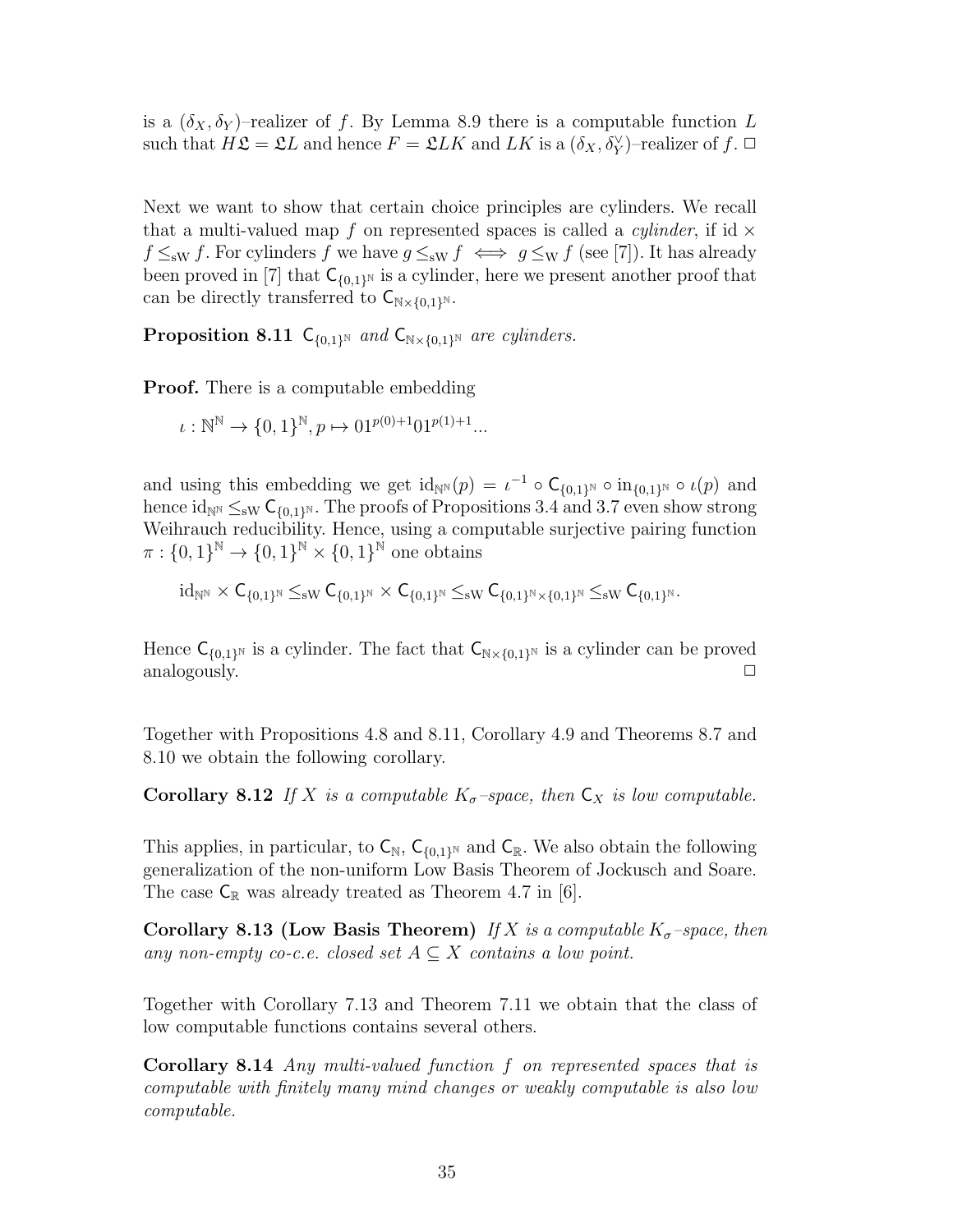We mention that one gets consequences as the following.

Corollary 8.15 The Brouwer Fixed Point Theorem BFT is low computable.

Here, BFT:  $\mathcal{C}([0,1]^n, [0,1]^n) \rightrightarrows [0,1]^n$  is the multi-valued map with BFT $(f)$ :=  ${x \in [0,1]^n : f(x) = x}.$  In [6] it was already proved that any computable function  $f : [0, 1]^n \to [0, 1]^n$  has a low fixed point and that the Brouwer Fixed Point Theorem is weakly computable. The above property is a uniform version of the former fact. The benefit of having uniform results is highlighted by the following result.

An interesting property of the class of low computable functions is that if they are composed with limit computable functions from the left, then one obtains a limit computable function again. This is in contrast to the fact that the limit computable functions themselves are not closed under composition.

**Proposition 8.16 (Composition)** Let  $f : \subseteq X \implies Y$  and  $g : \subseteq Y \implies Z$  be multi-valued functions on represented spaces. If f is low computable and g is limit computable, then  $g \circ f$  is limit computable. If f and g are both low computable, then  $q \circ f$  is low computable.

**Proof.** We use the represented spaces  $(X, \delta_X)$ ,  $(Y, \delta_Y)$  and  $(Z, \delta_Z)$ . We exploit the fact that integral and derivative of representations form a Galois connection (see [4]). That g is limit computable means that it is  $(\delta_Y, \delta_Z')$ -computable, which is equivalent to g being  $(\int \delta_Y, \delta_Z)$ -computable and that f is low computable means that it is  $(\delta_X, \delta_Y^{\vee})$ -computable, which is equivalent to f being  $(\int \delta_X, \int \delta_Y)$ -computable. It follows that  $g \circ f$  is  $(\int \delta_X, \delta_Z)$ -computable, which is equivalent to  $g \circ f$  being limit computable. Analogously, if f and g are both low computable, then it follows that  $g \circ f$  is  $(\int \delta_X, \int \delta_Z)$ -computable, which is equivalent to  $q \circ f$  being low computable.  $\Box$ 

It can easily be seen that the composition  $g \circ f$  of a limit computable f even with a  $g$  that is computable with finitely many mind changes is not necessarily limit computable. The class of low computable functions is the largest known class with the stability property expressed in Proposition 8.16.

We note that  $\mathcal L$  cannot be closed under composition by Theorem 8.8 and Proposition 7.4. Hence strict Weihrauch reducibility cannot be replaced by ordinary Weihrauch reducibility in Theorem 8.10.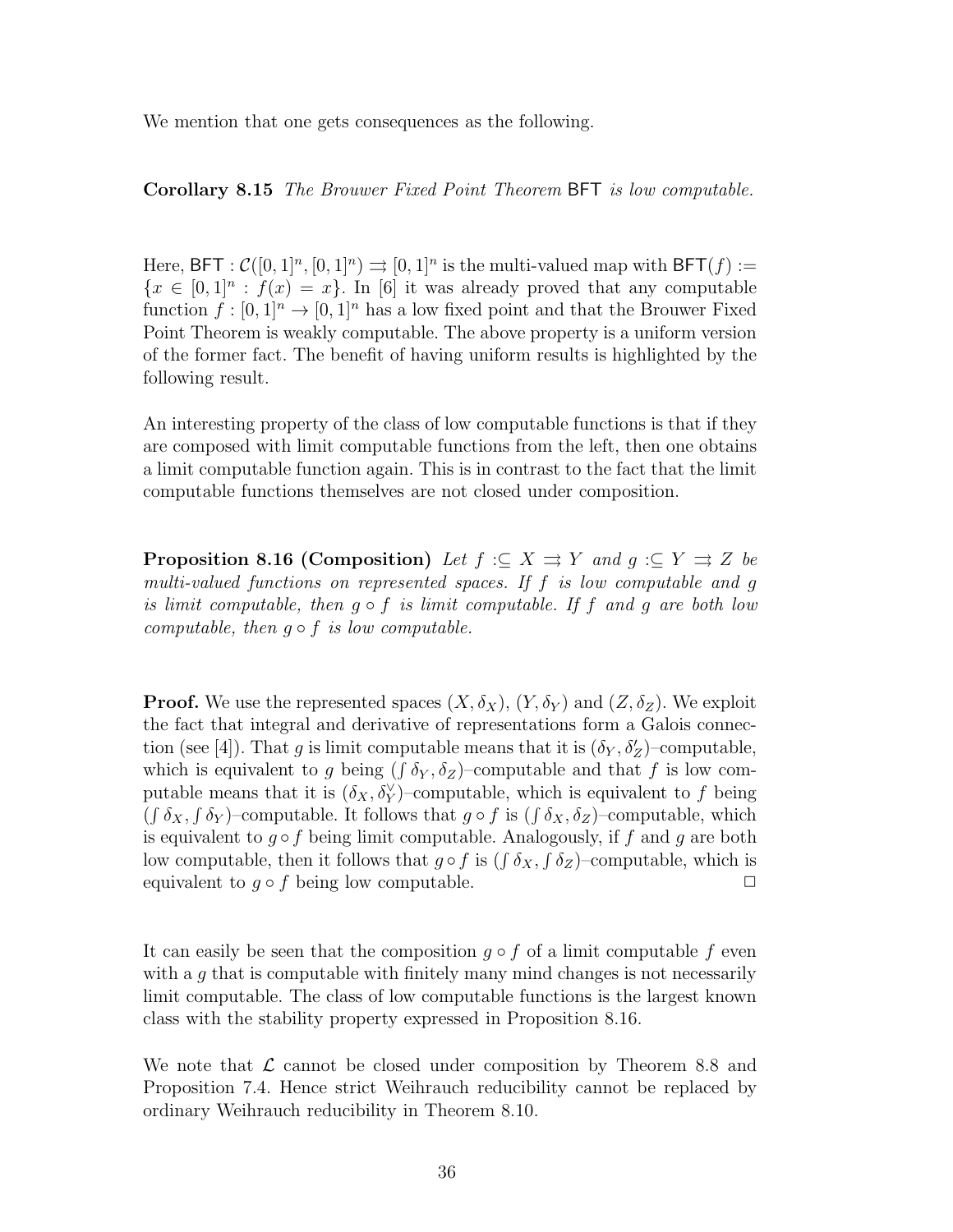### 9 The Jump Topology

Connecting to the results of Section 7, it seems reasonable to inquire whether other interesting Weihrauch degrees can be characterized by restrictions of the limit operation lim of Baire space  $\mathbb{N}^{\mathbb{N}}$ . Since all such restrictions are singlevalued, neither  $C_{\{0,1\}^{\mathbb{N}}}$  nor  $C_{\mathbb{R}}$  can be equivalent to such an operation, as their Weihrauch degrees do not contain any single-valued functions by Corollaries 5.2 and 5.3. In the remainder of this section, we will study the limit operator lim<sub>J</sub> with respect to the initial topology of the jump J. Like lim<sub>∆</sub> we will consider this operation as an operation with respect to Baire space (with the identity as standard representation).

Initially, we suspected that  $\lim_{J}$  might be equivalent to  $\mathfrak{L} = J^{-1} \circ \lim_{J}$  but this is only true topologically, as we will show in Theorem 9.10. Computationally, the contrary result is given below (see Theorem 9.6). It turned out that the initial topology of the jump is identical to the Π–topology studied by Miller [21, Chapter IV].

**Theorem 9.1** The initial topology of  $J$  is generated by the co-c.e. closed sets (that is identical to the  $\Pi$ -topology).

**Proof.** As every basic set of the form  $w\mathbb{N}^{\mathbb{N}}$  for some finite w is co-c.e. closed, every set that is open in the ordinary Baire topology is also open in the Π– topology. Now consider the preimage:

$$
J^{-1}(w\mathbb{N}^{\mathbb{N}})=\left(\bigcap_{i<|w|,w(i)=1}U_i\right)\cap\left(\bigcap_{j<|w|,w(j)=0}U_j^c\right).
$$

In the Π–topology, this is an intersection of finitely many open sets, and therefore open. As the Baire topology is generated by sets of the form  $wN^N$ , this shows that the jump  $J$  is continuous with the  $\Pi$ -topology on its domain and the Baire topology on its codomain. This is equivalent to the inclusion of the initial topology of  $J$  in the  $\Pi$ -topology.

For the other inclusion, fix some co-c.e. closed set  $U_n^c$ . We have

$$
U_n^{\text{c}} = \bigcup_{w \in \mathbb{N}^n} J^{-1}(w0\mathbb{N}^{\mathbb{N}}),
$$

so  $U_n^{\rm c}$  is open in the initial topology of the jump. This concludes the proof.  $\Box$ 

A sequence  $(p_n)_{n \in \mathbb{N}}$  in  $\mathbb{N}^{\mathbb{N}}$  converges to  $p \in \mathbb{N}^{\mathbb{N}}$  regarding the  $\Pi$ -topology, if  $(J(p_n))_{n\in\mathbb{N}}$  converges to  $J(p)$  in Baire space. The limit value p cannot be left out here: There is a sequence  $(p_n)_{n\in\mathbb{N}}$ , so that  $(J(p_n))_{n\in\mathbb{N}}$  converges in Baire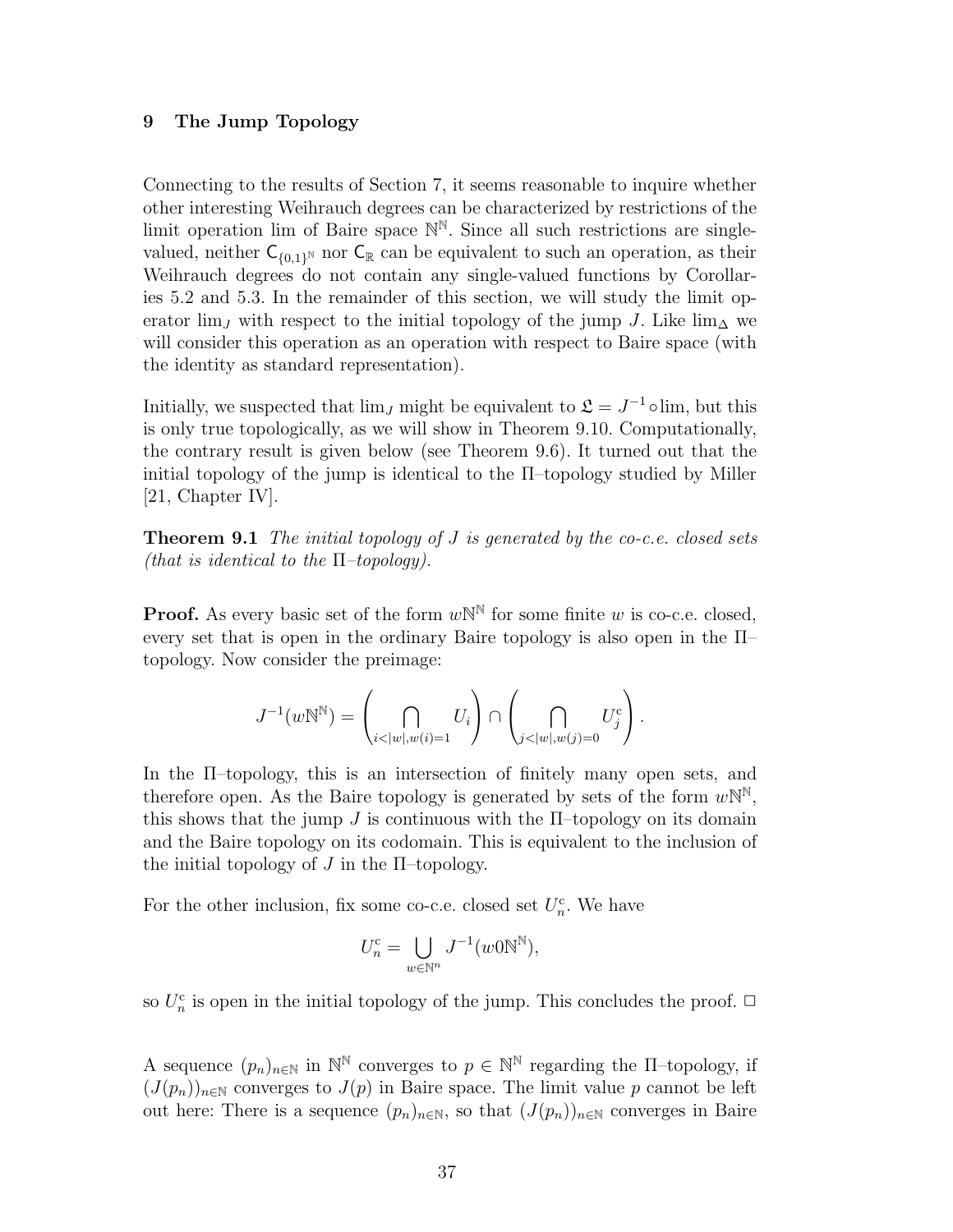space, but not to some element of the range of  $J$ , as the range of  $J$  is not closed in Baire space. The above description of the convergence relation of the Π–topology implies

$$
\lim_{J} = J^{-1} \circ \lim_{\Omega} \circ J^{\mathbb{N}} = \mathfrak{L} \circ J^{\mathbb{N}},
$$

with 
$$
J^{\mathbb{N}}(p_0, p_1, p_2, \ldots) := \langle J(p_0), J(p_1), J(p_2), \ldots \rangle
$$
.

In order to understand the computability aspects of  $\lim_{J}$ , we would like to know which points are limits of computable sequences with respect to the Π–topology. We introduce a name for these points.

**Definition 9.2** A point  $p \in \mathbb{N}^{\mathbb{N}}$  is called *limit computable in the jump*, if there is a computable sequence  $(p_n)_{n \in \mathbb{N}}$  in  $\mathbb{N}^{\mathbb{N}}$  such that  $\lim_{n \to \infty} J(p_n) = J(p)$ .

Here the limit is understood with respect to the ordinary Baire topology and by continuity of  $J^{-1}$  we automatically obtain  $\lim_{n\to\infty} p_n = p$ . Some necessary properties of points  $p$  that are limit computable in the jump are clear. For one, they are limit computable and secondly they are in the closure of the set of computable points with respect to the Π–topology. These points are called unavoidable following Kalantari and Welch (see [17] and [21]).

Another observation is that all limit computable 1-generics are limit computable in the jump. We recall that a point  $p \in \mathbb{N}^{\mathbb{N}}$  is called 1-generic, if for all  $n \in \mathbb{N}$  there exists a finite word  $w \subseteq p$  such that either  $w\mathbb{N}^{\mathbb{N}} \subseteq U_n$ or  $w\mathbb{N}^{\mathbb{N}}\cap U_n=\emptyset$  (see [23]). Here  $(U_n)_{n\in\mathbb{N}}$  denotes the computable standard enumeration of all c.e. open subsets of Baire space that was used to define the Turing jump J. The definition directly implies the following observation.

**Lemma 9.3** The Turing jump operator  $J : \mathbb{N}^{\mathbb{N}} \to \mathbb{N}^{\mathbb{N}}$  is continuous in  $p \in \mathbb{N}^{\mathbb{N}}$ if and only if p is 1–generic.

Using this lemma, we obtain the following sufficient condition for limit computability in the jump.

**Proposition 9.4** If p is 1–generic and limit computable, then p is limit computable in the jump.

**Proof.** If p is limit computable, then there is a computable sequence  $(p_n)_{n\in\mathbb{N}}$ that converges to p. If p is 1–generic, then  $(J(p_n))_{n\in\mathbb{N}}$  also converges to  $J(p)$ according to Lemma 9.3. This means that  $p$  is limit computable in the jump.  $\Box$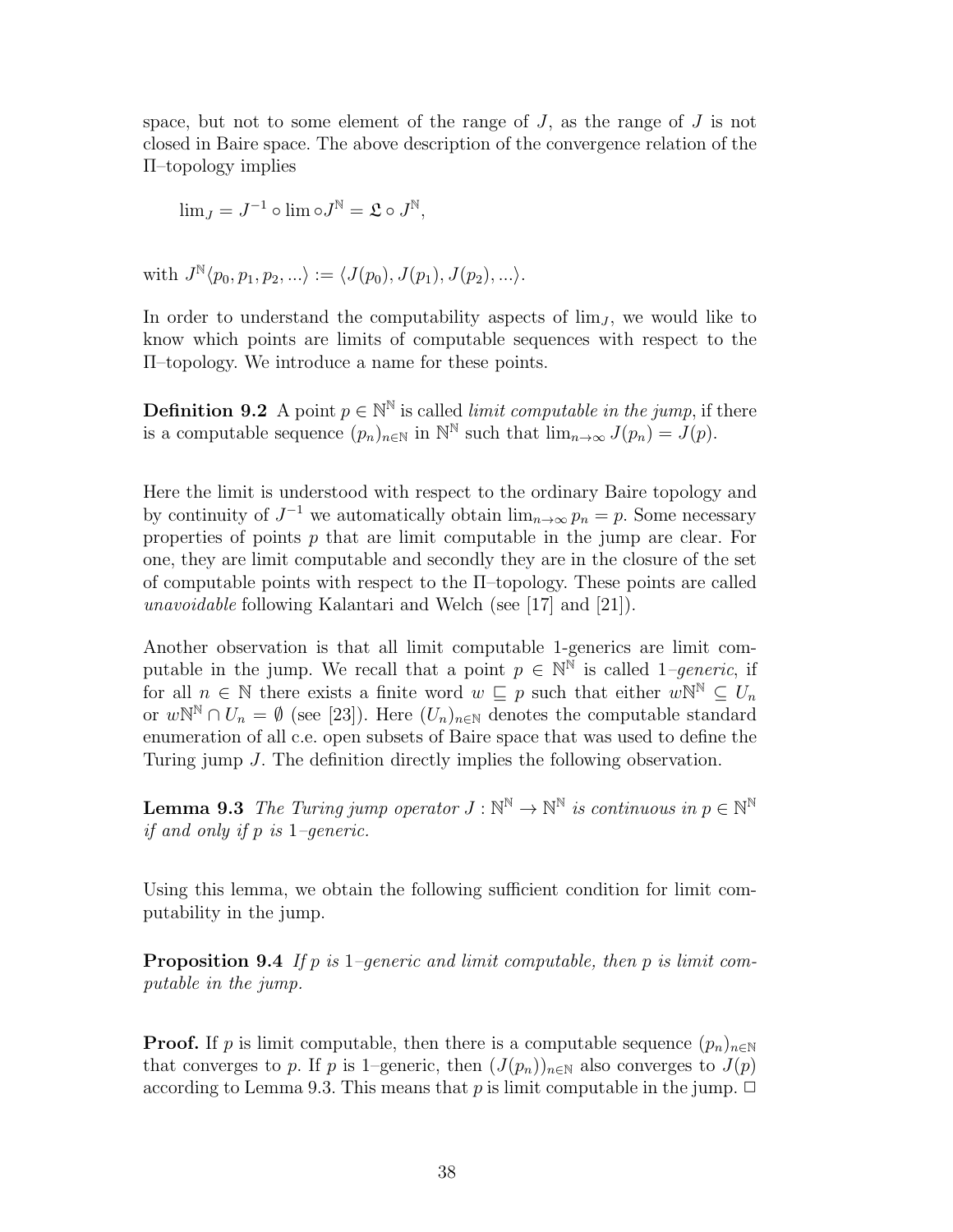It is known that there is a 1–generic and limit computable  $p \in \mathbb{N}^{\mathbb{N}}$  (see Theorem 1.8.52 in [23]). Moreover, a 1–generic cannot be computable (see for instance Proposition XI.2.3 in [25]). Hence, it follows that  $\lim_{J}$  maps some computable input to a non-computable output and hence it is not non-uniformly computable.

It will follow from Proposition 9.11 below that points which are non-computable and limit computable in the jump are not necessarily 1–generic. However, they seem to share a lot of properties with the class of limit computable 1–generics. As one such property we prove that points which are limit computable in the jump do not bound diagonally non-computable functions. A total function  $f : \mathbb{N} \to \mathbb{N}$  is called *diagonally non-computable* if  $f(i) \neq \varphi_i(i)$  for all  $i \in \mathbb{N}$ (that means either  $\varphi_i(i)$  does not exist or otherwise the two values are not equal). Here  $\varphi$  denotes some standard Gödel numbering of the partial computable functions  $g : \subseteq \mathbb{N} \to \mathbb{N}$ . Diagonally non-computable functions are, in particular, not computable. As we will show below, our following proposition is related to the known result that 1–generics do not bound diagonally noncomputable functions (due to Demuth and Kučera, see Corollary 9 in [13]). The proof is inspired by Nies (see Exercise 4.1.6 in [23]).

**Proposition 9.5** Let f be diagonally non-computable and let p be limit computable in the jump. Then  $f \nleq_T p$ .

**Proof.** Let f be diagonally non-computable and let p be limit computable in the jump. Let us assume that  $f \leq_T p$ . Then there is a computable function  $F: \subseteq \mathbb{N}^{\mathbb{N}} \to \mathbb{N}^{\mathbb{N}}$  such that  $F(p) = f$  and there is a computable sequence  $(p_n)_{n\in\mathbb{N}}$  which converges to p in the  $\Pi$ -topology. Since F is computable, there is a Turing machine M that computes F. Let us denote by  $F_M(r)(n)$  the n-th symbol written by this machine  $M$  upon input  $r$ , irrespectively of whether  $r \in \text{dom}(F)$ . Then the set

$$
U := \{ r \in \mathbb{N}^{\mathbb{N}} : (\exists i \in \mathbb{N}) \ (F_M(r)(i) = \varphi_i(i) \text{ and } i \in \text{dom}(\varphi_i)) \}
$$

is c.e. open and since  $f = F(p)$  is diagonally non-computable, it follows that  $p \notin U$ . Since  $(p_n)_{n \in \mathbb{N}}$  converges to p in the  $\Pi$ -topology and the complement of U is open in the  $\Pi$ -topology by Theorem 9.1, it follows that  $p_n \notin U$  for all  $n \geq m$  with some fixed  $m \in \mathbb{N}$ . Since  $f = F(p)$  is total and  $(p_n)_{n \in \mathbb{N}}$  converges to p, there must be an  $n \geq m$  for each  $i \in \mathbb{N}$  such that  $F_M(p_n)(i)$  exists. Since  $(p_n)_{n\in\mathbb{N}}$  is computable, we can even find such an n effectively, i.e. there is a computable function  $s : \mathbb{N} \to \mathbb{N}$  such that  $F_M(p_{s(i)})(i)$  exists and  $s(i) \geq m$ for all  $i \in \mathbb{N}$ . Since  $p_{s(i)} \notin U$ , we obtain  $F_M(p_{s(i)})(i) \neq \varphi_i(i)$ . But that means that  $g(i) := F_M(p_{s(i)})(i)$  defines a total computable function  $g : \mathbb{N} \to \mathbb{N}$  that is diagonally non-computable, which is a contradiction!  $\Box$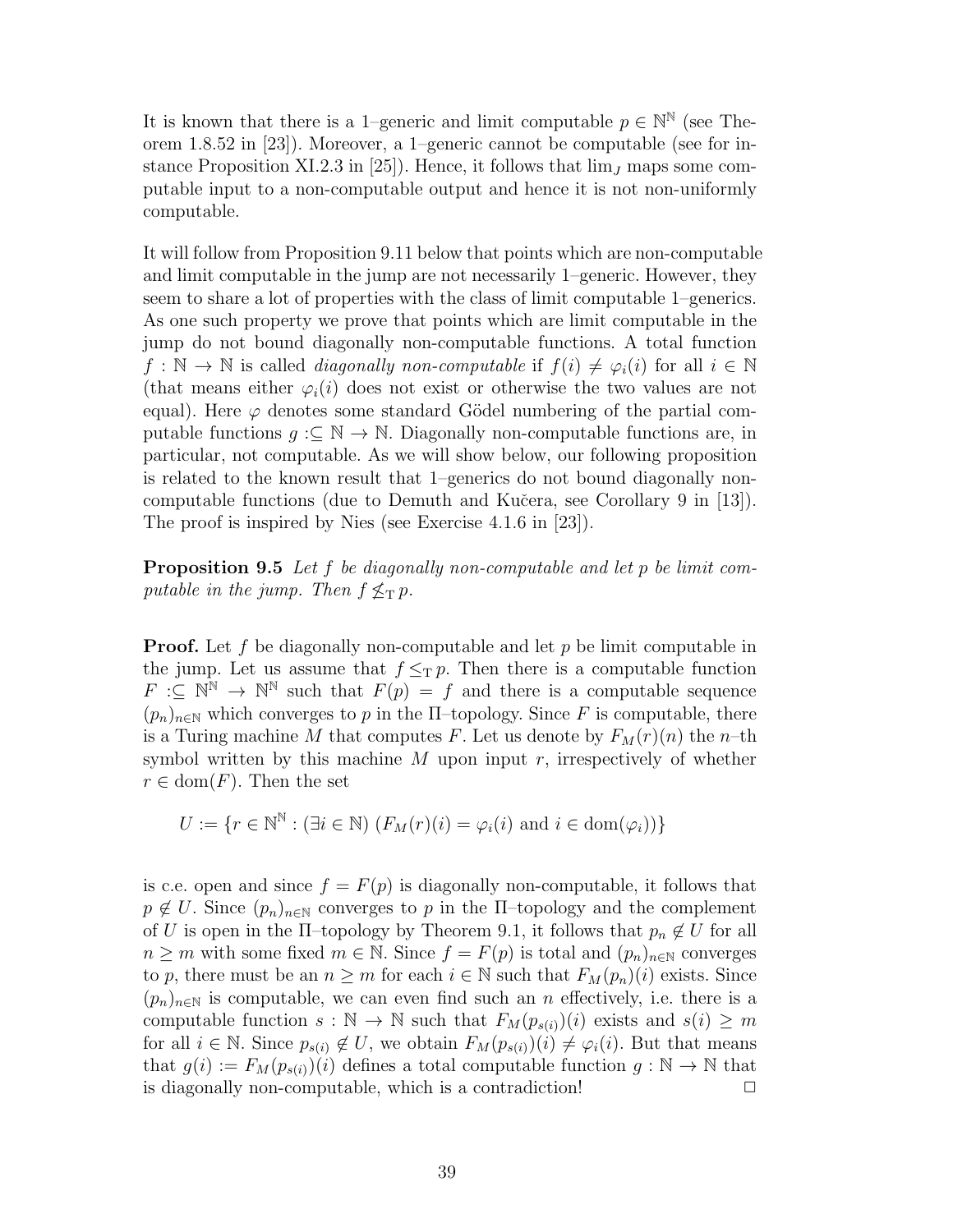From this result we can directly conclude that choice on Cantor space  $C_{\{0,1\}^N}$ is not reducible to  $\lim_{J}$ . A function f is called two-valued diagonally noncomputable if it is diagonally non-computable and range( $f$ )  $\subseteq$  {0, 1}. It is known that the set of all such functions is co-c.e. closed in Cantor space  ${0,1}^{\mathbb{N}}$  (see Fact 1.8.31 in [23]).

**Theorem 9.6** We obtain  $C_{\{0,1\}^{\mathbb{N}}} \not\leq_{\text{W}} \lim_{J}$ .

**Proof.** Let us assume to the contrary that  $C_{\{0,1\}^{\mathbb{N}}} \leq_{\mathrm{W}} \lim_{J}$ . Then there are computable functions  $H, K$  such that  $H\langle p, \lim_{J} K(p) \rangle \in \mathsf{C}_{\{0,1\}^{\mathbb{N}}} \psi_{-}(p)$  for all p in the domain of the right-hand side. It is known and easy to see that the set

 $A := \{f \in \{0,1\}^{\mathbb{N}} : f \text{ is two-valued diagonally non-computable}\}\$ 

is a co-c.e. closed set. Hence, there is a computable p such that  $A = \psi_-(p)$ and we obtain that  $f := H\langle p, \lim_{J} K(p) \rangle$  is diagonally non-computable. Hence  $K(p)$  is computable and  $q := \lim_{I} K(p)$  is limit computable in the jump. Moreover,  $f \leq_T q$ , which contradicts Proposition 9.5.

Next we prove that  $\lim_{J}$  is low computable.

**Theorem 9.7** We obtain  $\lim_{J \leq_{\text{SW}}} \mathfrak{L}$ .

**Proof.** We use the computable standard enumeration  $(U_n)_{n\in\mathbb{N}}$  of c.e. open subsets  $U_n \subseteq \mathbb{N}^{\mathbb{N}}$  that was used to define the Turing jump operator J. By  $U_n^m$  we denote the union of the first m basic clopen balls in the union that constitutes  $U_n$ . We define a function  $F : \mathbb{N}^{\mathbb{N}} \to \mathbb{N}^{\mathbb{N}}$  by  $F(p_0, p_1, p_2, ...) :=$  $\langle q_0, q_1, q_2, \ldots \rangle$  with

 $q_{\langle k,m\rangle}(n) :=$  $\sqrt{ }$  $\bigg)$  $\mathcal{L}$ 1 if  $p_k \in U_n^m$ 0 otherwise

Since the property  $p_k \in U_m^m$  is decidable in the input sequence and the parameters k, n, m, it follows that F is computable. We claim that  $\lim_{J}$  =  $\mathfrak{L} \circ F$ . Let  $(p_k)_{k \in \mathbb{N}}$  and p be such that  $\lim_{k \to \infty} J(p_k) = J(p)$ . Then also  $\lim_{k\to\infty} p_k = p$ . Let  $(q_i)_{i\in\mathbb{N}}$  be the corresponding output of F. Let us assume that  $J(p)(n) = 1$  for some  $n \in \mathbb{N}$ , i.e.  $p \in U_n$ . Then  $p \in U_n^m$  for all sufficiently large m and hence  $p_k \in U_n^m$  for all sufficiently large  $k, m$ . This implies that  $q_{\langle m,k \rangle}(n) = 1$  for sufficiently large  $\langle m, k \rangle$ . Let us now assume that  $J(p)(n) = 0$ , i.e.  $p \notin U_n$ . Since the complement of  $U_n$  is co-c.e. closed and hence open in the  $\Pi$ -topology, this implies that  $p_k \notin U_n$  for all sufficiently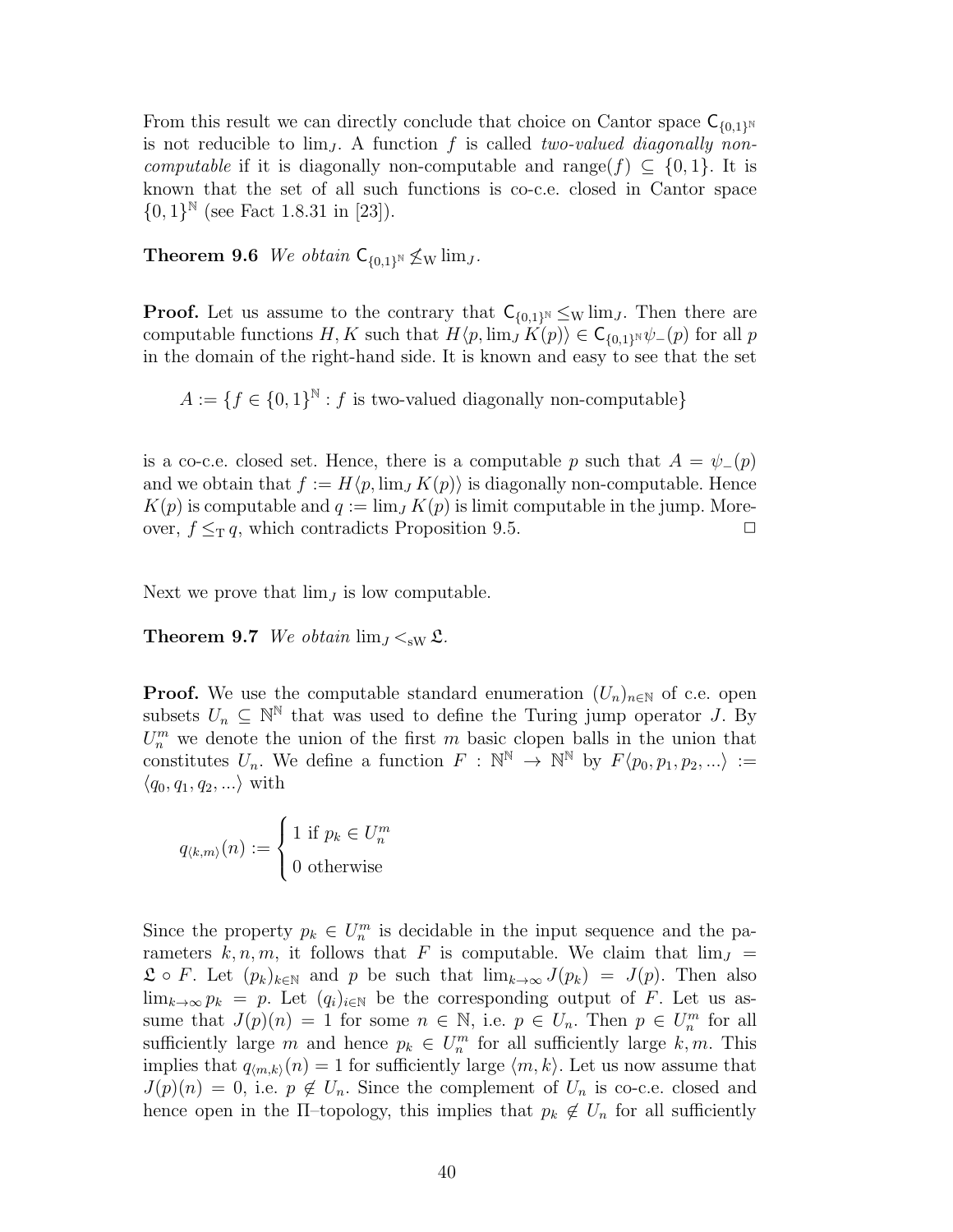large k. In particular,  $p_k \notin U_m^m$  for all m and all sufficiently large k. This implies that  $q_{(m,k)}(n) = 0$  for all sufficiently large  $\langle m, k \rangle$ . Altogether, this means  $\mathfrak{L} \circ F \langle p_0, p_1, p_2, \ldots \rangle = J^{-1} \circ \lim \langle q_0, q_1, q_2, \ldots \rangle = p$ , as desired. By Theorem 9.6 the reduction is strict.  $\Box$ 

As a corollary we obtain the following.

**Corollary 9.8** All  $p \in \mathbb{N}^{\mathbb{N}}$  which are limit computable in the jump are also low.

This is another property that points which are limit computable in the jump share with limit computable 1–generics (see Proposition XI.2.3.2 in [25]). Another straightforward observation is the following.

Corollary 9.9 We obtain  $\lim_{\Delta}$  <w  $\lim_{J}$  <w  $\lim_{J}$ 

Since the corresponding topologies are included in each other in the converse order, each limit operation in this sequence is just a restriction of the next one. This implies the positive part of the reduction chain. The first reduction is strict, since  $\lim_{\Delta}$  is non-uniformly computable and  $\lim_{J}$  is not (as observed after Proposition 9.4). The second reduction is strict since  $C_{\{0,1\}^N}$  is reducible to lim, but not to  $\lim_{J}$  (by Theorem 9.6).

In light of Theorem 9.7 it might be surprising that topologically  $\lim_{J}$  turns out to be equivalent to  $\mathfrak{L}$ .

**Theorem 9.10** We obtain  $\lim_{J \to \infty} \mathfrak{L}$  with respect to some oracle.

**Proof.** By Theorem 9.7 it is clear that  $\lim_{J \leq s_W} \mathfrak{L}$ . We need to show the reverse reduction with respect to some oracle.

Let  $(U_i)_{i\in\mathbb{N}}$  be the standard enumeration of c.e. open sets used to define the jump operator J. Given a finite word  $w = w_0...w_n \in \mathbb{N}^*$  we use the sets

$$
A_{w,i} := \begin{cases} U_i & \text{if } w_i \neq 0 \\ \mathbb{N}^{\mathbb{N}} \setminus U_i & \text{otherwise} \end{cases}
$$

for all  $i = 0, ..., n$ . Moreover, we set  $A_w := \bigcap_{i=0}^n A_{w,i}$ . Now we define inductively a function  $f: \mathbb{N}^* \to \mathbb{N}^{\mathbb{N}}$  by  $f(\varepsilon) := \hat{0}$  for the empty word  $\varepsilon$  and for  $w :=$  $w_0...w_{n+1}$  we select  $f(w) \in A_w$  if  $A_w \neq \emptyset$  and  $f(w) := f(w_0...w_n)$  otherwise. By the Axiom of Choice such a function  $f$  exists and we use it as an oracle in the following. Given a sequence  $p = \langle p_0, p_1, p_2, \ldots \rangle \in \text{dom}(\mathfrak{L})$  we let

$$
F(p) := \langle q_0, q_1, q_2, \ldots \rangle
$$
 with  $q_i := f(p_i[i]),$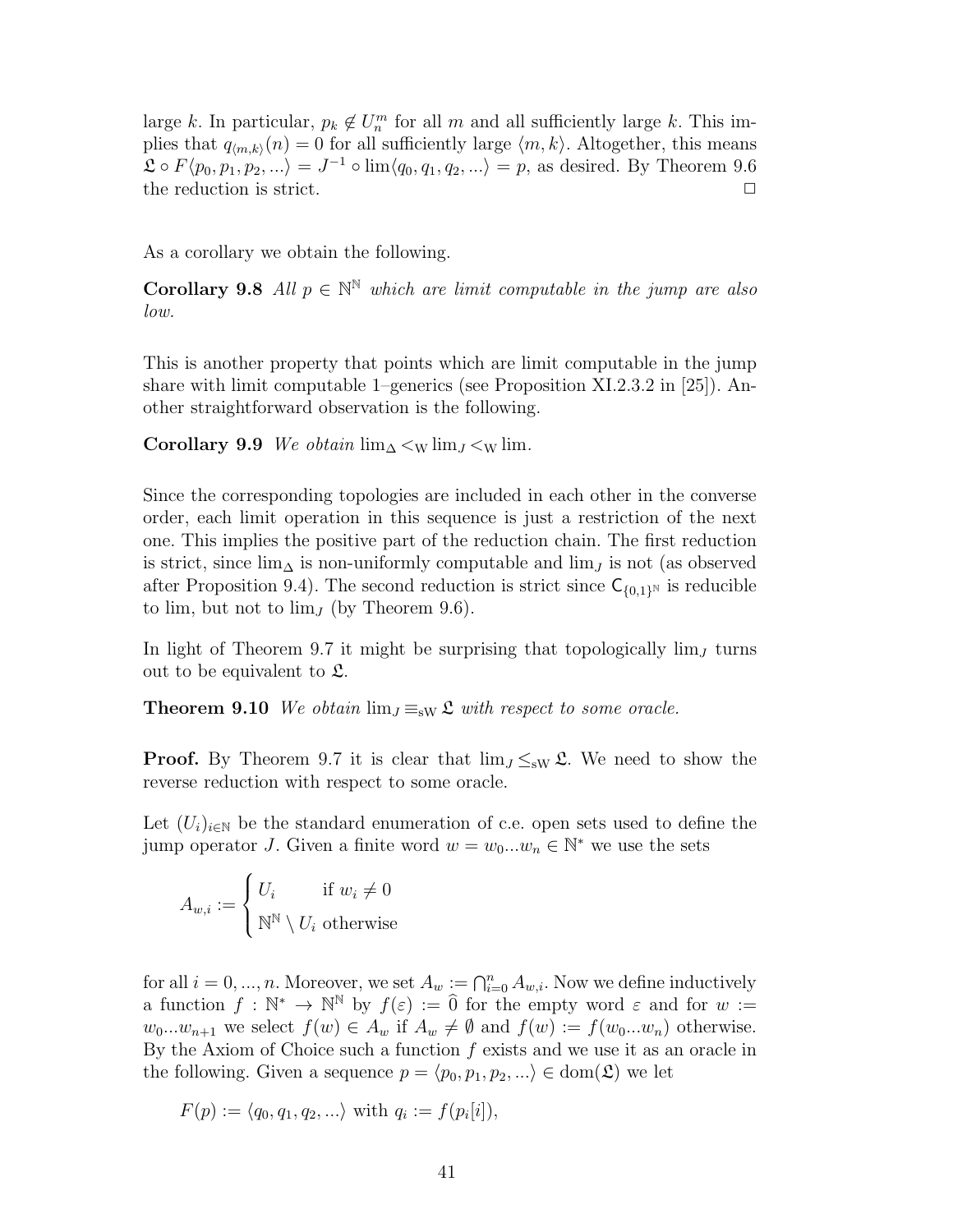where  $p_i[j] = p_i(0)...p_i(j)$  denotes the prefix of  $p_i$  of length  $j + 1$ . It is clear that  $F$  is computable in the oracle  $f$ .

We claim that  $\lim_{J} F(p) = \mathfrak{L}(p)$  for all  $p \in \text{dom}(\mathfrak{L})$ . Given a sequence  $p =$  $\langle p_0, p_1, p_2, ...\rangle \in \text{dom}(\mathfrak{L})$  it follows that the sequence  $(p_i)_{i\in\mathbb{N}}$  converges to  $J\mathfrak{L}(p)$ in the usual Baire topology. We consider  $(q_i)_{i\in\mathbb{N}}$  with  $q_i = f(p_i[i])$  as above. Let  $n \in \mathbb{N}$ . Then there is an  $i \geq n$  such that

$$
p_j(m) = 1 \iff \mathfrak{L}(p) \in U_m
$$

for all  $j \geq i$  and  $m \leq n$ . In this situation  $A_{p_i[n]} \neq \emptyset$  since  $\mathfrak{L}(p) \in A_{p_i[n]}$  and hence  $q_j \in A_{p_i[n]}$  for all  $j \geq i$  by definition of f. In particular,

$$
q_j \in U_n \iff \mathfrak{L}(p) \in U_n
$$

for all  $j \geq i$ . This means that  $(q_j)_{j \in \mathbb{N}}$  converges to  $\mathfrak{L}(p)$  in the  $\Pi$ -topology and hence  $\lim_{J} F(p) = \mathfrak{L}(p).$ 

As a last result on limit computability in the limit we prove that this class of points is closed under total computable functions.

**Proposition 9.11** Let  $p, q \in \mathbb{N}^{\mathbb{N}}$  be such that  $F(p) = q$  for some total computable function  $F: \mathbb{N}^{\mathbb{N}} \to \mathbb{N}^{\mathbb{N}}$ . If p is limit computable in the jump, then q is limit computable in the jump too.

**Proof.** Let  $F : \mathbb{N}^{\mathbb{N}} \to \mathbb{N}^{\mathbb{N}}$  be some total computable function such that  $F(p) = q$ . Hence JF is limit computable and hence there exists a computable  $G:\subseteq\mathbb{N}^{\mathbb{N}}\to\mathbb{N}^{\mathbb{N}}$  such that  $JF=GJ$  by Lemma 8.9. If p is limit computable in the jump, then there is a computable sequence  $(p_n)_{n\in\mathbb{N}}$  such that  $(J(p_n))_{n\in\mathbb{N}}$ converges to  $J(p)$ . Since G is continuous, we obtain that  $(GJ(p_n))_{n\in\mathbb{N}}$  converges to  $GJ(p)$ , which implies that  $(JF(p_n))_{n\in\mathbb{N}}$  converges to  $JF(p)$ . Since F is computable, it follows that  $(F(p_n))_{n\in\mathbb{N}}$  is computable and this means that  $q = F(p)$  is limit computable in the jump.

From this result it follows that  $p$  which are non-computable and limit computable in the jump are not necessarily 1–generic. For instance, for each limit computable 1–generic p we have that  $\langle 0, p \rangle$  is limit computable in the jump and non-computable, but it is not 1–generic, since no finite prefix proves that it does belong to the co-c.e. closed set  $\{ \langle 0, q \rangle : q \in \mathbb{N}^{\mathbb{N}} \}$ . So far, we have no example of a point that is limit-computable in the jump and not below a 1– generic with respect to truth-table reducibility. It would be useful to clarify the relation between 1–generics and points that are limit computable in the jump somewhat further.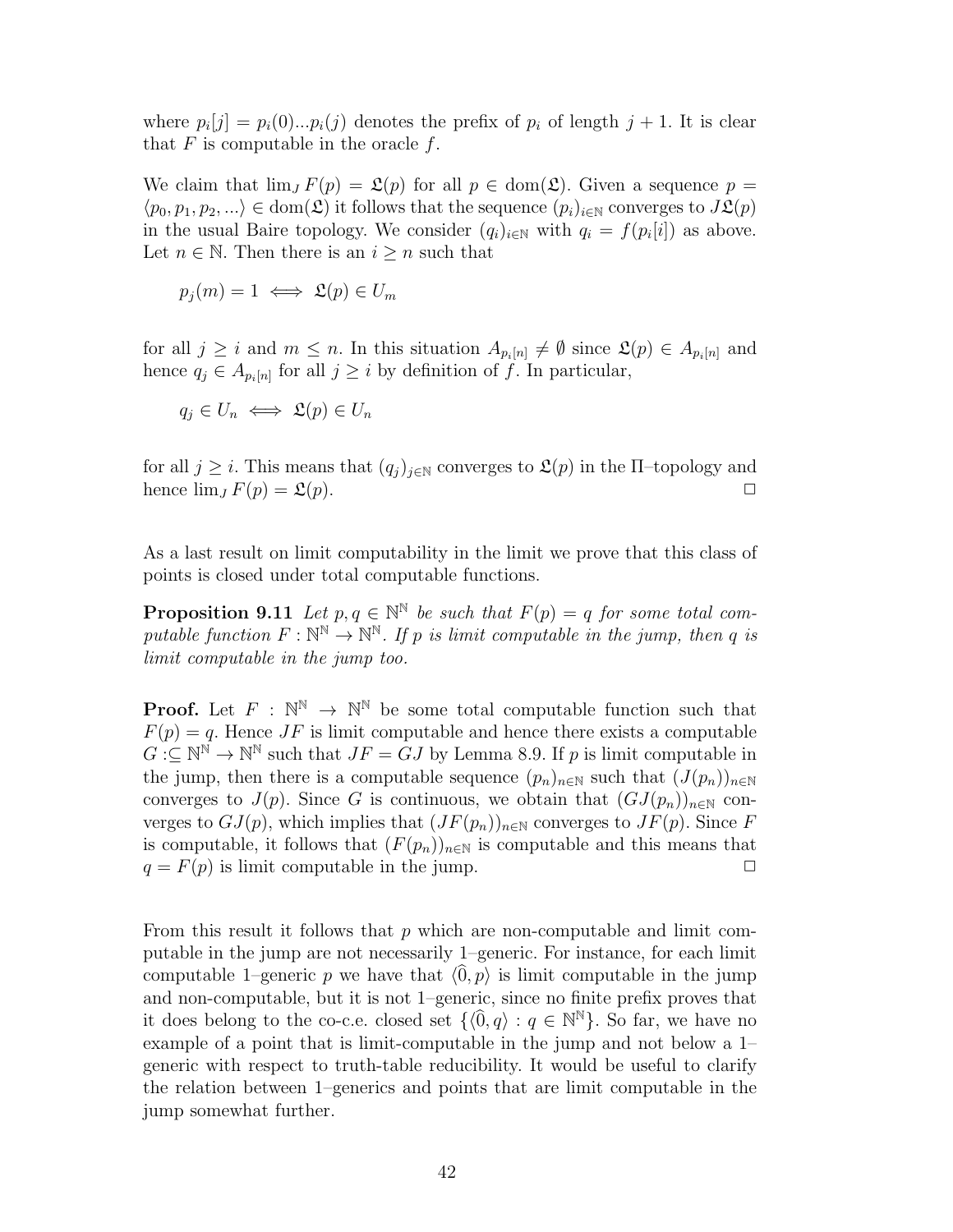The  $\Pi$ -topology shows further interesting behavior. If p is computable in Baire space, then it is isolated regarding the  $\Pi$ -topology, that is the singletons  $\{p\}$ with computable p are clopen. We characterize the singletons  $\{p\}$  that are clopen in the Π–topology.

**Lemma 9.12** Let  $p \in \mathbb{N}^{\mathbb{N}}$ . Then  $\{p\}$  is clopen in the  $\Pi$ -topology if and only if  $\{p\}$  is co-c.e. closed in Baire space.

Proof. Since the Π–topology includes the ordinary Baire topology, it is clear that all singletons  $\{p\}$  are closed in the  $\Pi$ -topology. If  $\{p\}$  is co-c.e. closed in Baire space, then  $\{p\}$  is also open in the  $\Pi$ -topology (since this topology is generated by the co-c.e. closed sets). Let now  $\{p\}$  be open in the  $\Pi$ -topology. Then there is a finite prefix  $w \subseteq J(p)$  such that  $\{p\} = J^{-1}(w\mathbb{N}^{\mathbb{N}})$ . Similarly to the proof of Theorem 9.1 we obtain

$$
\{p\} = J^{-1}(w\mathbb{N}^{\mathbb{N}}) = \left(\bigcap_{i < |w|, w(i) = 1} U_i\right) \cap \left(\bigcap_{j < |w|, w(j) = 0} U_j^c\right).
$$

However, in this case the open sets  $U_i$  with  $w(i) = 1$  can be replaced by clopen balls, since  $\{p\}$  is a singleton. Altogether, this implies that  $\{p\}$  can be written as a finite intersection of co-c.e. closed sets and hence it is co-c.e. closed.  $\Box$ 

It is easy to see that there are co-c.e. closed singletons  $\{p\}$  with non-computable  $p \in \mathbb{N}^{\mathbb{N}}$ . Co-c.e. closed singletons  $\{p\}$  can even be such that p is not arithmetical (see Propositions 1.8.62 and 1.8.70 in [23]). Lemma 9.12 implies that the set of computable points is open in the Π–topology, although not effectively so. In general, a set O is c.e. open in the  $\Pi$ -topology, if and only if it is effectively  $F_{\sigma}$  in Baire space, in turn, a set A is co-c.e. closed in the  $\Pi$ -topology, if and only if it is effectively  $G_{\delta}$  in Baire space. In particular, the Martin-Löf random points form a c.e. open set (and a proper subset of the open set of avoidable points). While the Π–topology makes everything easier when considering sets, it makes everything more complicated when considering points: a point is Turing reducible to the  $n$ -th jump of the empty set in Baire space if and only if it has a name in the  $\Pi$ -space that is Turing reducible to the  $n+1$ -st jump of the empty set. This contrary behavior of points and sets is based on the fact that points are mapped forwards and sets are mapped backwards.

We close by mentioning another property of the Turing jump  $J$ . The Galois connection between the Turing jump  $J$  and the limit lim cannot be extended to the continuous category. That is, we get the following counterexample, which shows that the inverse  $J^{-1}$  is not a "topological jump operator" (see Lemma 8.9).

**Proposition 9.13** There exists a total continuous function  $F : \mathbb{N}^{\mathbb{N}} \to \mathbb{N}^{\mathbb{N}}$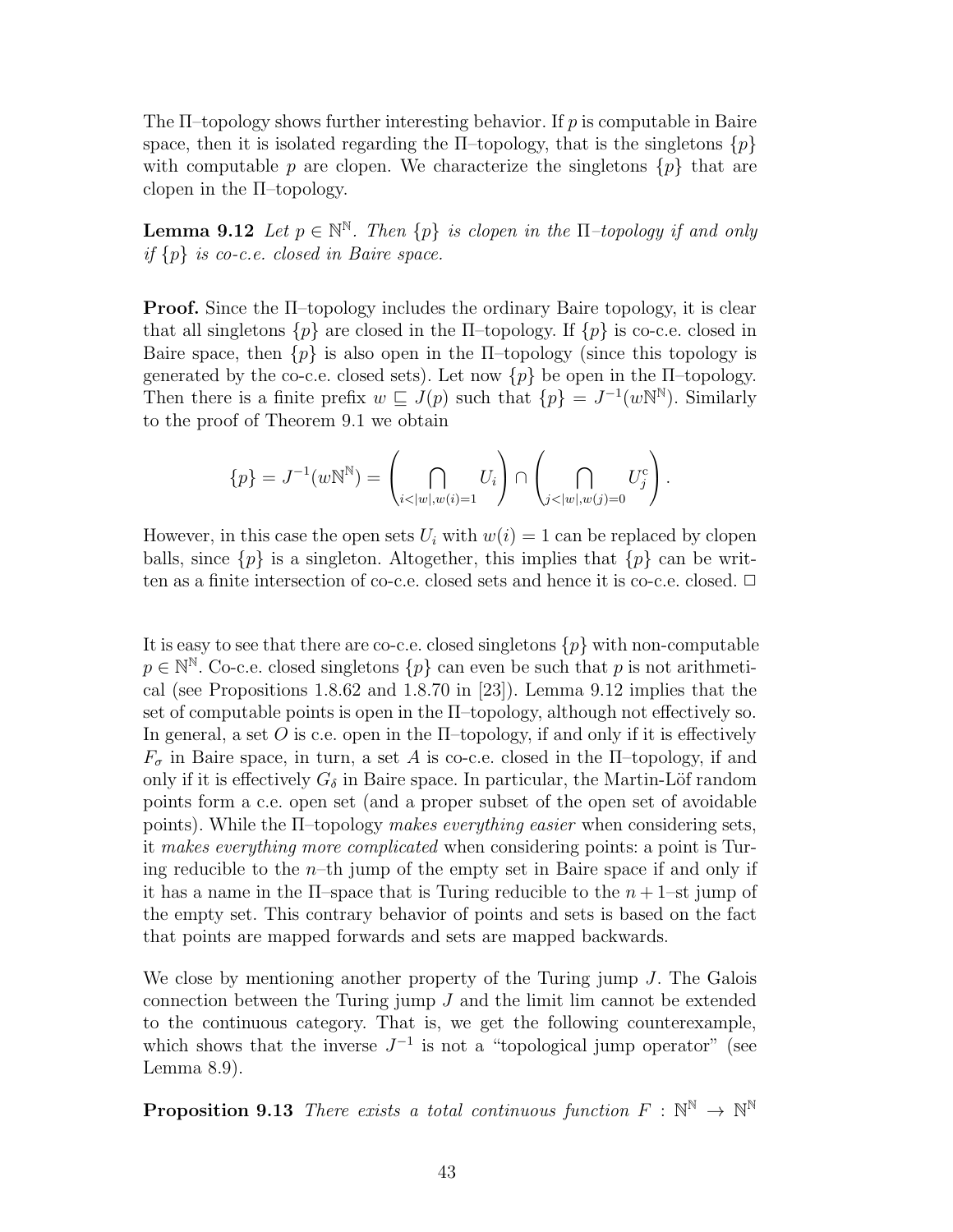such that there is no continuous function  $G: \subseteq \mathbb{N}^{\mathbb{N}} \to \mathbb{N}^{\mathbb{N}}$  with  $FJ^{-1} = J^{-1}G$ .

**Proof.** Let  $c, d \in \mathbb{N}^{\mathbb{N}}$  be such that c is computable and  $\{d\}$  is not co-c.e. closed. Then according to Lemma 9.12  $\{c\}$  is clopen and  $\{d\}$  is not clopen in the Π–topology. Since by Theorem 9.1 the Π–topology is just the initial topology of the jump J, which is injective, it follows that  $\{J(c)\}\$ is clopen and  ${J(d)}$  is not clopen in range(J) with respect to the ordinary Baire topology. Now we define a continuous map  $F: \mathbb{N}^{\mathbb{N}} \to \mathbb{N}^{\mathbb{N}}$  by

$$
F(p) := c + |d - p|
$$

for all  $p \in \mathbb{N}^{\mathbb{N}}$ , where all arithmetic operations are meant pointwise. It is clear that F is continuous with  $F^{-1}{c} = {d}$ . Let us now assume that some map  $G: \subseteq \mathbb{N}^{\mathbb{N}} \to \mathbb{N}^{\mathbb{N}}$  has the property  $FJ^{-1} = J^{-1}G$ . In particular dom $(G) =$ range( $J$ ) in this situation. Then we obtain

$$
G^{-1}{J(c)} = (J^{-1}G)^{-1}{c} = (FJ^{-1})^{-1}{c} = {J(d)}.
$$

That is, although the set  $\{J(c)\}\$ is clopen in range $(J) = \text{dom}(J^{-1})$ , its preimage under G is not clopen in  $dom(G) = range(J)$  and hence G cannot be  $\Box$ continuous.  $\Box$ 

#### 10 Conclusions

We summarize some of the results that we have obtained in tables and figures. Figure 1 extends the results provided in [6, Figure 6]. Here 0 denotes the Weihrauch degree of the nowhere defined functions and one obtains as  $0^*$ the degree of all pointed computable multi-valued functions on represented spaces. The table below gives a list of some classes of multi-valued functions on represented spaces that can be characterized by choice for certain spaces. The given topological counterparts are at least correct for computable Polish spaces and in some cases they have only been proved for single-valued functions.

The notion "weakly computable with finitely many mind changes" has not been used before and is an ad hoc creation just for the purposes of this table.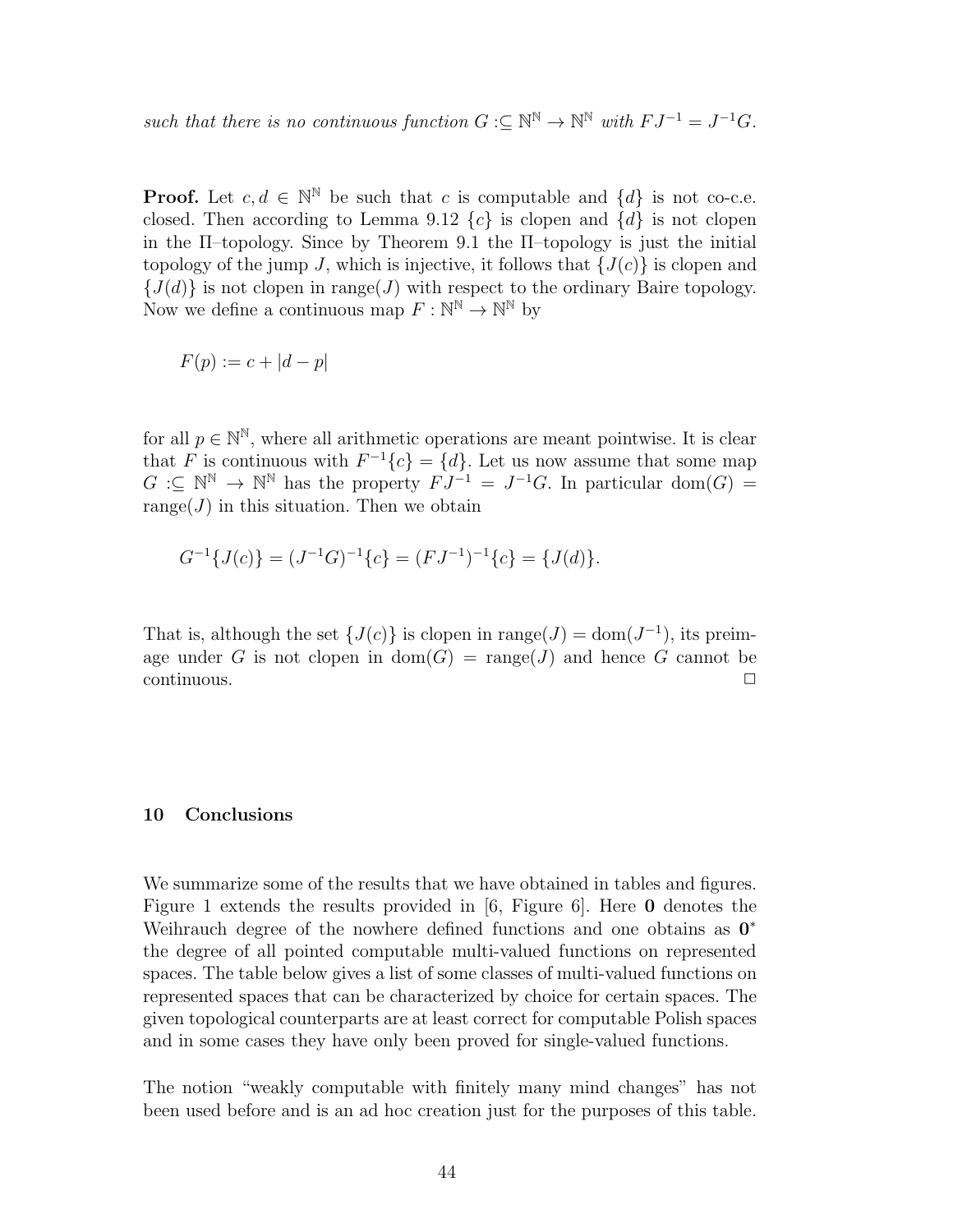

Fig. 1. Closed choice in the Weihrauch lattice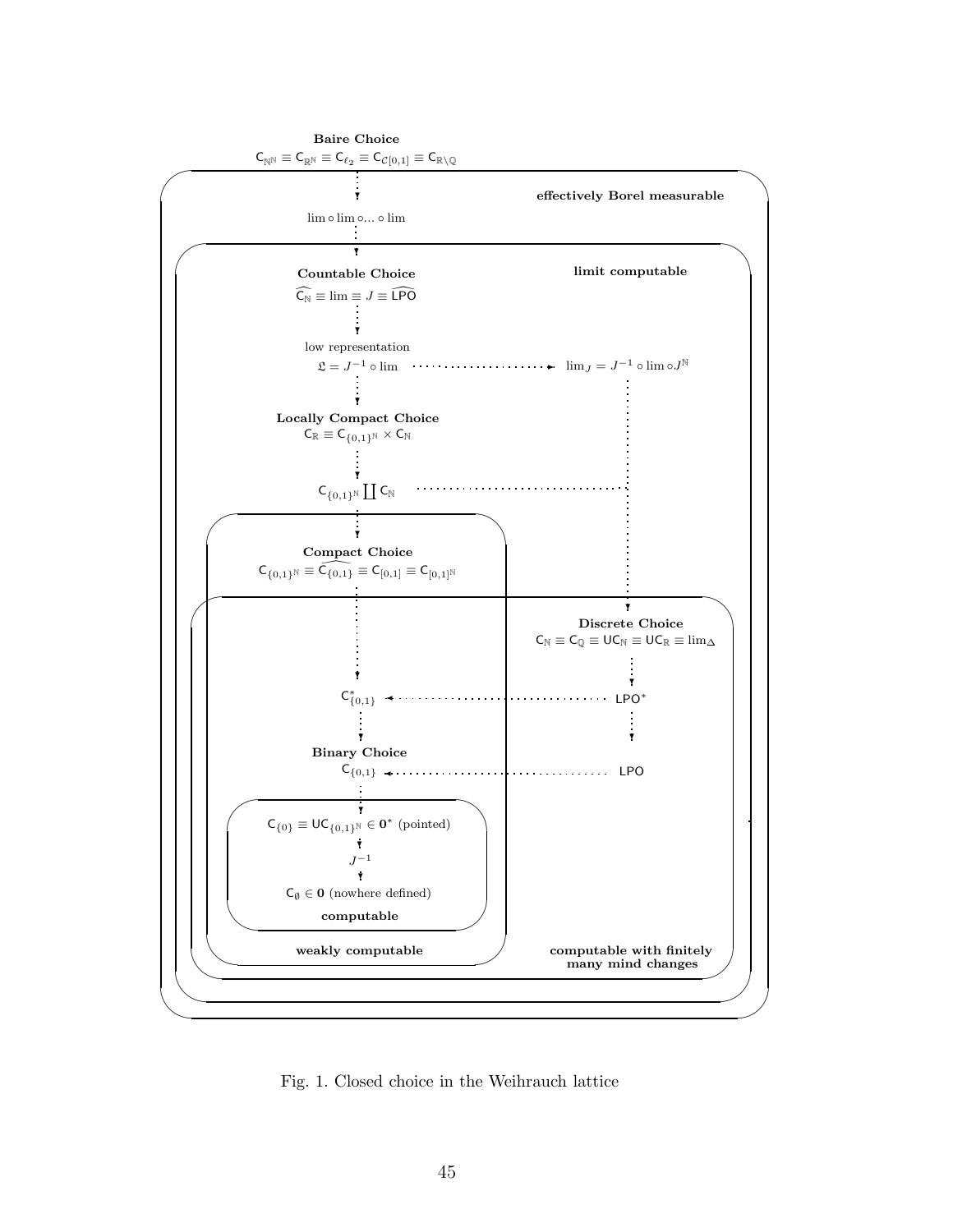| Choice                                              | Class of functions (topologically)                                 |
|-----------------------------------------------------|--------------------------------------------------------------------|
| $C_{\{0\}}$                                         | computable (continuous)                                            |
| $C_{\mathbb{N}}$                                    | computable with finitely many mind changes (piecewise continuous)  |
| $C_{\{0,1\}^{\mathbb{N}}}$                          | weakly computable (upper semi-continuous compact-valued selectors) |
| $\mathsf{C}_{\mathbb{N}\times\{0,1\}^{\mathbb{N}}}$ | weakly computable with finitely many mind changes                  |
| $\widehat{\mathsf{C}_{\mathbb{N}}}$                 | limit computable $(\Sigma_{2}^{0}$ -measurable)                    |
| $\mathsf{C}_\mathbb{N}$ N                           | effectively Borel measurable (Borel measurable)                    |

# Choice Class of functions (topologically)

# Acknowledgement

We thank the anonymous referees for several valuable corrections, comments and remarks that helped to improve the final version of this paper.

# References

- [1] V. Bosserhoff, Computable functional analysis and probabilistic computability, Ph.D. thesis, University of the Armed Forces, Munich (2008).
- [2] V. Brattka, Recursive and computable operations over topological structures, Informatik Berichte 255, University of Hagen, Hagen, PhD Thesis (Jul. 1999).
- [3] V. Brattka, Effective Borel measurability and reducibility of functions, Mathematical Logic Quarterly 51 (1) (2005) 19–44. URL http://dx.doi.org/10.1002/malq.200310125
- [4] V. Brattka, Limit computable functions and subsets, unpublished notes (2007).
- [5] V. Brattka, Plottable real number functions and the computable graph theorem, SIAM Journal on Computing 38 (1) (2008) 303–328. URL http://dx.doi.org/10.1137/060658023
- [6] V. Brattka, G. Gherardi, Effective choice and boundedness principles in computable analysis, The Bulletin of Symbolic Logic (to appear), preliminary version: http://arxiv.org/abs/0905.4685.
- [7] V. Brattka, G. Gherardi, Weihrauch degrees, omniscience principles and weak computability, The Journal of Symbolic Logic (to appear), preliminary version: http://arxiv.org/abs/0905.4679.
- [8] V. Brattka, G. Gherardi, Borel complexity of topological operations on computable metric spaces, Journal of Logic and Computation 19 (1) (2009) 45–76. URL http://dx.doi.org/10.1093/logcom/exn027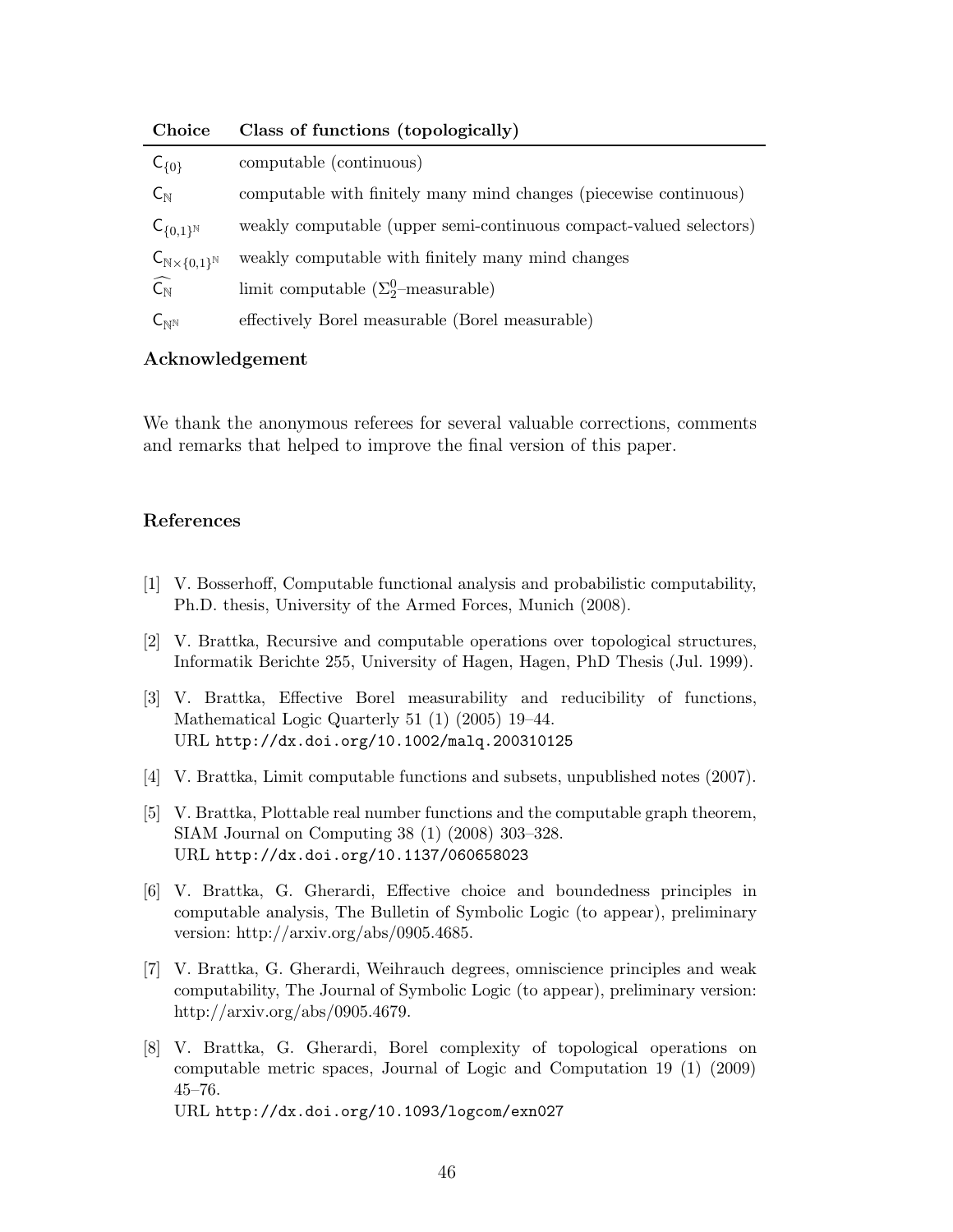- [9] V. Brattka, G. Presser, Computability on subsets of metric spaces, Theoretical Computer Science 305 (2003) 43–76. URL http://dx.doi.org/10.1016/S0304-3975(02)00693-X
- [10] M. de Brecht, Jump operators, unpublished notes (2009).
- [11] M. de Brecht, A. Yamamoto, Mind change complexity of inferring unbounded unions of pattern languages from positive data, Theoretical Computer Science 411 (2010) 976–985.
- [12] M. de Brecht, A. Yamamoto, Topological properties of concept space, Information and Computation 208 (4) (2010) 327–340.
- [13] O. Demuth, A. Kučera, Remarks on 1-genericity, semigenericity and related concepts, Commentationes Mathematicae Universitatis Carolinae 28 (1) (1987) 85–94.
- [14] G. Gherardi, A. Marcone, How incomputable is the separable Hahn-Banach theorem?, Notre Dame Journal of Formal Logic 50 (2009) 393–425.
- [15] P. Hertling, Unstetigkeitsgrade von Funktionen in der effektiven Analysis, Informatik Berichte 208, FernUniversität Hagen, Hagen, dissertation (Nov. 1996).
- [16] C. G. Jockusch, Jr., R. I. Soare, Degrees of members of  $\Pi_1^0$  classes, Pacific J. Math. 40 (1972) 605–616.
- [17] I. Kalantari, L. Welch, A blend of methods of recursion theory and topology, Annals of Pure and Applied Logic 124 (1–3) (2003) 141–178.
- [18] A. S. Kechris, Classical Descriptive Set Theory, vol. 156 of Graduate Texts in Mathematics, Springer, Berlin, 1995.
- [19] S. C. Kleene, Introduction to Metamathematics, vol. 1 of Bibliotheca Mathematica, North-Holland, Amsterdam, 1952.
- [20] O. V. Kudinov, V. L. Selivanov, A. V. Zhukov, Undecidability in Weihrauch degrees, in: F. Ferreira, B. Löwe, E. Mayordomo, L. Mendes Gomes (eds.), Programs, Proofs, Processes, vol. 6158 of Lecture Notes in Computer Science, Springer, Berlin, 2010, 6th Conference on Computability in Europe, CiE 2010, Ponta Delgada, Azores, Portugal, June/July 2010. URL http://dx.doi.org/10.1007/978-3-642-13962-8
- [21] J. S. Miller, Pi-0-1 classes in computable analysis and topology, Ph.D. thesis, Cornell University, Ithaca, USA (2002).
- [22] Y. N. Moschovakis, Descriptive Set Theory, vol. 100 of Studies in Logic and the Foundations of Mathematics, North-Holland, Amsterdam, 1980.
- [23] A. Nies, Computability and Randomness, vol. 51 of Oxford Logic Guides, Oxford University Press, New York, 2009.
- [24] P. Odifreddi, Classical Recursion Theory, vol. 125 of Studies in Logic and the Foundations of Mathematics, North-Holland, Amsterdam, 1989.